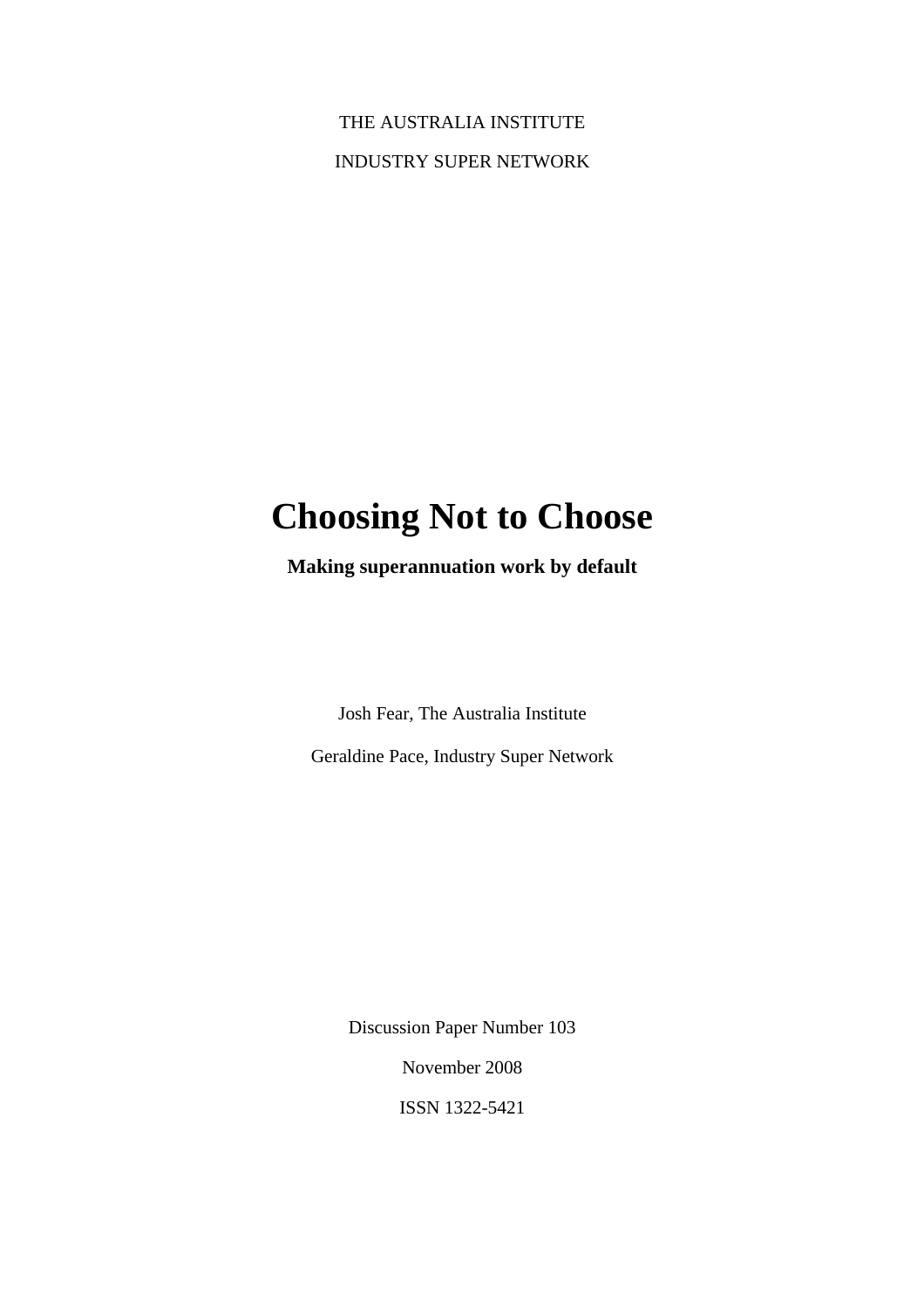© The Australia Institute 2008

This work is copyright. It may be reproduced and communicated to the public for the purposes of fair dealing as provided by the *Copyright Act 1968*. The author maintains their moral rights in this work. Requests and inquiries should be directed to The Australia Institute.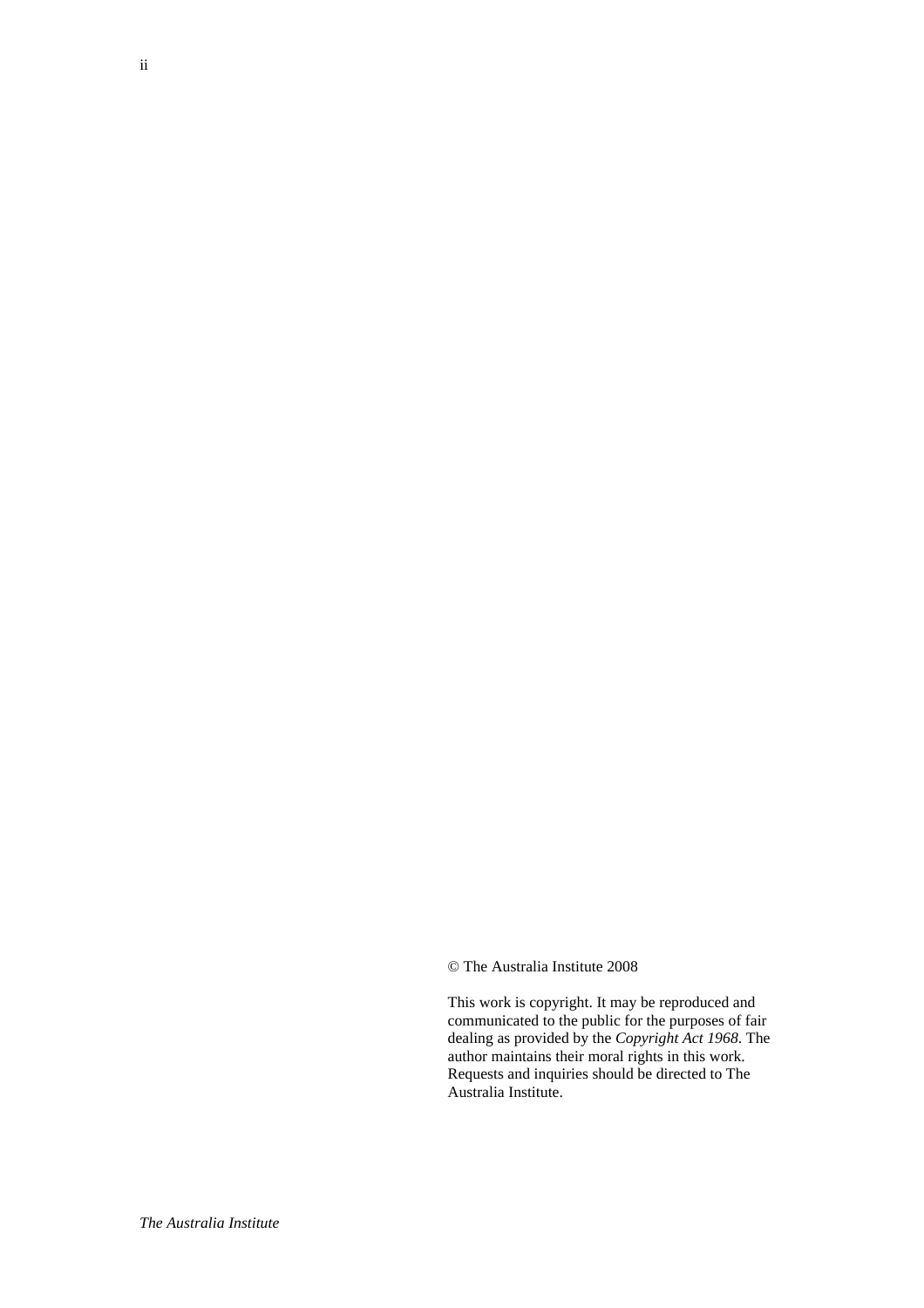| <b>Table of contents</b> |  |  |  |
|--------------------------|--|--|--|
|--------------------------|--|--|--|

|                                            |                   | <b>Tables and figures</b>                            | iv             |
|--------------------------------------------|-------------------|------------------------------------------------------|----------------|
| <b>Acknowledgments</b>                     |                   |                                                      | $\mathbf{v}$   |
| <b>Abbreviations</b>                       |                   |                                                      | vi             |
| <b>Summary</b>                             |                   |                                                      | vii            |
| 1. Australia's superannuation system       |                   |                                                      |                |
|                                            | 1.1               | Introduction                                         | $\mathbf{1}$   |
|                                            | 1.2               | The origins and purpose of compulsory superannuation | $\overline{2}$ |
|                                            | 1.3               | The current superannuation system                    | 3              |
|                                            | 1.4               | Community attitudes to the SG                        | 6              |
|                                            |                   | 2. Choice in superannuation                          | 10             |
|                                            | 2.1               | Increasing choice in a compulsory super system       | 10             |
|                                            | 2.2               | The Choice of Fund policy                            | 11             |
|                                            | 2.3               | The case for choice in superannuation                | 12             |
|                                            | 2.4               | Initial estimates of the uptake of choice            | 13             |
| 3.<br>Choice in superannuation—the results |                   | 15                                                   |                |
|                                            | 3.1               | Switching rates                                      | 15             |
|                                            | 3.2               | Multiple and lost accounts                           | 17             |
|                                            | 3.3               | Fees, commissions and returns                        | 18             |
|                                            | 3.4               | Complexity and choice                                | 21             |
|                                            | 3.5               | Financial advice                                     | 23             |
|                                            | 3.6               | The limitations of supply-side competition           | 25             |
|                                            | 3.7               | Impact on employers                                  | 27             |
|                                            | 3.8               | Has choice in superannuation worked?                 | 29             |
| 4.                                         |                   | The case for good default options in superannuation  | 31             |
|                                            | 4.1               | Lessons for super policy from behavioural economics  | 31             |
|                                            | 4.2               | Implications for superannuation policy               | 40             |
|                                            | 4.3               | Principles for good default options                  | 45             |
| 5.                                         |                   | <b>Conclusions and recommendations</b>               | 47             |
|                                            |                   | Appendix A-Focus group and survey methodology        | 49             |
|                                            | <b>References</b> |                                                      | 54             |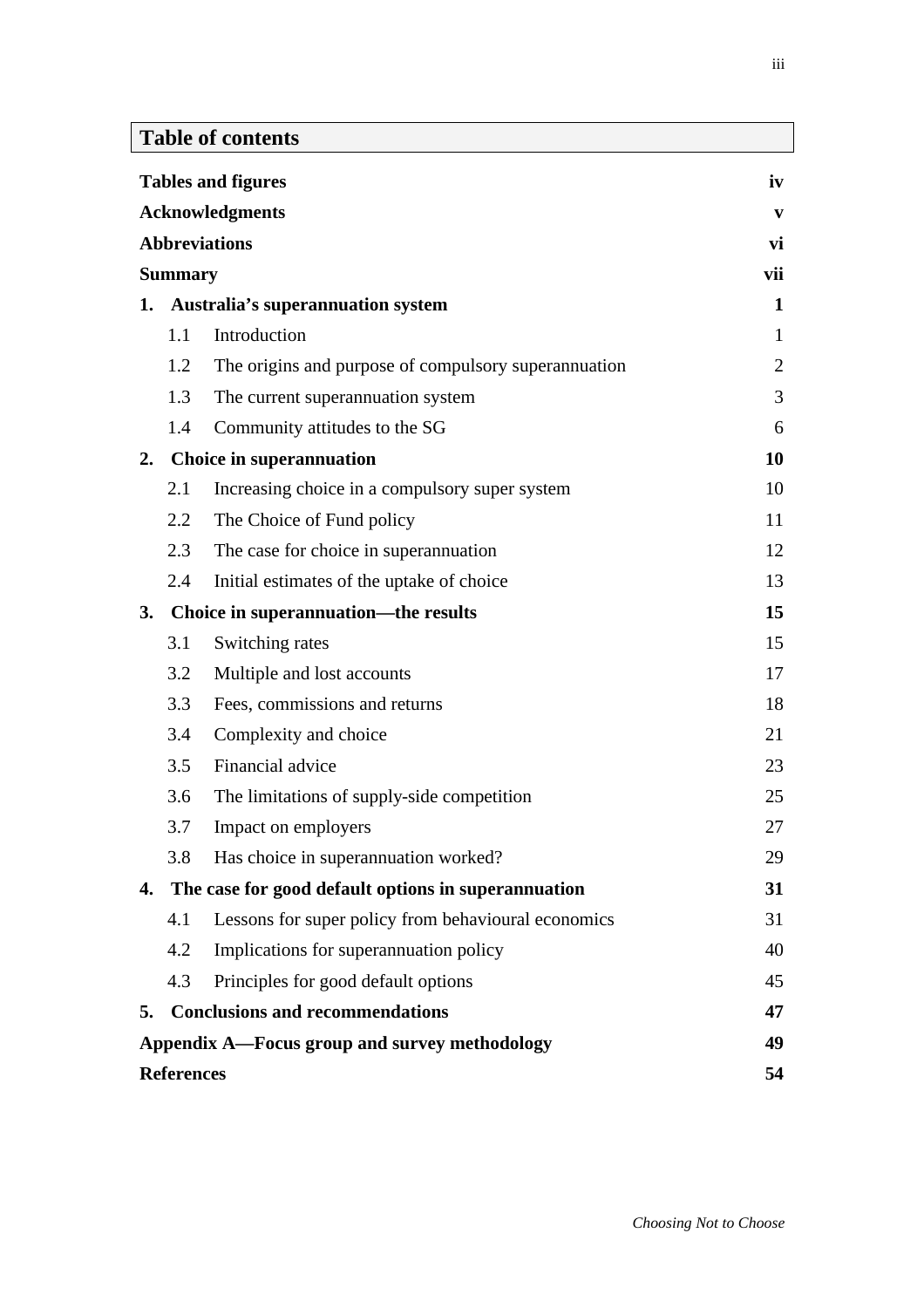# **Tables and figures**

| Table 1  | Superannuation accounts and assets—June 2007                                                                               | 6              |
|----------|----------------------------------------------------------------------------------------------------------------------------|----------------|
| Table 2  | Average management costs, June 2005–March 2008                                                                             | 19             |
| Table 3  | Top 20 Superannuation funds by assets under management                                                                     | 26             |
| Table 4  | Australian deposits in individual banks, June 2008                                                                         | 26             |
| Table 5  | 'When you retire, would you expect to be ?'                                                                                | 34             |
| Table 6  | Expected status of age pension by expected source of retirement<br>funding                                                 | 35             |
| Table 7  | Expected status of age pension by age                                                                                      | 35             |
| Table 8  | 'Voluntary superannuation contributions are a good way of<br>forcing myself to reduce my spending and save for retirement' | 36             |
| Figure 1 | Superannuation assets as a proportion of GDP, 1996-2007                                                                    | $\overline{4}$ |
| Figure 2 | Growth in total superannuation balances (actual and projected),<br>1996-2041                                               | 5              |
| Figure 3 | Number of workers and super accounts, 1996–2007                                                                            | 6              |
| Figure 4 | Superannuation switching rates, June 2005–June 2008                                                                        | 15             |
| Figure 5 | Proportion very likely to switch super funds, June 2005–<br>Sep 2007                                                       | 16             |
| Figure 6 | Number of super accounts per employee, 1996-2007                                                                           | 17             |
| Figure 7 | Growth in lost accounts, 1996–2007                                                                                         | 18             |
| Figure 8 | Average management costs for different account balances                                                                    | 20             |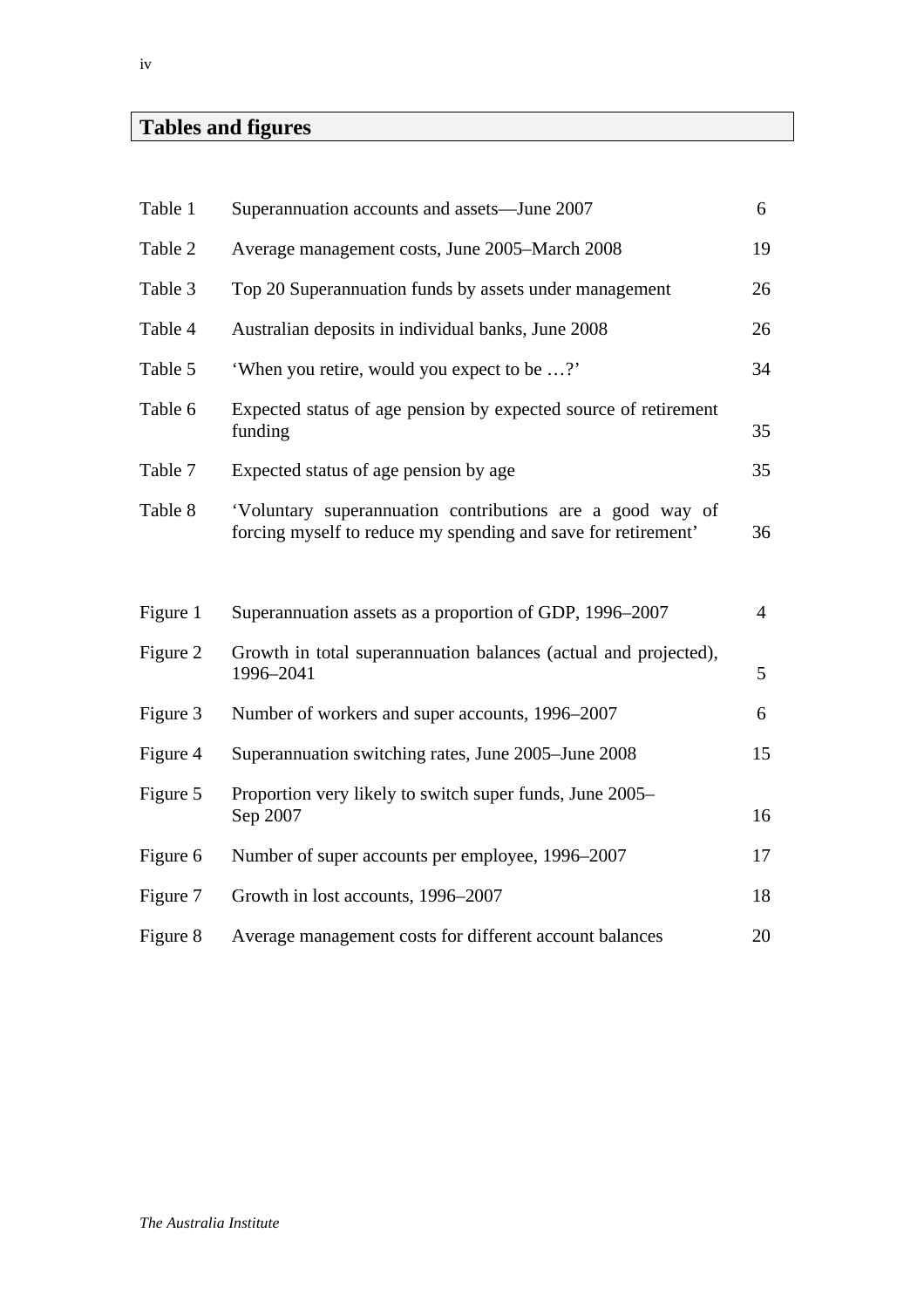# **Acknowledgments**

Thanks are due to the many people who provided valuable feedback on this paper, especially Ian McAuley, Wilson Sy, John Taylor, Peter Kell, Nicholas Gruen and Frank Stilwell.

We are also grateful to our colleagues who were involved in its preparation: Richard Denniss, Leigh Thomas and James O'Brien from The Australia Institute, and Nick Coates and Richard Watts from Industry Super Network.

The empirical research reported in this paper would have been impossible without the work of Research Now, New Focus Research Pty Ltd, Newspoll Market Research and Robyn Kunko Market Research. All of these organisations did an excellent job.

The opinions presented and conclusions drawn in this paper, as well as any factual errors, remain the responsibility of its authors.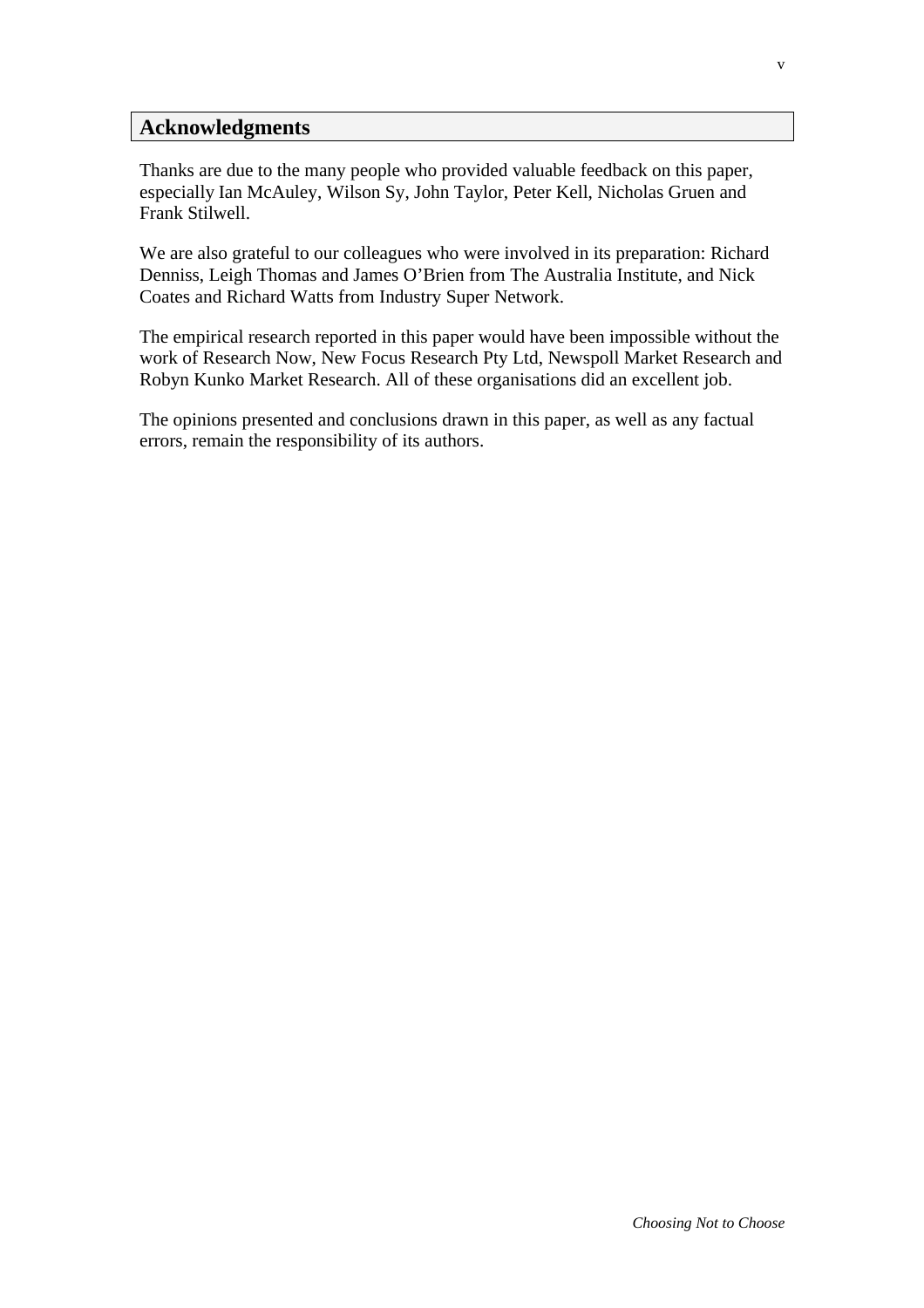# **Abbreviations**

| <b>ABS</b>    | <b>Australian Bureau of Statistics</b>                               |
|---------------|----------------------------------------------------------------------|
| <b>ACCC</b>   | <b>Australian Competition and Consumer Commission</b>                |
| <b>ACTU</b>   | <b>Australian Council of Trade Unions</b>                            |
| <b>AIRC</b>   | <b>Australian Industrial Relations Commission</b>                    |
| <b>APRA</b>   | <b>Australian Prudential Regulation Authority</b>                    |
| <b>ASFA</b>   | Association of Superannuation Funds of Australia                     |
| <b>ASIC</b>   | <b>Australian Securities and Investments Commission</b>              |
| <b>ATO</b>    | <b>Australian Taxation Office</b>                                    |
| <b>AWA</b>    | <b>Australian Workplace Agreement</b>                                |
| <b>ERF</b>    | Eligible Rollover Fund                                               |
| <b>ESOMAR</b> | European Society for Opinion and Marketing Research                  |
| <b>FSR</b>    | <b>Financial Services Reform</b>                                     |
| <b>GDP</b>    | <b>Gross Domestic Product</b>                                        |
| <b>PJCCFS</b> | Parliamentary Joint Committee on Corporations and Financial Services |
| <b>NICRI</b>  | National Information Centre on Retirement Investments                |
| <b>OECD</b>   | Organisation for Economic Co-operation and Development               |
| SG            | <b>Superannuation Guarantee</b>                                      |
| <b>SMSF</b>   | Self-managed superannuation fund                                     |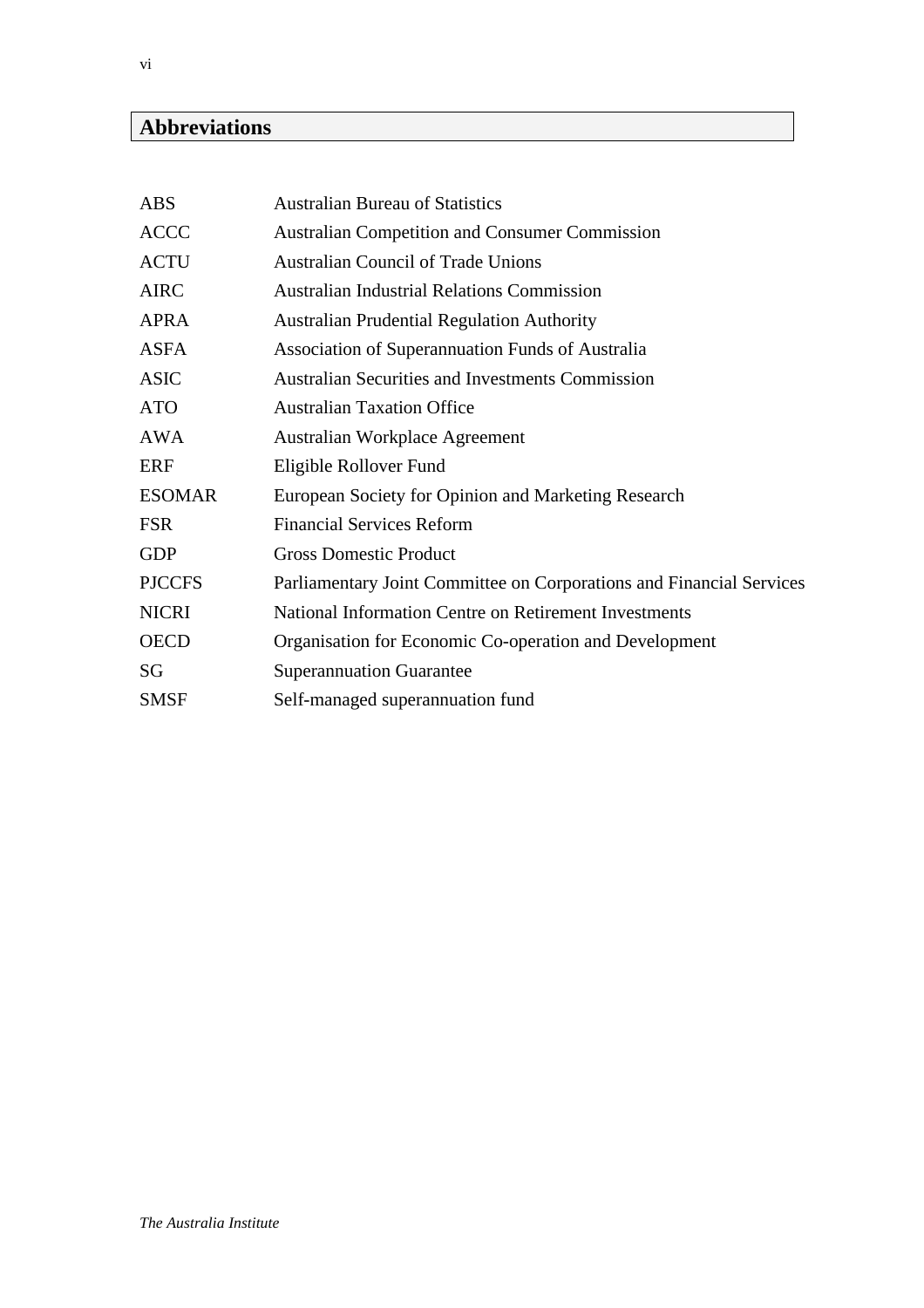#### **Summary**

Since July 2005, the great majority of Australia's ten million workers have been able to choose their superannuation fund. When it was introduced, the Coalition Government represented the Choice of Fund policy as a major victory for consumers. In reality, the majority of Australians have derived little benefit from greater choice and competition in the superannuation sector. In fact, the recent changes have benefited some sections of the community—the financial services industry and highly engaged consumers—but have failed to adequately protect those who choose not to choose.

The fact that fewer than ten per cent of workers actively choose a fund should not come as a surprise. Indeed, as little as four per cent of workers switch super funds each year and around half of this is 'passive' choice due to job change or fund closure. Because participation is compulsory, a great many fund members, and particularly those a long way from retirement, do not take a keen interest in their super. Being automatically enrolled in a retirement savings system is not conducive to active consumer decision-making.

Choice of Fund has also been largely unsuccessful in lowering the number of multiple accounts, one of the most serious problems for superannuation policy-makers. In fact, the number of accounts per employee has actually increased, suggesting that choice has not 'empowered' consumers to take even the most basic action to improve their superannuation arrangements.

Three years on, the failure to promote consumer-centred competition has resulted in considerable waste across the super system. Average fees levied by fund managers have not fallen, remaining at around 1.25 per cent of funds under management (equating to around one per cent of GDP), and significant fee and performance variations persist between not-for-profit funds and for-profit (retail) funds. Moreover, it is estimated that Australians pay around \$2.4 billion a year in commissions on superannuation assets, including \$862 million on their compulsory superannuation contributions. Financial outcomes for workers can vary considerably depending on the fund that their employer nominates as the default fund.

In addition, many employers are frustrated with the increased administrative burden associated with Choice of Fund and uncertain about their responsibilities in nominating a default fund.

The key economic rationale for the Choice of Fund policy was to increase competition for the benefit of fund members. Unfortunately, low switching rates and an increase in multiple accounts raise serious doubts about the policy's effectiveness in stimulating competition.

Widespread disengagement on the part of many fund members means that consumerdriven competition in the super sector is deficient. Instead of competing to attract individual members, funds compete for the attention of intermediaries such as financial planners. This 'distribution-side' competition imposes additional costs on the super system and explains why Choice of Fund has not resulted in lower fees and better performance.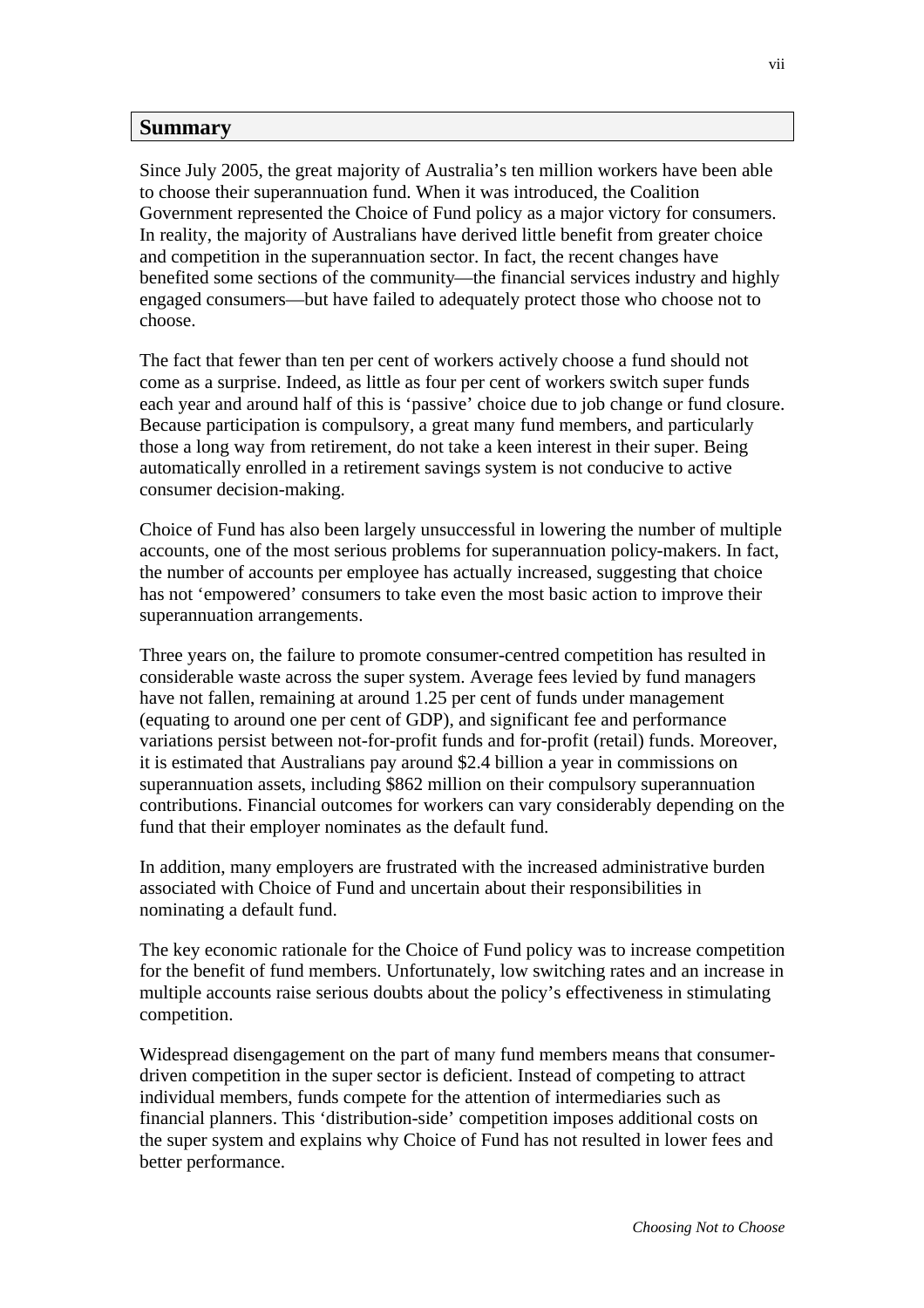Choice of Fund is the most recent initiative in a long-term shift towards greater individual choice in a largely compulsory system, yet the principles of choice and compulsion sit uncomfortably together. Choice of Fund was based on the assumption that consumers are interested in and able to make sensible decisions about their retirement. Compulsion, on the other hand, assumes that most individuals need help to save adequately for retirement. What has been missing is a set of policy arrangements that promote the interests of disengaged consumers.

Default arrangements are a highly effective policy option because they can improve financial outcomes for those who decline to make an active choice while retaining flexibility for those who want it. In this paper, we outline a model of default arrangements that can benefit both active and passive consumers in the financial marketplace.

The power of well-designed default mechanisms is already reflected in the compulsory nature of the Superannuation Guarantee (SG). Workers are not required to 'do anything' in order to start building super savings; super moneys are deducted automatically from pay packets by employers in much the same way as income taxes. While the SG has resulted in dramatic increases in super coverage and account balances over the last 16 years, a more thoughtful use of default mechanisms has significant potential to result in even better outcomes for many Australians.

Default arrangements should be based on sound principles if they are to make financial markets work to the benefit of all participants, and especially ordinary workers. The following lessons have been drawn from the results of empirical research with the Australian public and from the findings of behavioural economics.

- While Australians value autonomy in relation to their financial affairs, many are frustrated with the complexity of the superannuation system. They would prefer simpler choices to be available. Default options are an effective way to protect consumers who struggle to make good financial choices in a complicated environment. *Default arrangements should therefore be simple and effective, while allowing participants to opt out if they prefer more choice or flexibility.*
- People are subject to a range of behavioural biases, which can negatively affect the decisions they make about retirement. *Default options should therefore embody a rational approach to retirement preparation in the interests of fund members without the need for costly financial advice.*
- People tend to make poor financial decisions in situations where benefits will be realised only in the distant future. *Default options in superannuation should therefore focus especially on the needs of people who are a long way from retirement, or whose accumulated benefits are relatively modest.*
- Despite their stated intentions, many people will not make the best choices about their super fund or their investment strategy. *Default options should therefore be structured to maximise asset accumulation by allocating investments appropriately and minimising fees.*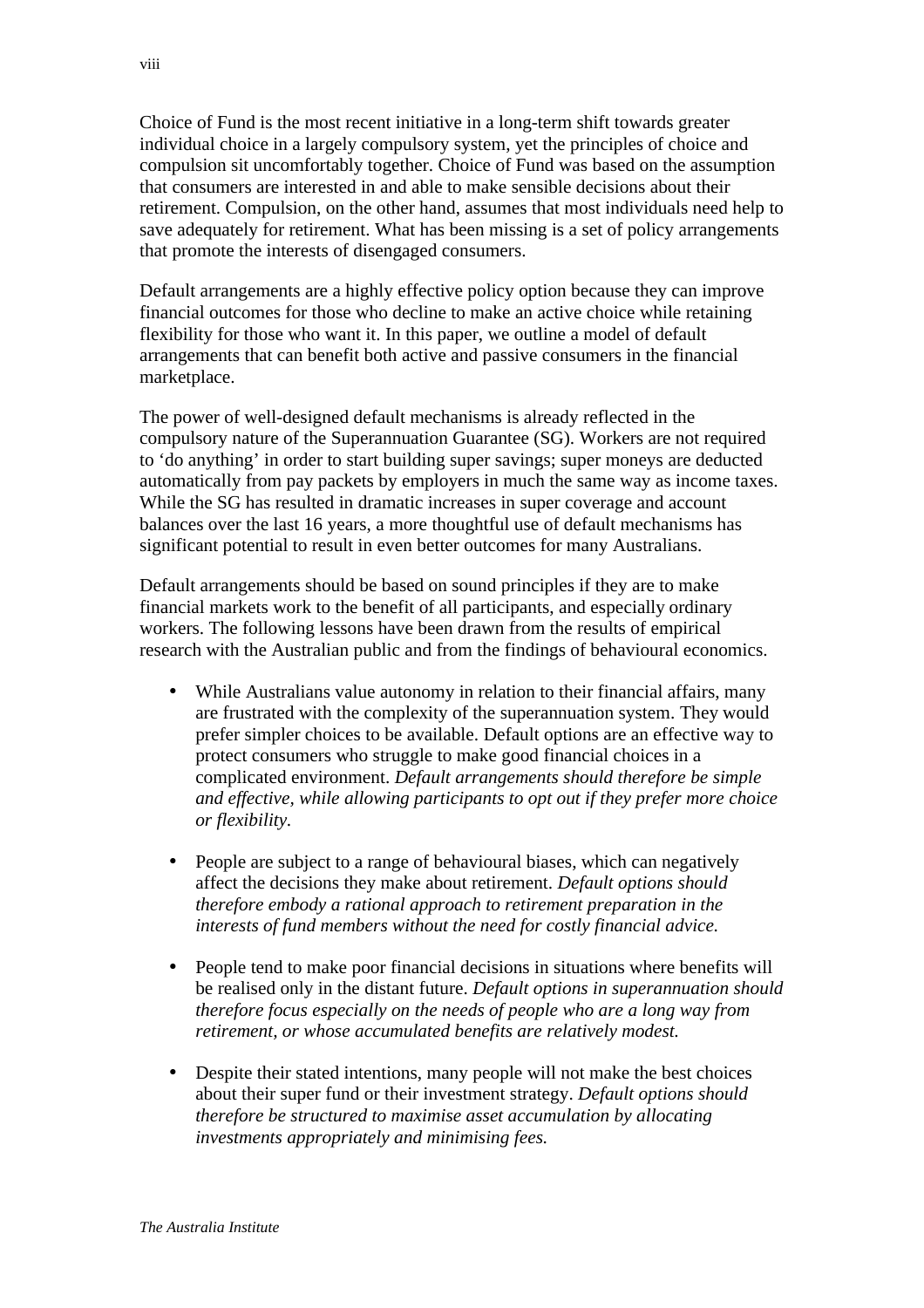- Australians want the superannuation system to be fair to fund members and to society as a whole. *Default options should therefore maintain fairness in the way that assets are accumulated and invested.*
- People without financial expertise are susceptible to misleading messages in the area of retirement investments. *Default options should therefore be designed to reduce the likelihood that fund members will make decisions based on how choices are presented rather than on their inherent financial value.*

Sound defaults can be enacted in a variety of ways, including smarter regulation of superannuation funds and more thoughtful design of financial products. Some parts of the super system already have default arrangements in place, most notably via the industrial relations system, although there is ample room for improvement.

Many employers do not need to choose a default superannuation fund because their workers are employed under awards or agreements that nominate a specific default fund. In fact, such default arrangements apply to most employers and most employees and the new national industrial relations system will see the number of workers in this situation increase.

Those default funds specified in awards or industrial agreements often adhere already to many of the principles for good default arrangements. This may in part follow from the joint employer-employee trustee arrangements that apply to industry, not-forprofit and some corporate funds, which have historically outperformed retail funds.

Where a default fund is not specified through an industrial arrangement, employers have responsibility for nominating a super fund for those workers who decline to choose one. In many instances this is a difficult decision for an employer to make, and under current arrangements there are no universal mechanisms to ensure that the needs of employers and employees coincide.

Based on the principles for good default options, we propose that superannuation funds be required to meet certain standards before they can be nominated as an *eligible default fund* for workers who choose not to choose.

These standards would benefit employees by lowering fees and protecting savings, and would benefit employers by reducing the costs associated with administration and selecting an appropriate default fund. Once a list of eligible funds is in place, employers with responsibility for nominating a fund will be able to easily identify those funds capable of delivering good outcomes for their employees. This system would ensure that employees, who do not exercise choice and are not protected by an industrial agreement or award, would have a safety net in place to protect their superannuation savings from unnecessarily high fees, commissions and underperforming funds.

When a person changes jobs, the super system should enable them to automatically retain their fund as their default fund, unless they make an active choice to the contrary. This arrangement would preserve one of the important beneficial features of the present system—the ability to take a super fund from one job to the next.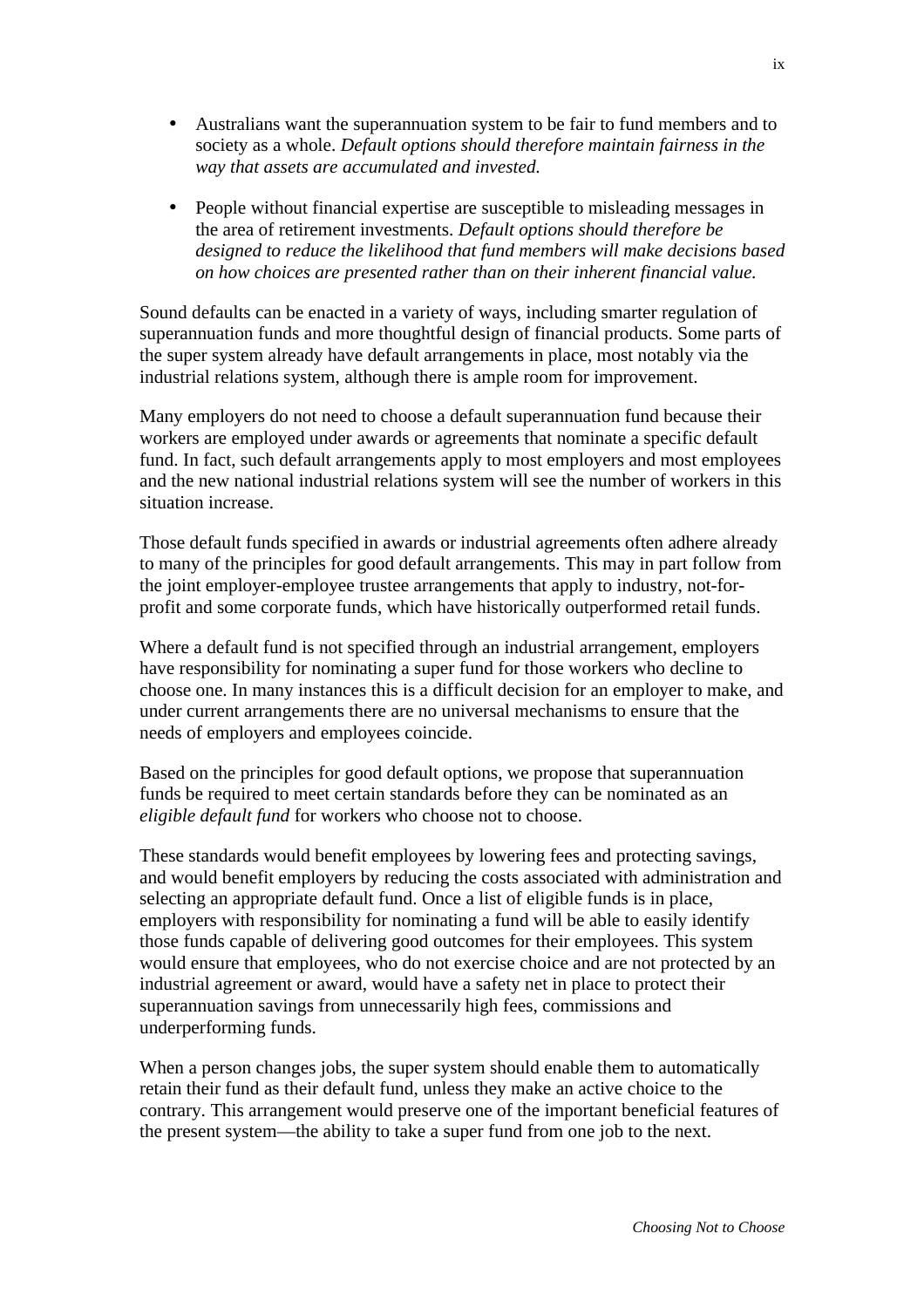We propose six criteria for eligible default funds, which together provide a 'safety' net' for workers who choose not to choose.

*1. Cap ongoing fees and charges.* The maximum fee should be determined by an independent regulator.

*2. Prohibit entry and exit fees*. Such costs act as a major barrier to consumer choice and distort competition.

*3. Prohibit the payment of ongoing financial advice fees, including commissions.* If workers are placed in the default fund, by definition they have not made an active decision about their superannuation fund. It is therefore unlikely that they have received any formal financial advice and they should not have to pay for it.

*4. Offer employers a clearinghouse service*. Employees who exercise Choice of Fund currently place additional administrative costs on employers. A clearinghouse facility, which can process payments to multiple funds simultaneously, should be a standard element of the superannuation system.

*5. If contributions cease, keep members in the default fund.* To avoid the erosion of worker savings due to personal circumstances like illness, parenthood or job loss, members should not be transferred to a more expensive Eligible Rollover Fund or 'personal plan' without their explicit consent.

*6. Automatically follow up arrears in payments*. Although most employers meet their superannuation obligations, some shirk their responsibilities. Default funds should provide a mechanism to identify and respond to situations where full contributions have not been paid.

Most Australians have declined to exercise choice about their super fund and there is confusion and uncertainty in the community about exactly how super moneys are invested. Our research shows that many people would value the opportunity to use their superannuation to invest in socially purposive or desirable activities—that is, for 'nation-building'. Policy-makers should therefore provide fund members with more opportunities to invest in such endeavours, and the ability to make simple choices about this. For their part, super funds should consider the ethical and environmental implications of their investments and better communicate these to members.

Maximising choice remains at the heart of superannuation policy in Australia. Yet choice is only beneficial where people want more flexibility and where they have clear notions of what they want. This is evidently not the case for many Australians. Governments therefore have a responsibility to examine how people really behave and to structure policy accordingly.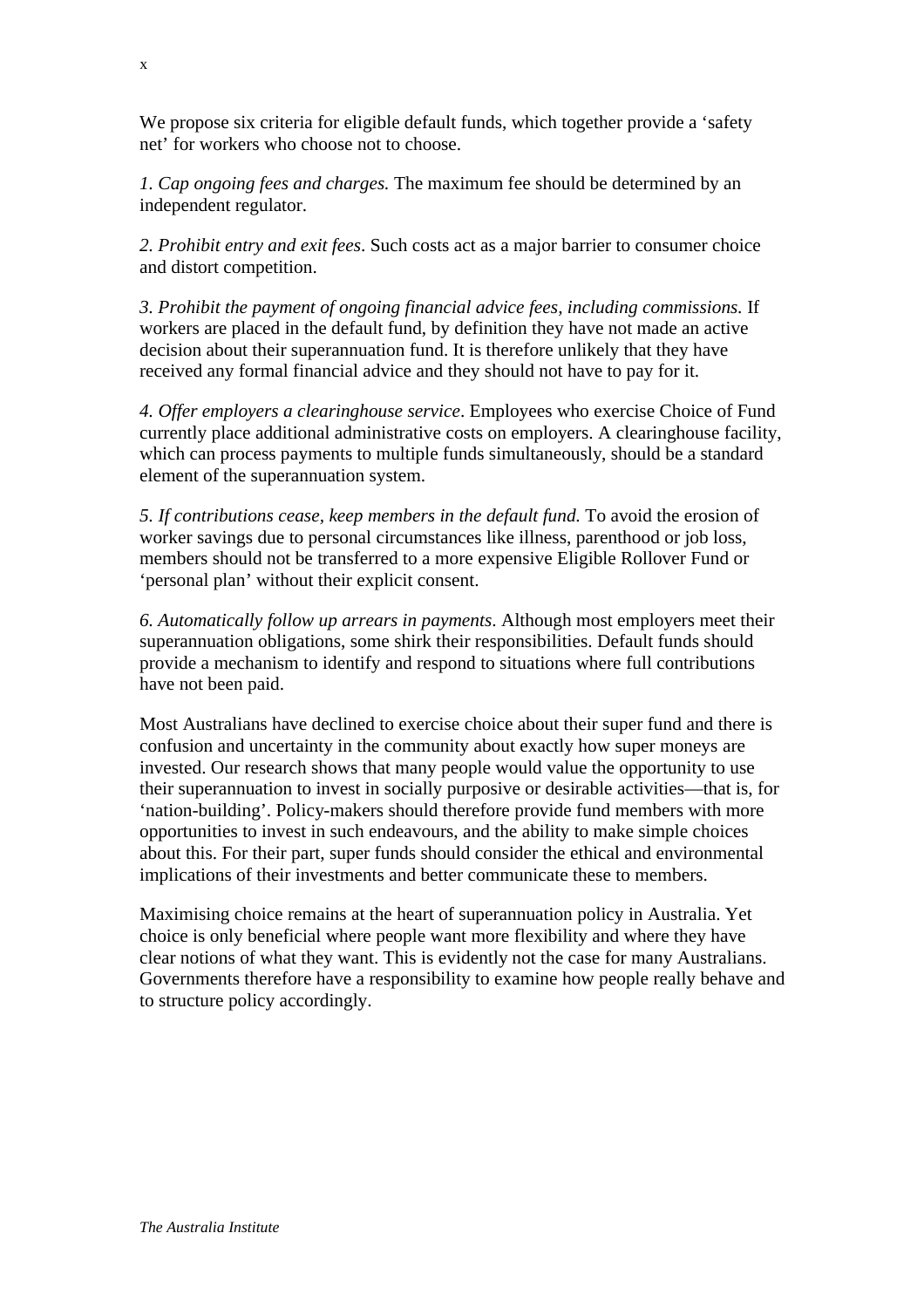# **1. Australia's superannuation system**

#### **1.1 Introduction**

l

On 1 July 2005, the former Coalition Government's Choice of Fund policy came into effect. For the first time, millions of Australian workers were given the option of nominating a fund for their compulsory superannuation contributions. At the time, the Government represented Choice of Fund as a major victory for consumers and competition. In reality, the majority of Australians have derived little benefit from greater choice and competition in the superannuation sector.

Choice of Fund is the most recent step in a long-term shift toward greater individual choice and flexibility within a largely compulsory superannuation system. Unfortunately, the facilitation of individual choice through the current structure does not assist those who choose not to choose. While it is quite easy for consumers to contribute to their super, it is very difficult for them to make the right decisions to get the most out of their accumulated savings.

This paper explains how well-designed default options, which look after people who choose not to choose, can improve the superannuation system to the benefit of many Australians. It draws on information from many sources, including relevant industry, academic and government reports, and objective data supplied by superannuation funds. It also reports on the results of new empirical research conducted by The Australia Institute and Industry Super Network. 1

This chapter describes the origins of the current superannuation system and provides an overview of its key features. It also discusses community attitudes towards compulsory superannuation.

Chapter 2 explores how the ethos of freedom of choice and individual responsibility has become increasingly important in superannuation policy and how these interact with the compulsory foundations of the system.

Chapter 3 evaluates the impact of greater choice in superannuation using many different sources of evidence. It tests whether the Choice of Fund policy has delivered the benefits promised by its proponents.

In Chapter 4, some of the practical lessons of behavioural economics applicable to superannuation policy are revealed. These are used to build a framework for superannuation policy that relies on real-world evidence about consumer behaviour.

Chapter 5 applies this framework to the current superannuation system. It shows how specific default arrangements can deliver greater efficiency and effectiveness for super fund members.

<sup>&</sup>lt;sup>1</sup> A previous paper published by The Australia Institute, *Choice Overload: Australians Coping with Financial Decisions*, included survey and focus group findings relating to personal finances in general. This process yielded a great deal of information on community attitudes to superannuation, which are described in this paper where relevant. In addition, Industry Super Network commissioned several consumer attitudes surveys, yielding results that have also been included in this paper. Details of the research methodology for all of these studies can be found in Appendix A.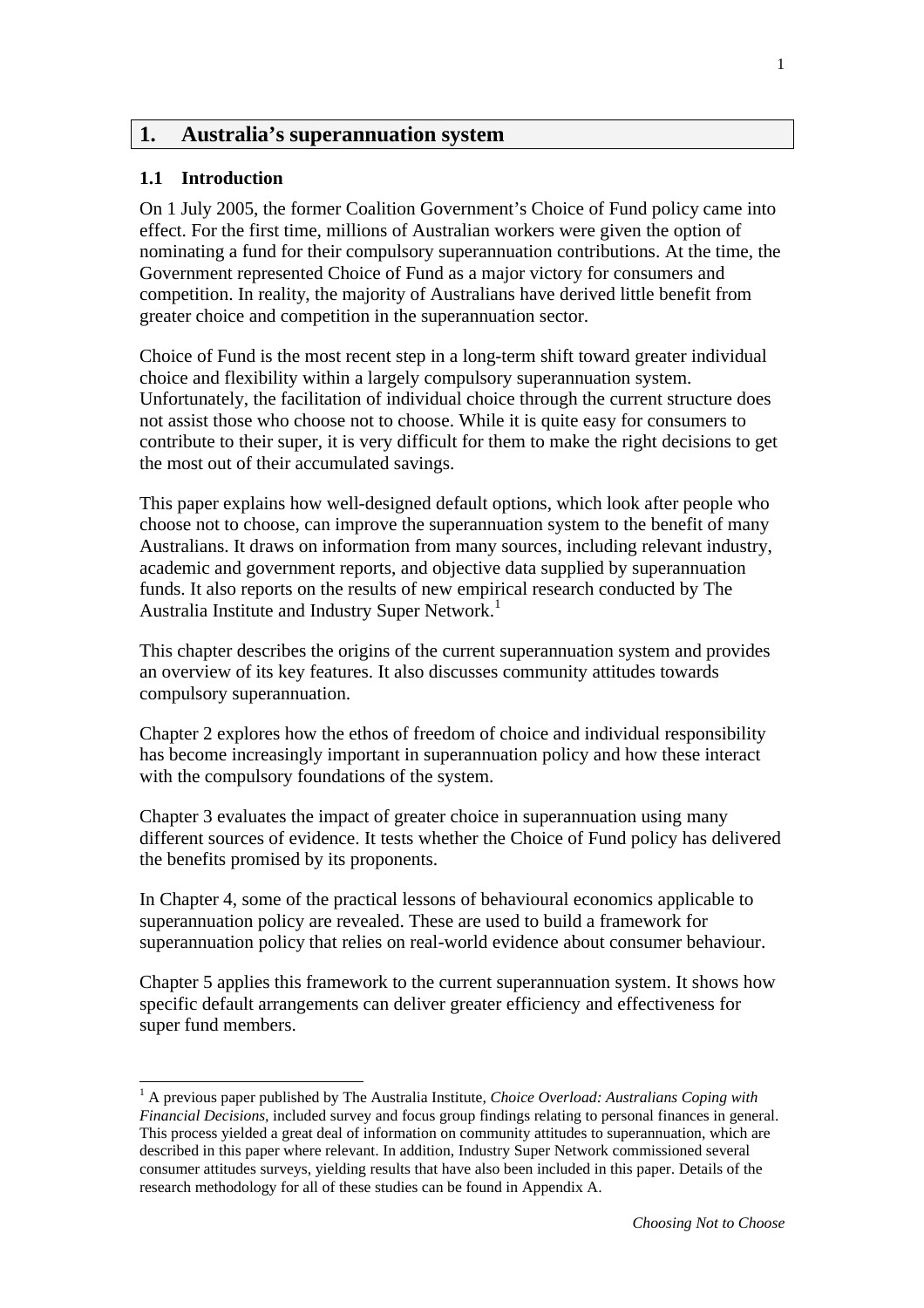Australia has a long history of innovation in retirement saving. The first private superannuation scheme in Australia was established by the Bank of New South Wales in 1862, more than a decade before the first pension scheme in the US was established (Borowski 2005). Tax exemptions or subsidies have applied to superannuation contributions since 1915 but until the 1970s, employer-based superannuation was largely limited to public servants, financial institutions and large manufacturing firms. In 1974, the first national superannuation survey found that only 32 per cent of the workforce had superannuation. These were primarily males working full-time, with only 15 per cent of females and 24 per cent of private-sector employees having membership of a superannuation fund at that time (ABS 1974).

In the 1970s and 1980s, policy concerns about the fiscal viability of supporting an ageing population became more pressing. Unlike some other developed countries such as the US, Australia did not have a national contributory social security scheme and the cost of the age pension and other welfare payments were funded on a 'pay as you go' basis from general taxation revenue. By the early 1980s, when governments and trade unions started to negotiate in earnest to expand access to employer-based superannuation, total superannuation coverage was around 45 per cent of the working population, with the age pension still taking the primary role in retirement provision (Borowski 2005). Following strong campaigning by the union movement, the Hawke Labor Government struck an agreement with the Australian Council of Trade Unions (ACTU) in 1987 to introduce superannuation into industrial awards on a gradual basis. This brought superannuation coverage to 51.3 per cent of the labour force by 1988 (ABS 1995). The Government described award-based superannuation as the cornerstone of 'a flexible and sustainable retirement income policy', which would deliver higher rates of savings and higher economic growth in the near term and improved retirement incomes in the long term (Howe 1989). It also enabled the Labor Government to deliver full indexed wage increases without contributing to inflationary pressures.

In 1992, the Keating Labor Government extended coverage to the majority of the workforce by introducing a system of mandatory employer superannuation contributions known as the Superannuation Guarantee (SG). As with award-based super, the SG was designed to address a number of policy problems: the growing burden on government expenditure of an ageing population; high inflation exacerbated by wages growth; and a shortfall in aggregate private savings. Defined benefit schemes, under which employees receive a predetermined income in retirement, were becoming increasingly unsustainable for large employers (including the public service) as life expectancy increased, the population aged and labour became more mobile. The SG signalled the decline of defined benefit funds in favour of defined contribution (or 'accumulation') funds (described in more detail in Chapter 2).

Under the SG, superannuation coverage quickly grew to 80.5 per cent of the workforce (ABS 1995). The rate of SG contributions required of employers rose gradually from three per cent of ordinary time earnings at its inception to nine per cent of wages in July 2002, as prescribed by the timetable in the original legislation. Although originally intended to reach 15 per cent, the SG was frozen by the Howard Government and remains at nine per cent. Introducing compulsion into the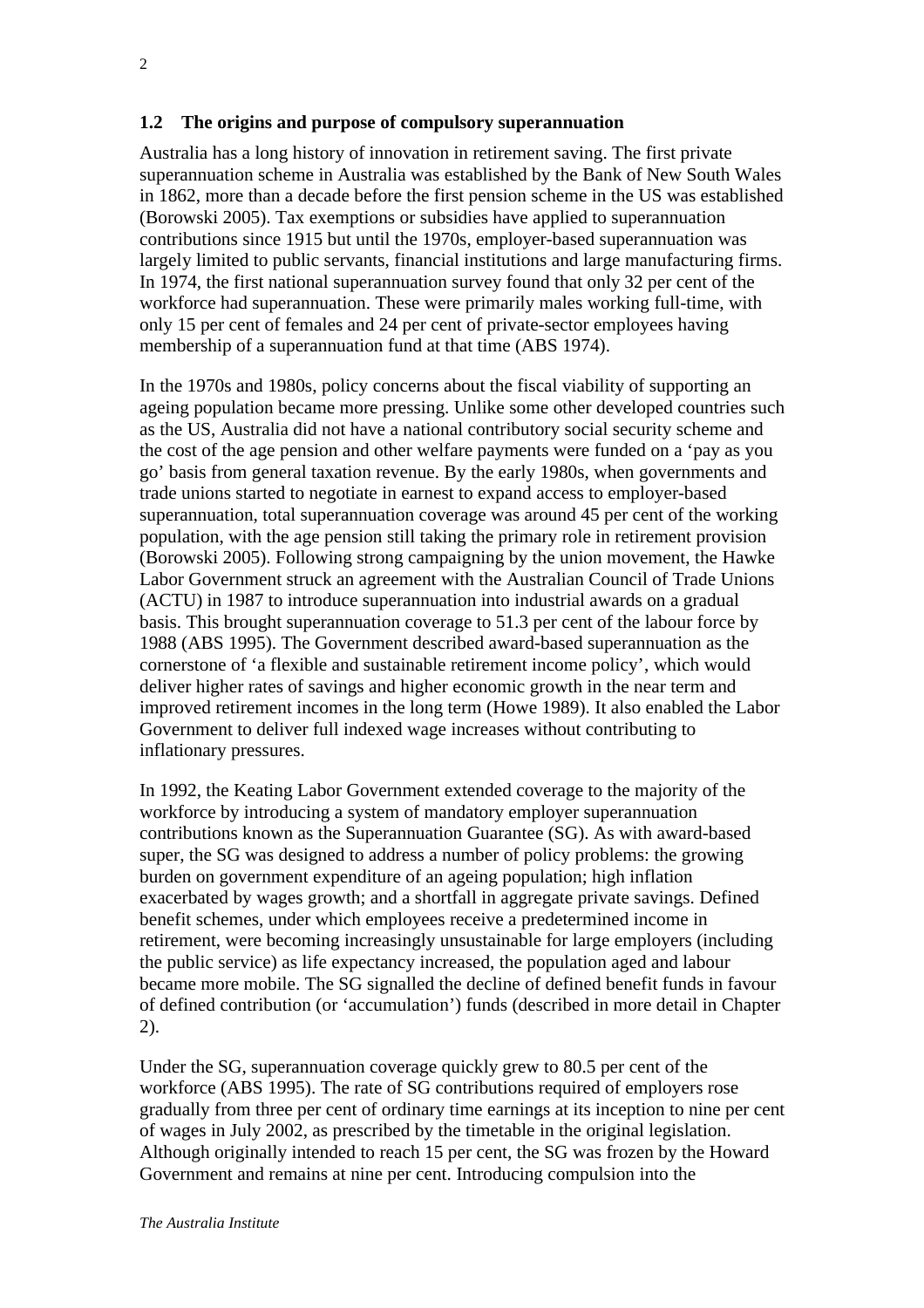superannuation system was a major milestone in retirement savings policy; it has been highly effective in overcoming natural consumer inertia in saving for retirement. Compulsion has been the key factor in the growth of the super system, as shown below.

Another important feature of Australia's super system is the significant tax concessions it offers. For example, employer contributions to superannuation accounts are taxed at just 15 per cent rather than at the individual's marginal tax rate. Earnings on moneys invested within the system are also taxed concessionally and, following the implementation of the former Coalition Government's 'Better Super' reforms in July 2006, withdrawals are tax-free for people over 60 years of age. So-called 'tax expenditures' on superannuation (i.e. tax subsidies compared to other kinds of income) were estimated at \$26.8 billion in 2007–08 (Treasury 2007).<sup>2</sup> Superannuation thus represents a considerable ongoing investment by the Commonwealth in the economic welfare of Australians in retirement.

# **1.3 The current superannuation system**

#### *Types of funds*

l

There are various types of superannuation funds that a worker can join. The number of member accounts and the level of assets in each fund type are set out in Table 1.

- *Retail funds* are run by commercial enterprises and are usually available to all workers. In June 2008, there were 166 retail funds (APRA 2008a).
- *Industry funds*, which are run on a non-profit basis, were originally set up for people working in particular industries and specified in industrial agreements. Since Choice of Fund was introduced, most industry funds have been opened up to members outside their original sector, although some remain open only to people in specific industries. There are 72 industry funds in total (APRA 2008a).
- *Public sector super funds* were established for government employees and are generally not open to other employees; there are 40 such funds (APRA 2008a).
- *Corporate funds* are usually set up by a single employer or group of employers and are not open to non-employees. There were 228 corporate funds in June 2008, but this number has been in decline since APRA introduced new licensing requirements (APRA 2008a).
- People can choose to set up their own fund, known as a *self-managed super fund* (SMSF), and have greater control over how their assets are invested. Administering a SMSF can be time-consuming and costly for low balance accounts; however, the control they afford members makes them an attractive option for many high net-worth individuals (NICRI 2008). There were 387,936 SMSFs in June 2008, an increase of 8.7 per cent on the previous year, equating to an average of around 2,500 SMSFs created every month (APRA 2008a).

<sup>2</sup> Given the extent of superannuation tax expenditures, the term *self-funded retiree* is highly misleading where retirement incomes are derived from superannuation.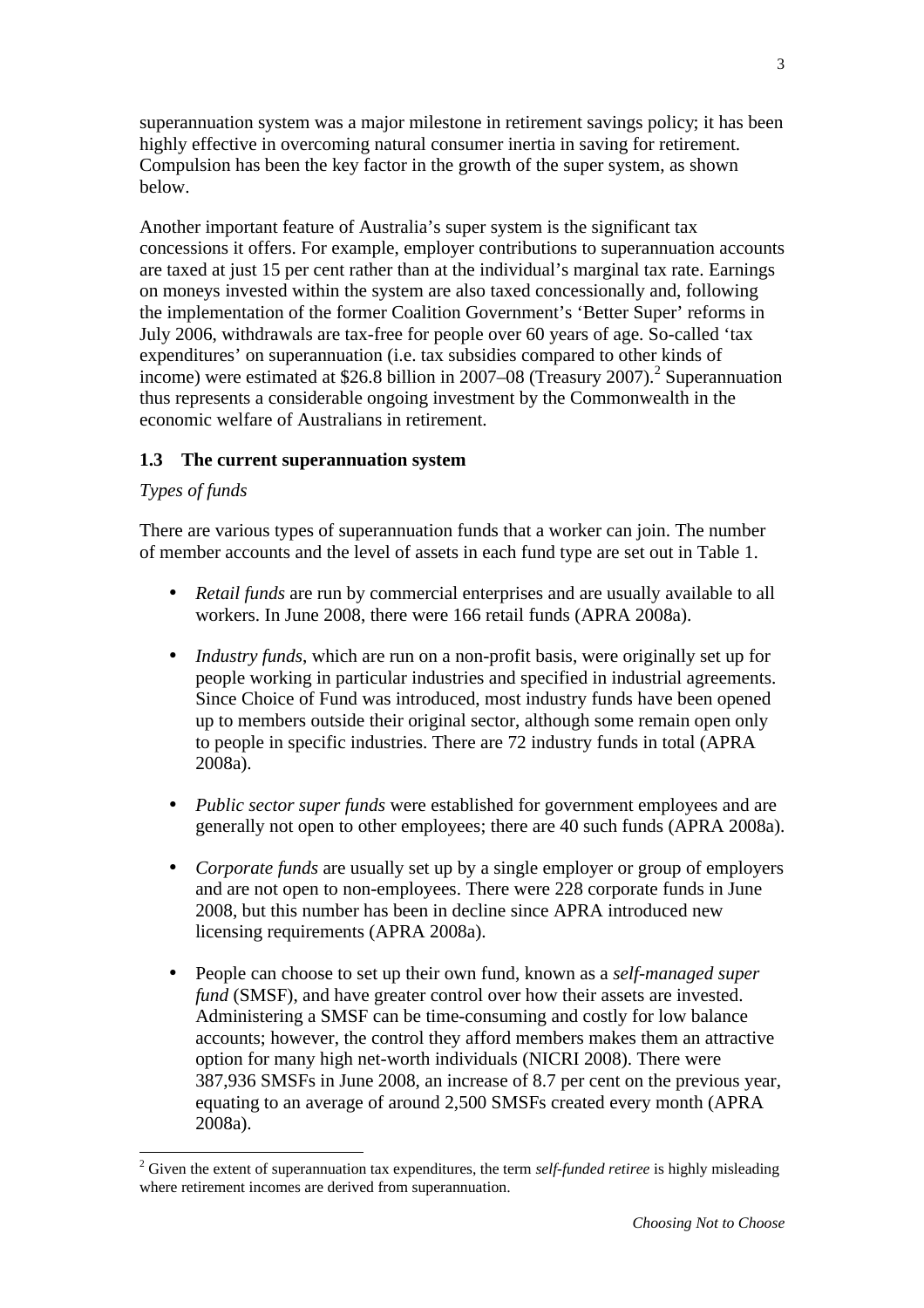#### *Assets*

Superannuation is now the largest financial asset held by Australian households, with average super balances standing at \$35,520 for women and \$69,020 for men in 2006 (Clare 2008). As of March 2008, total assets held in Australian superannuation funds had grown to around \$1.1 trillion and covered almost 90 per cent of the workforce (APRA 2008a; Nielson 2008a). As Figure 1 shows, super assets have recently outstripped GDP. By 2041, super balances are projected to reach \$8.6 trillion in nominal terms (Rothman and Tellis 2008). Figure 2 shows the growth in superannuation assets since 1997 and the projected level of growth over coming decades.



#### **Figure 1 Superannuation assets as a proportion of GDP, 1996–2007**

Sources: ABS 2008a; APRA 2007; APRA 2008a.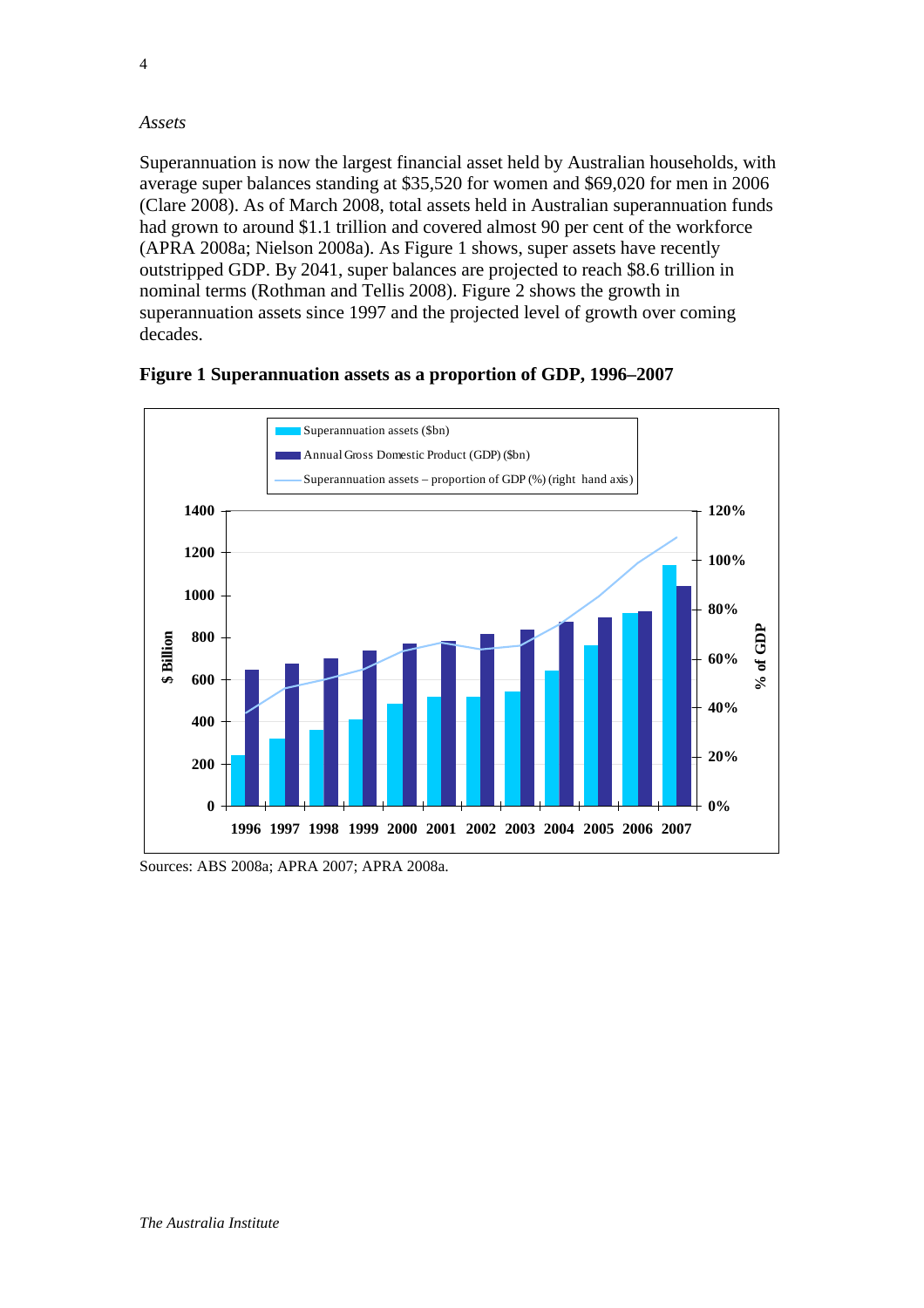

**Figure 2 Growth in total super balances (actual and projected), 1996–2041**

Sources: APRA 2008b; Rothman and Tellis 2008.

#### *Number of accounts*

As well as the significant growth in assets since the SG was introduced, there has been a remarkable growth in the number of member accounts. As Table 1 shows, there are more than 30 million superannuation accounts in existence, more than triple the number of people in the Australian workforce. Many of these accounts remain 'lost' and the consumer advocacy organisation CHOICE has estimated that fees on unnecessary superannuation accounts amount to between \$1.2 billion and \$2 billion per annum (CHOICE 2006). Figure 3 shows how the number of super accounts has grown since 1996. Chapter 3 discusses the issue of multiple accounts in more detail, and examines the impact of changes in super policy on the multiple accounts problem.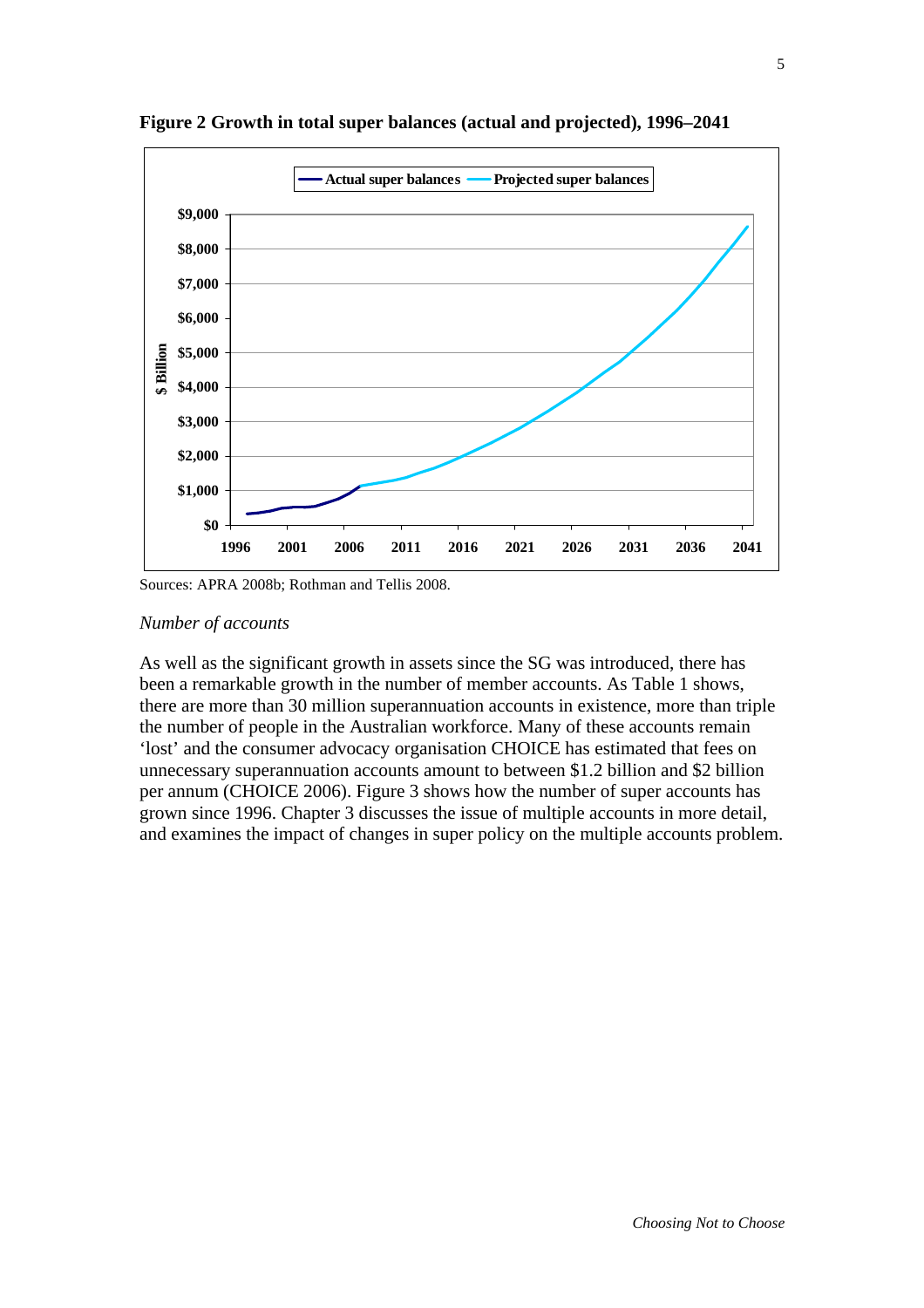|               | Number of<br>member<br>accounts<br>(000) | $\%$ of member<br>accounts | <b>Assets</b><br>(\$ billion) | % of assets |
|---------------|------------------------------------------|----------------------------|-------------------------------|-------------|
| Corporate     | 676                                      | 2.2                        | 69.2                          | 6.8         |
| Industry      | 10,654                                   | 35.1                       | 197.3                         | 19.4        |
| Public sector | 2,925                                    | 9.6                        | 177.6                         | 17.5        |
| Retail        | 15,437                                   | 50.8                       | 369.7                         | 36.4        |
| $Small**$     | 702                                      | 2.3                        | 286.6                         | 28.2        |
| <b>Total</b>  | 30,394                                   | <b>100</b>                 | $1,143.7*$                    | <b>100</b>  |

**Table 1 Superannuation accounts and assets, June 2007**

Source: APRA 2008c

\* Total assets include pooled superannuation trusts and balance of life office funds (not listed in table). \*\* Small funds are defined as those with less than five members. The majority of these are selfmanaged super funds as defined by the *Superannuation Industry (Supervision) Act 1993*.



**Figure 3 Number of workers and super accounts, 1996–2007**

Source: APRA 2007; ABS 2008b

#### **1.4 Community attitudes to the SG**

While Australia's compulsory superannuation system has been extensively reviewed by academics, policy-makers and international organisations (see for example OECD 2007), little work has been done to explore the attitudes of Australians towards the system as a whole. Since consumers are the ultimate beneficiaries of superannuation and are directly affected by most of the recent changes in superannuation policy, The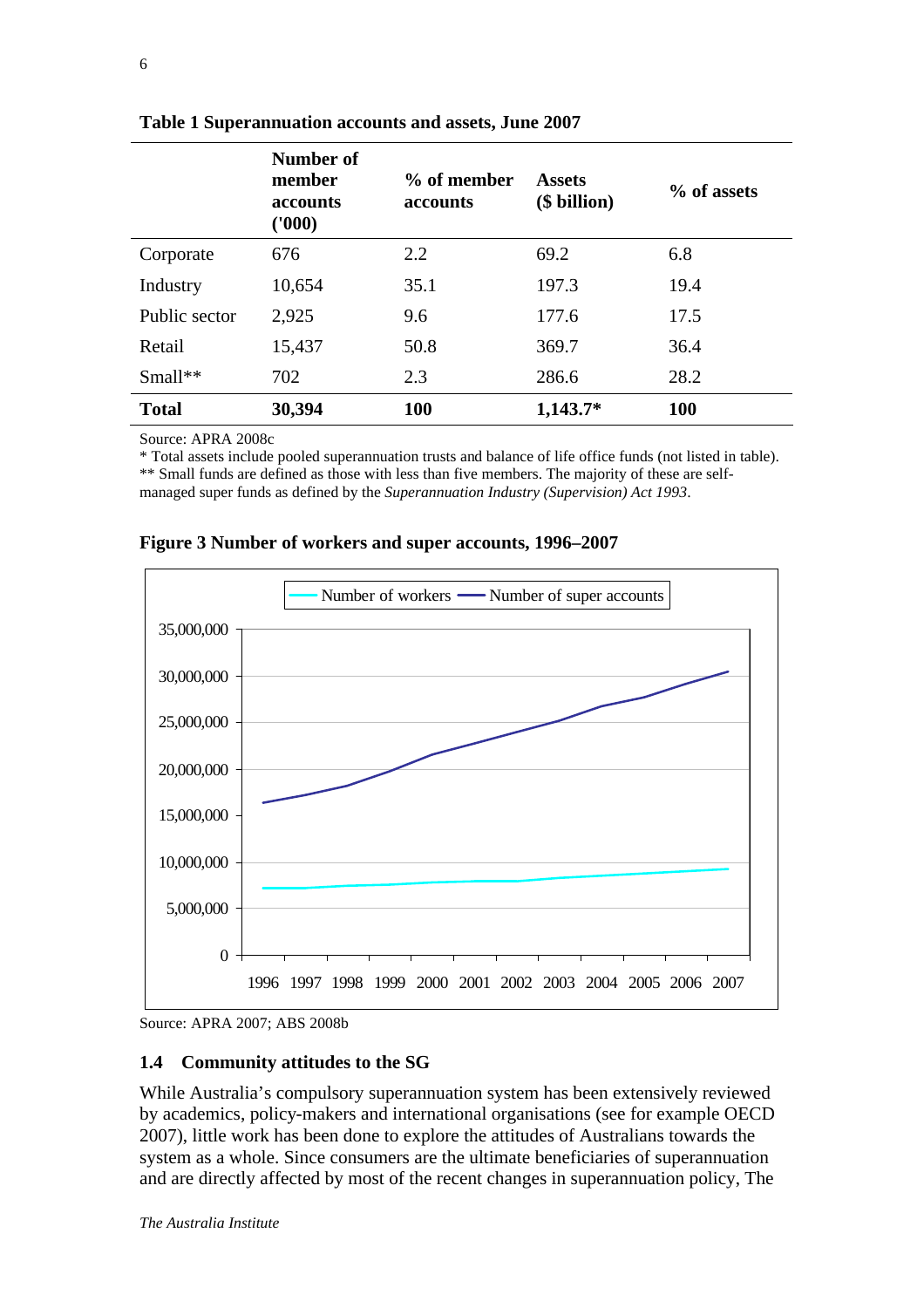Australia Institute undertook some research into consumer attitudes to superannuation. The Institute gathered community views through a series of six focus groups and a survey of 1,002 adult Australians.<sup>3</sup> Focus group findings regarding general attitudes to superannuation are reported below, while additional findings on more specific issues are described elsewhere in this report where relevant.

#### *Compulsion*

Focus group participants across all ages and at all levels of the income scale expressed strong support for the SG. The fact that superannuation is compulsory was regarded very positively, with most people agreeing that they would not have the self-discipline or foresight to plan properly for their retirement in a way that would ensure a minimum standard of living.

> *I think compulsory super is a good policy, with the ageing population and people living to 80. Otherwise, people would just spend, spend, spend.* (30–49, Canberra, higher income)

Older participants recalled the government 'campaigning' in the 1980s to convince the population that the aged pension was a thing of the past, thereby arguing for the need for superannuation and self-reliance in retirement. 'There won't be a pension for you' was said to be the message conveyed.

> *The realisation that I needed to put more money into super wasn't an age thing, it was from the government's campaign and the awareness that it brought forward.* (50–70, Adelaide, higher income)

The message has been well and truly received with people of all ages believing that, at some point in the future, the age pension will be phased out, making superannuation the only source of retirement income for many people.<sup>4</sup>

> *At some stage in the future there'll be only one person working, turning the lights on and off. And he won't be able to afford to pay for the pensioners.* (50–70, Adelaide, lower income)

*We've got to be self-reliant—otherwise we're going to have to pay for all those baby boomers and their pensions.* (18–29, Sydney, higher income)

#### *Replacing the age pension with super?*

l

While there was general support for the SG, there was also widespread agreement among focus group participants across all ages, incomes and genders that the age pension is an essential feature of the social security system in Australia and should remain so into the foreseeable future, despite any demographic challenges on the horizon. The idea of a 'safety net' was strongly supported, with most people conceding that misfortune or individual circumstances can mean that not everyone is

 $3$  Details on research methodology can be found in Appendix A.

<sup>&</sup>lt;sup>4</sup> This is somewhat at odds with recent messages conveyed by the Rudd Government. For example, Superannuation Minister Nick Sherry stated in June 2008 that 'Labor introduced the age pension that has endured for 100 years—and it will last for the next 100 years and beyond' (Sherry 2008c).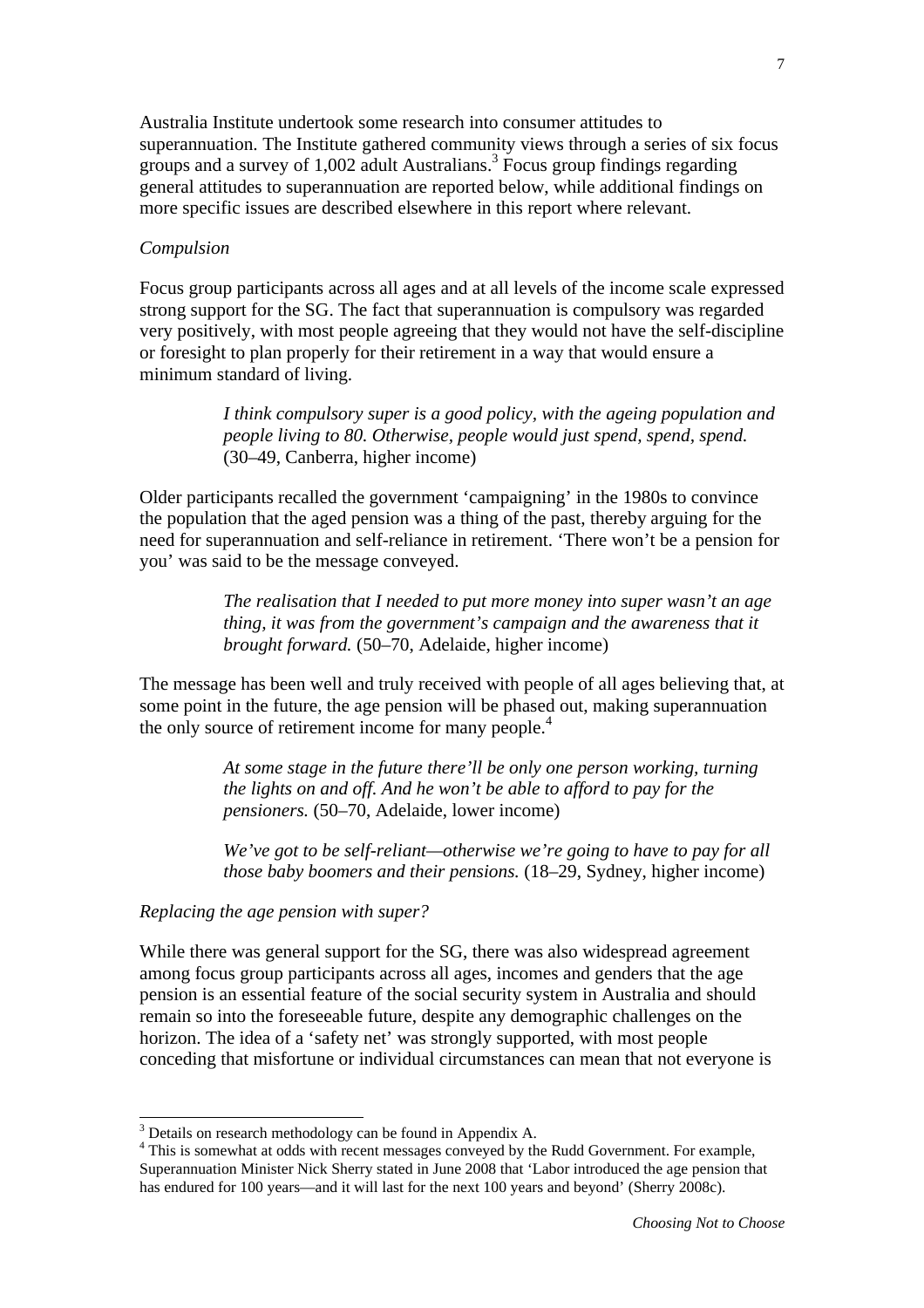able to accumulate enough wealth to fully fund their retirement and that the pension should enable recipients to maintain a decent (though modest) standard of living.

> *Some people wouldn't be able to survive without the pension.* (30–49, Wollongong, lower income)

*You can live on the pension, but you have to go without things—like electricity!* (50–70, Adelaide, higher income)

*You always need a safety net. So the pension should be there for people who need it.* (30–49, Canberra, higher income)

Despite the perceived necessity of an income safety net in old age, it was generally agreed that government can no longer afford to extend the age pension to everyone in retirement and that individuals should support themselves financially if they are able. In fact, the idea of having to get by on the pension at its current level appeared to be an incentive for some people to save more for retirement.

> *I don't want to live like my parents, who are on the pension. I see how they live and I don't want to live like that.* (30–49, Wollongong, lower income)

Now that individuals are largely expected to fund their own retirement, some older people (particularly those on higher incomes) argued that pensioner-only concessions should be extended to the general population of retired people. They pointed out that their generation (i.e. baby boomers) is stuck in the middle of two different approaches to retirement funding—one via public provision and one through private saving and investment over a lifetime. People over 50 regarded themselves as much more affected by this policy shift than later generations will be because they had not had the time to accumulate sufficient superannuation. Among people nearing retirement there was some resentment that they would not be able to reap the full benefits of superannuation, even while the age pension has become subject to a strict means test.

> *People who are over 50 are going to be incredibly disappointed with their super. Yet the politicians tell you your future is bright because of employer-based super.* (50–70, Adelaide, higher income)

In reference to media coverage of the notion of raising the retirement age, some younger people expressed concerns that current policies encouraging people to work past retirement age might be extended to effectively force people to work even where health concerns or general fatigue mean it would not be in their best interests to do so.

*You can't send a 70-year old to work.* (18–29, Parramatta, lower income)

A small number of people who took part in this research had not benefited from compulsory super because they were self-employed for all or most of their working lives. These people were very worried about how they would support themselves in retirement since they had not been able to put away enough savings after they realised how ill-prepared they were. They felt let down by a system that protects employees but not those running a small business or those out of the workforce for significant periods of time.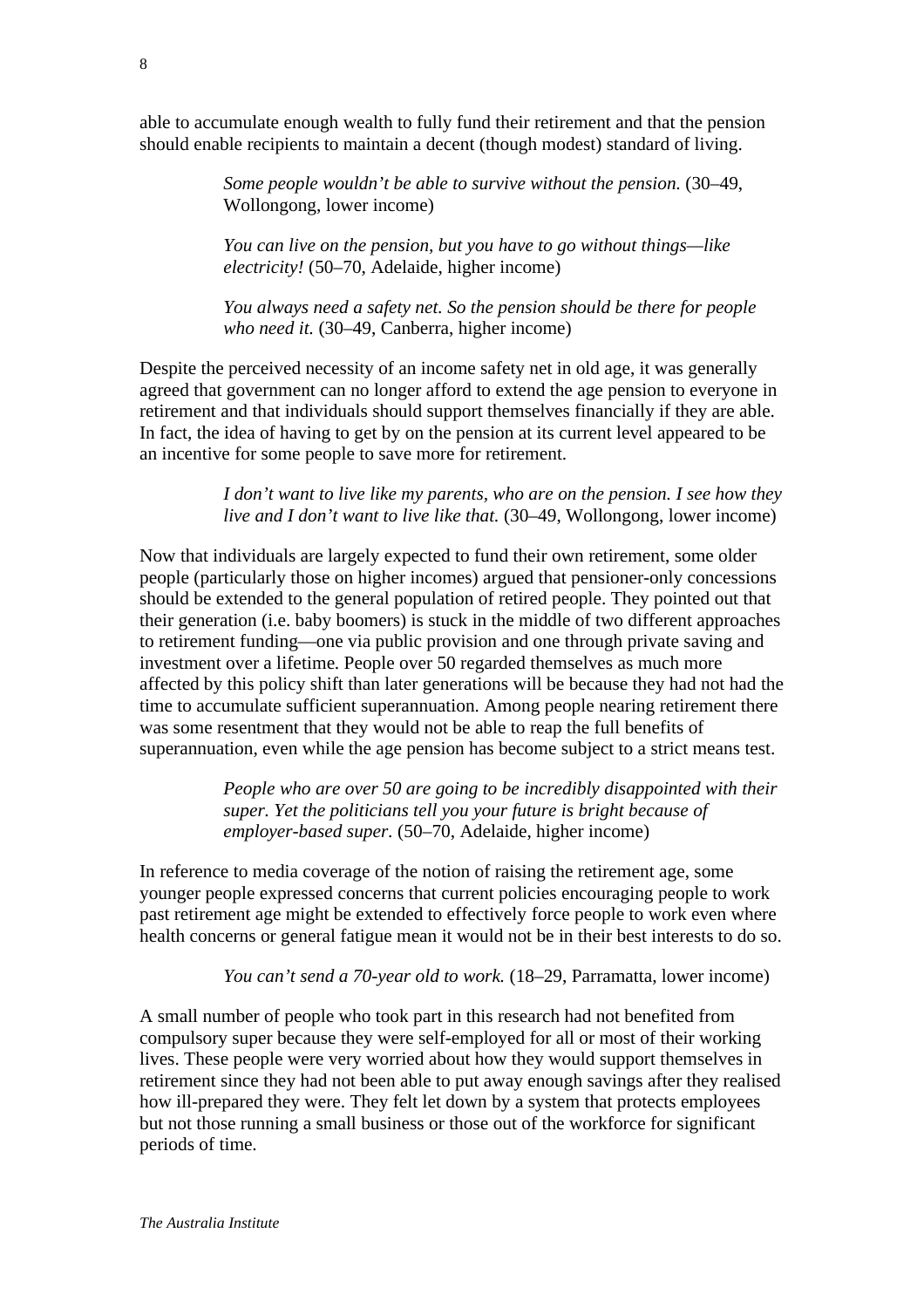*I won't be able to support myself. I've only ever had self-employed super. I'm hoping I can live on the pension.* (50–70, Adelaide, higher income)

*The need for strong super policy*

These focus group findings indicate that there is clear public support for both compulsory superannuation and a strong safety net through the age pension. However, additional findings (reported in Chapter 4) show that many Australians remain disengaged with their superannuation and that procrastination and inertia play a central role in consumer behaviour. It is therefore critical that the positive aspects of the current system (including compulsion and a safety net) are retained, while improvements are made through additional features that allow super fund members to make good decisions about their retirement savings.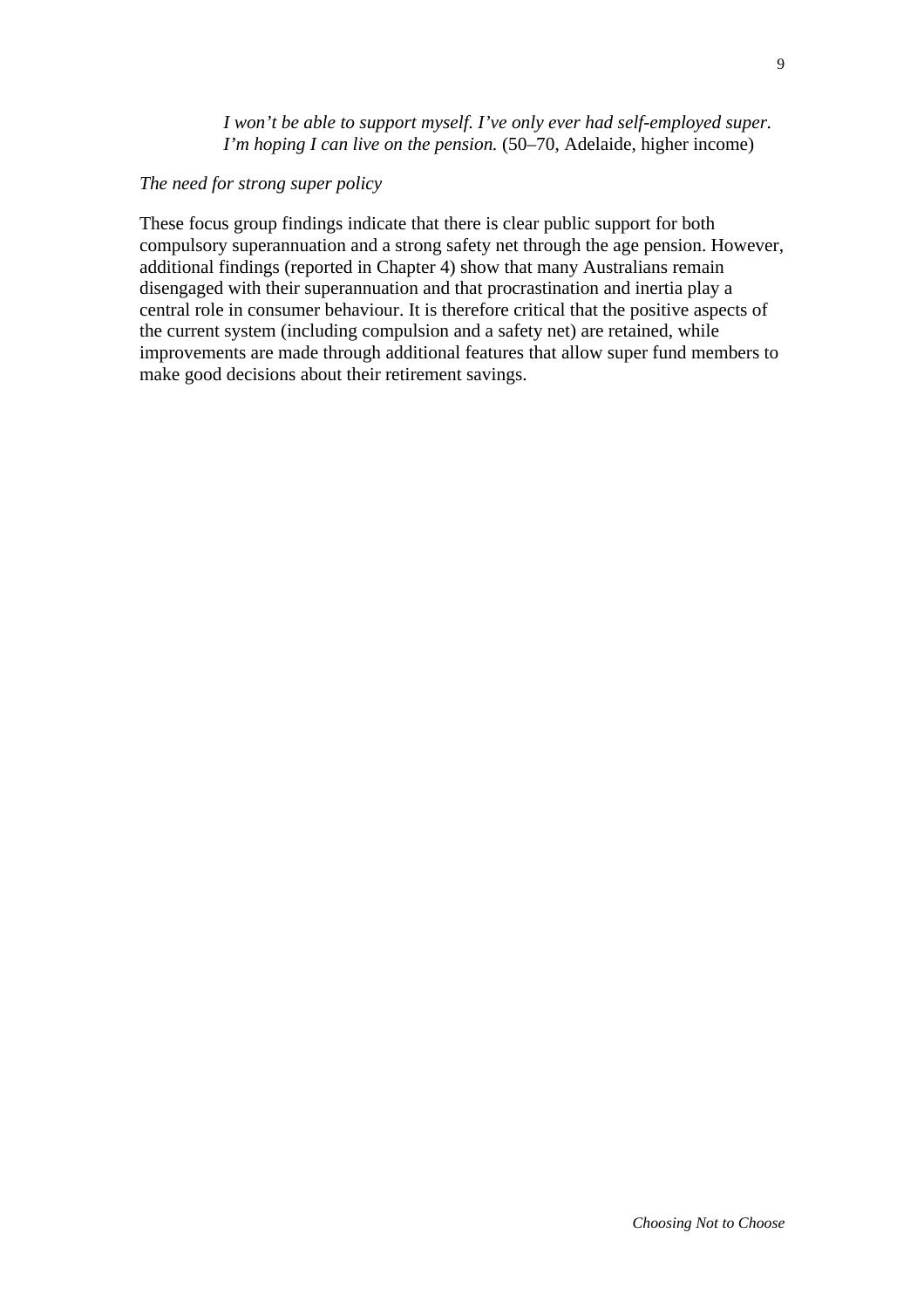# **2. Choice in superannuation**

#### **2.1 Increasing choice in a compulsory super system**

At the time the SG was introduced there were few opportunities for members of employer-based superannuation schemes to exercise choice over the management and investment of their retirement savings. Most funds had limited investment options available, if any, and members were compelled to join either the fund chosen by their employer or set out in the relevant industrial agreement. Over time, the regulatory and policy framework has changed to promote greater choice and flexibility for fund members. The system as it currently stands incorporates several different models relevant to the responsibilities of super funds and the role of fund members. These are:

- the *Traditional Model*, whereby the trustee is compelled to act in the best interests of fund members, exercising their duties carefully, skilfully and solely to benefit members
- the *Investor Model*, where the member is a consumer or investor and individual choice and responsibility are emphasised
- the *Public Model*, whereby a super fund is considered to be a 'quasi-public' institution' and super is used as a tool of public policy (Donald 2008).

Regulatory change has resulted in a gradual shift away from the traditional model, where risk and responsibility was borne primarily by those managing super moneys, towards the investor model, where choice is emphasised and risk and responsibility is increasingly borne by individual members. Sy characterises this shift as a move to a 'market model' where 'the implicit assumption … is that market discipline from competition will lead to cheaper products with better risk return characteristics that individuals can choose to suit their own circumstances' (Sy 2008a). This shift is apparent in the rise of defined contribution funds, in the increasing number of investment options within funds, and in the implementation of Choice of Fund policy, all of which are described below. The ongoing challenge for superannuation policymakers is to facilitate meaningful choice while retaining the protective and public policy imperatives of a universal super system. In other words, the desire to promote choice and flexibility must not undermine other essential elements such as a strong safety net and broad participation.

Choice of Fund is the most recent example of the shift in superannuation regulation and governance from the traditional to the investor model. An earlier shift occurred in the decline of *defined benefit* schemes in favour of *defined contribution* (or accumulation) schemes. Under defined benefit schemes, retirement benefits are calculated according to an individual's salary prior to retirement rather than on the total value of member contributions and investment earnings. While defined benefit schemes often had poor vesting and preservation rules until legislation to tighten up the system was introduced alongside the SG, they did absorb the investment risk on behalf of members (Drew and Stanford 2003). Members who were in a position to benefit from defined benefit schemes did not need to worry about the impact of investment risk on their ability to fund their retirement.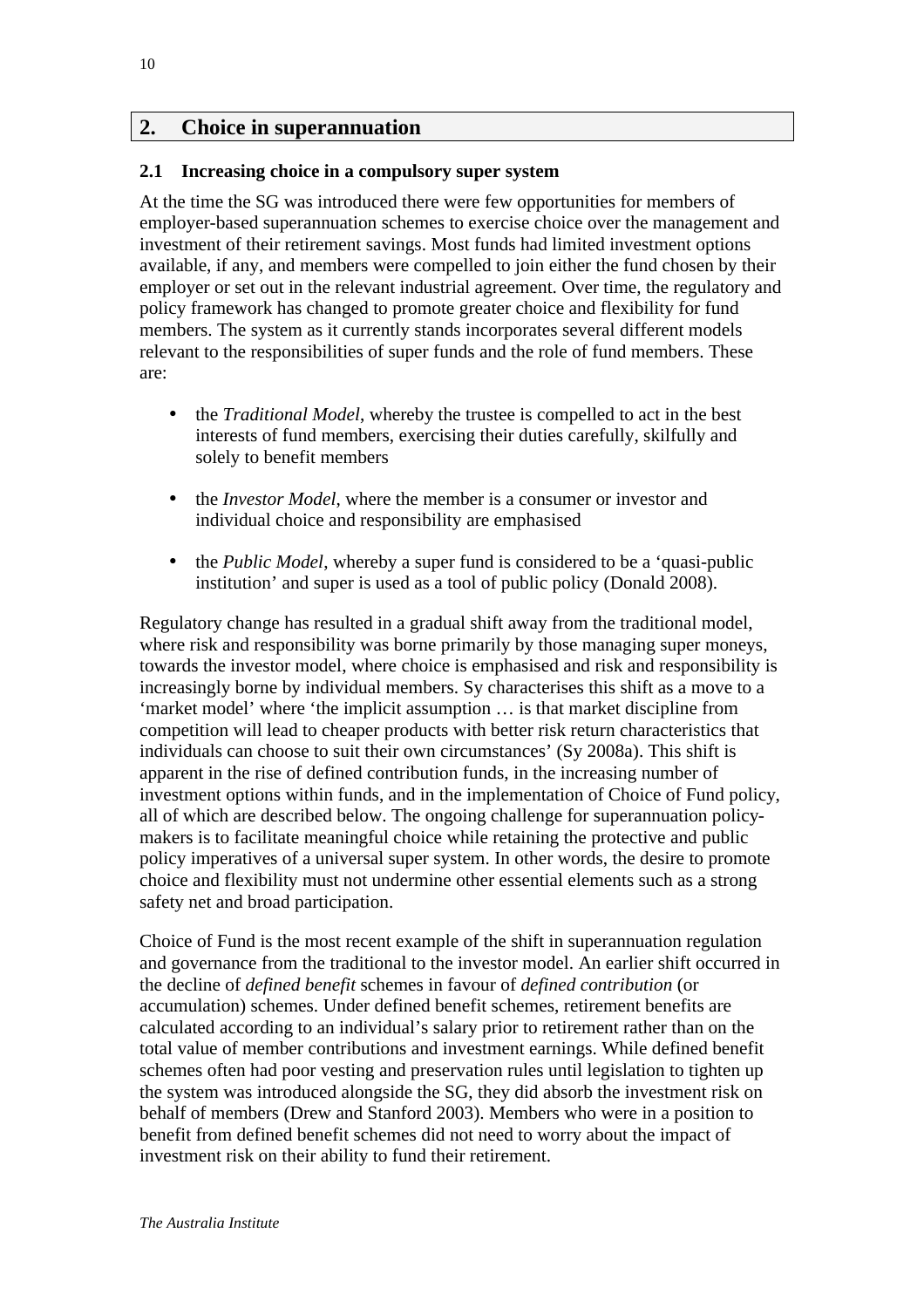The introduction of award-based superannuation, and later the SG, shifted the balance away from defined benefit schemes and towards defined contribution schemes where it is the member who bears the investment risk. In 1982–83, 82 per cent of fund members were covered by defined benefit funds but by 2005–06, 97 per cent of fund members were in either accumulation (i.e. defined contribution) funds or funds that had a mix of accumulation and defined benefits (APRA 2007).

The transfer of risk and responsibility from trustees and plan sponsors to fund members was further accelerated by the introduction of member choice of investment strategy during the 1990s. Investment choice allows members to choose from a range of investment types in major asset classes (e.g. Australian shares, international shares, property or fixed interest), combinations of asset classes (e.g. 'growth', 'balanced' or 'stable') and other options (sometimes including individual shares listed on the Australian Stock Exchange). The trend towards increasing member investment choice reflected overseas developments and was based on the traditional economic assumption that well-informed economic agents act rationally to maximise their selfinterest. It embodies the belief that 'investment choice enables plan members to select their optimal investment portfolio that matches their risk and return preferences and ultimately, maximises retirement incomes' (Gallery *et al.* 2004, p. 45). The number of funds offering investment choice to their members has increased steadily over time, with 80.1 per cent of funds with greater than \$100 million in assets offering member investment choice as at June 2006 (APRA 2007). Modern retail funds have around 97 investment choices, by far the highest average number. By contrast, most industry funds offer an average of ten investment options per fund while public sector funds and corporate funds have an average of eight and six investment choices per fund respectively (APRA 2007).

Despite now being offered such extensive choice in investment strategy, the majority of fund members still do not elect to choose an investment option. They are therefore placed in their fund's default investment strategy, which is determined by the fund's trustee and is usually the 'balanced' option. At June 2007, 46.3 per cent of all fund assets were in the default strategy; people who exercise choice of investment strategy tend to be wealthy individuals with large superannuation balances (PJCCFS 2007). The high proportion of individuals who fail to make an investment choice highlights the need to pay close attention to default options for SG contributions, even where members ostensibly have extensive choice. With this in mind, the Parliamentary Joint Committee on Corporations and Financial Services (PJCCFS) noted in August 2007 that 'default investment options remain a critical component of the compulsory superannuation system' (PJCCFS 2007, p. 56).

#### **2.2 The Choice of Fund policy**

The Choice of Fund policy is the most recent regulatory change designed to increase the choice and flexibility available to super fund members. Prior to 2005, most employees were unable to choose their superannuation fund; instead, funds were nominated in industrial awards and collective agreements or employers chose a fund on their workers' behalf. Some employers did allow employees to choose a super fund, although this was not the norm; the number of workers in this situation prior to Choice of Fund has been estimated at 1.9 million, or 20 per cent of the workforce (Clare 2006). A further one million people (or 11 per cent of the workforce) already had choice of fund by virtue of being self-employed or business owner-managers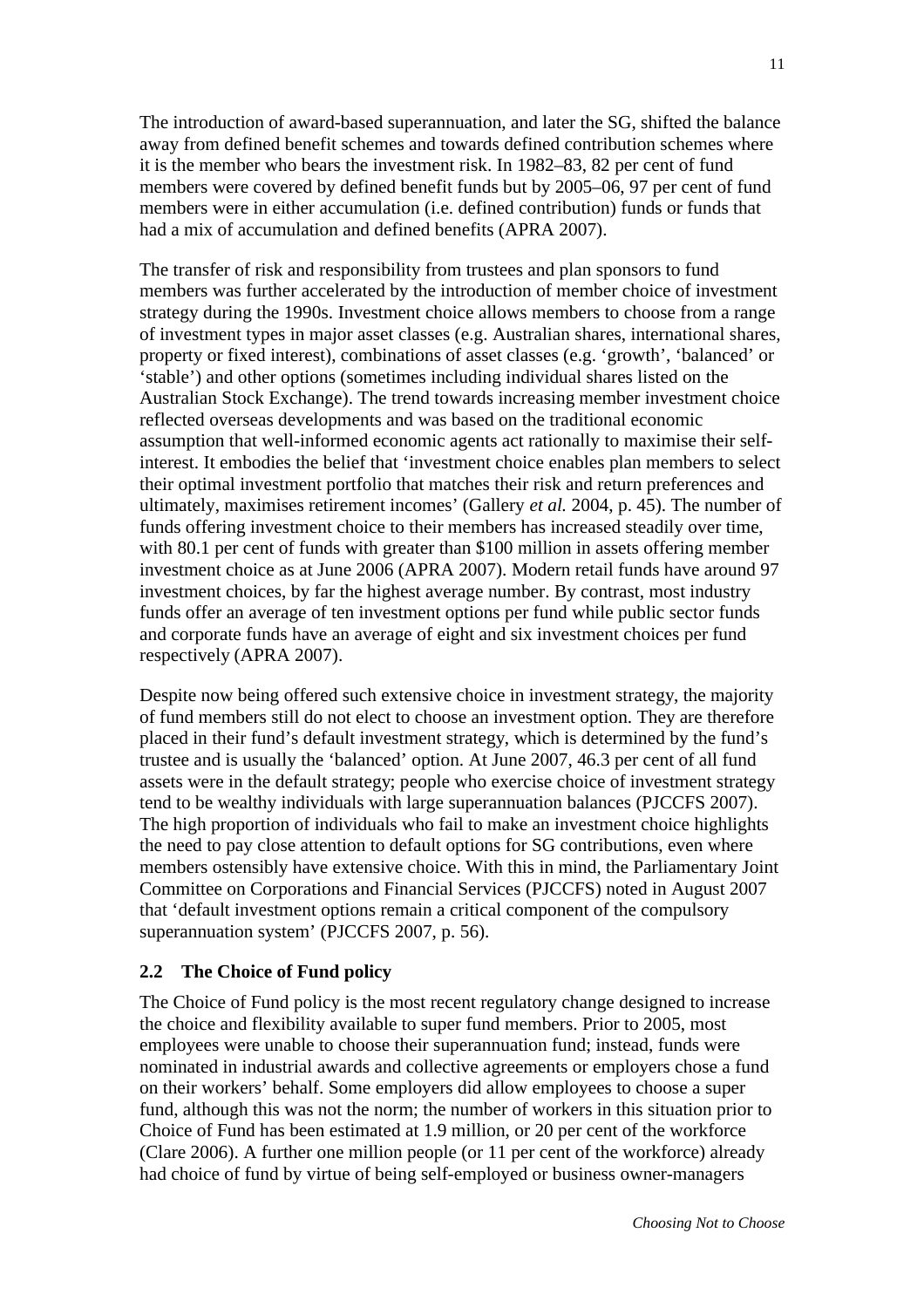(Clare 2006). People who chose to participate in voluntary superannuation schemes were, of course, free to choose their own fund as in the past.

The Coalition Government attempted to pass Choice of Fund legislation on three occasions, the first two being defeated in the Senate in 1997 and 1998. The final policy was implemented through the *Superannuation Legislation Amendment (Choice of Superannuation Fund) Act 2004* (Cth). Choice of Fund applied from July 2005 for federal awards and July 2006 for state awards, and meant an extra 4.8 million more workers were able to choose their fund (PJCCFS 2007; ATO 2005). This brought the proportion of people able to choose their superannuation fund to at least 80 per cent of the workforce.<sup>5</sup> Excluding self-managed super funds and those open only to certain kinds of employees (such as corporate funds and public sector funds), the number of funds from which the average working Australian can choose is now well over 200 (APRA 2008b).

For workers who do not exercise choice, employers are obliged to nominate a fund into which contributions are paid. This is often a difficult decision for an employer to make and under current arrangements there are no universal mechanisms to ensure that the needs of employers and employees coincide.

Many employers do not need to choose a default superannuation fund because their workers are employed under awards or agreements, which nominate a specific default fund. In fact, this situation applies to most employees and most employers. Because both employers and employees are involved in the industrial negotiation process, default funds that are identified in awards and agreements are often well-chosen, meeting the needs of both employers and workers. Indeed, default funds named in awards have historically outperformed retail master trusts.

For those employers who are not bound to contribute to a specific default fund by virtue of an award or other industrial arrangement, the requirements governing their selection of a default fund are minimal. The chosen fund needs to comply with the *Superannuation Industry (Supervision) Act 1993* (Cth) and, from July 2008, it needs to offer a minimum level of life insurance (with some exceptions). Trustees of regulated funds are prohibited from offering inducements to employers to select their fund as the employer-nominated default fund or from otherwise encouraging employees to join their fund.

# **2.3 The case for choice in superannuation**

From a philosophical perspective, the key principle behind the Choice of Fund policy and the choice of investment within funds is that individuals should be able to exercise control over their own money, which in the case of superannuation is preserved and invested on their behalf, on a compulsory basis until retirement age. In the words of the PJCCFS, choice 'gives employees greater control over their

l <sup>5</sup> While Choice of Fund now covers most of the workforce, certain types of employees are exempt. These workers are generally employed under certain workplace agreements, including Australian Workplace Agreements (AWAs), although choice can also be exercised under some AWAs. Employees in certain types of defined benefit fund and those who have reached a certain level of benefit in a defined benefit fund, are also excluded from Choice of Fund, along with some federal and state public sector employees (PJCCFS 2007, p. 16–7).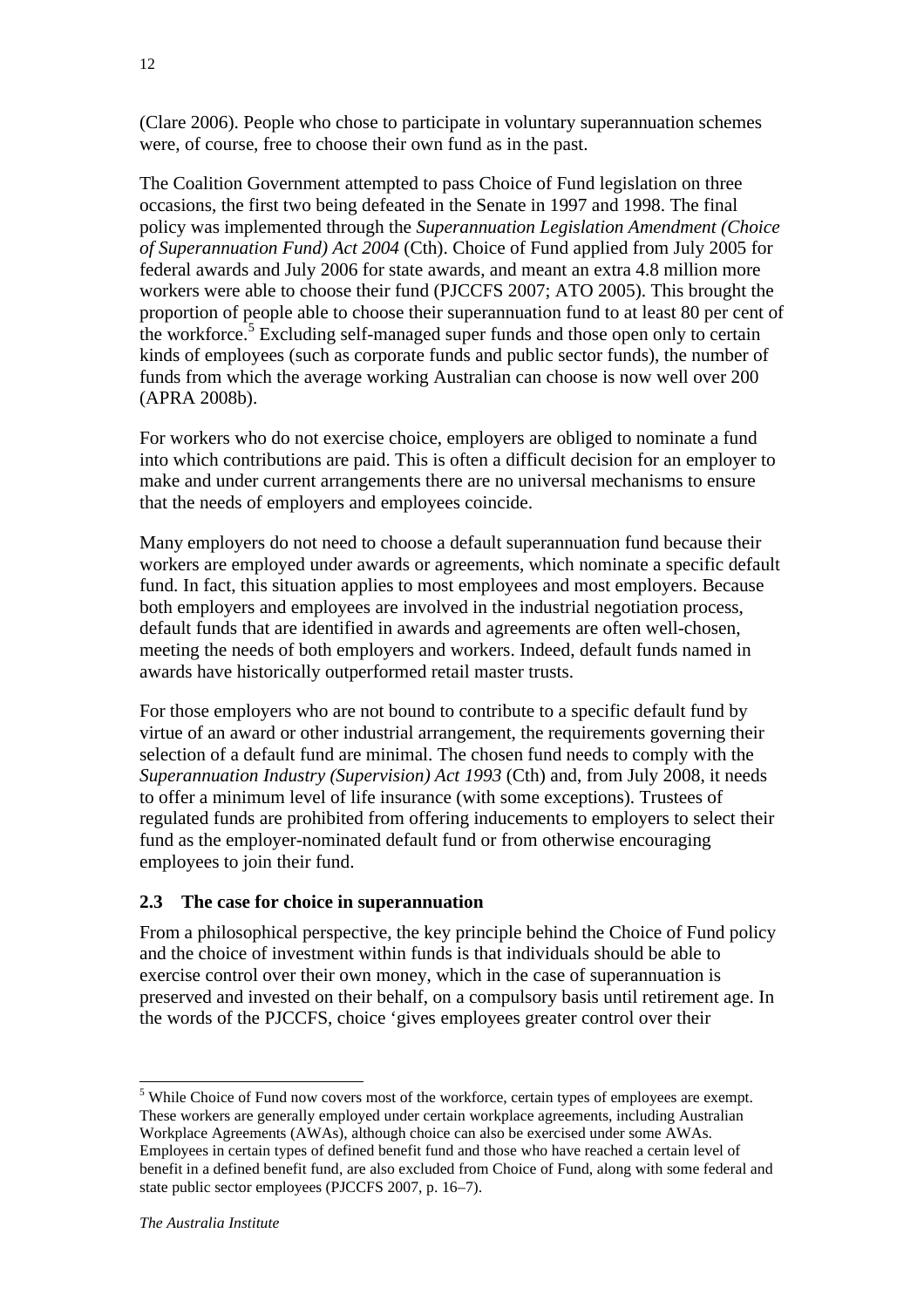superannuation savings [and] a greater sense of ownership of these savings' (PJCCFS 2007, p. 17).

From an economic perspective, Choice of Fund was intended to encourage competition and efficiency among superannuation fund managers. The proponents of the policy predicted that greater competition would result in lower fees and charges, higher returns and better service when consumers could switch funds. As the Explanatory Memorandum to the Choice of Fund legislation put it: 'This measure is expected to increase competition, efficiency and performance within the superannuation industry and result in reductions in fees and charges for persons with superannuation' (ATO 2005). Echoing the Coalition Government, the financial sector argues that choice enables fund members 'to better manage their investment approach and therefore minimise exposure to risk. It also enables members to move away from more conservative investment options that might provide low long-term average returns … Under member investment choice fund members bear the investment risk' (PJCCFS 2007, p. 55).

The then Federal Labor Opposition challenged the Choice of Fund legislation on the basis that it did not adequately address significant disclosure issues, did not regulate fees and charges, and did not provide for a 'comprehensive and effective consumer education campaign' (Gallery *et al.* 2004, p. 49). Despite this, Labor has acknowledged the importance of choice and competition in superannuation (Sherry 2008a). Even the chief 'architect' of the modern superannuation system, Paul Keating, has argued for greater choice: 'When I talk about choice, I am talking about getting fee structure down and returns up' (quoted in Coates and Vidler 2004, p. 12). Maximising choice remains an article of faith in Australian superannuation policy.

As shown in a previous paper from The Australia Institute, the notion of consumer choice is at the heart of mainstream economic thought (Fear 2008). From a psychological perspective, choice has been shown to enhance people's sense of selfdetermination and motivation (Botti and Iyengar 2006). Unfortunately, there are other situations where more choice can actually undermine wellbeing and result in confusion and anxiety. This is particularly the case in the financial realm where many people lack fixed preferences and do not understand the difference between one product and another. As financial decisions (and financial products) continue to become more complex, the benefits associated with greater choice diminish.

# **2.4 Initial estimates of the uptake of choice**

Initial estimates of the proportion of members who would switch funds if given the choice differed widely. Predicted switching rates varied from eight per cent to 47 per cent, with a number of estimates in the 15 to 17 per cent range. Much of this variability was due to differences in the way survey questions were asked as well as the way respondents' stated intentions were interpreted (Clare 2006).

Prior to the introduction of Choice of Fund, job changes and fund closures resulted in around seven or eight per cent of workers switching funds in a given year. It is important to separate this 'base rate' or 'passive' switching (related to job change and fund closure) from 'active' switching (prompted by Choice of Fund) (Clare 2006). In one of the more measured predictions, The Association of Superannuation Funds of Australia (ASFA) estimated that 'less than ten per cent', and possibly around six per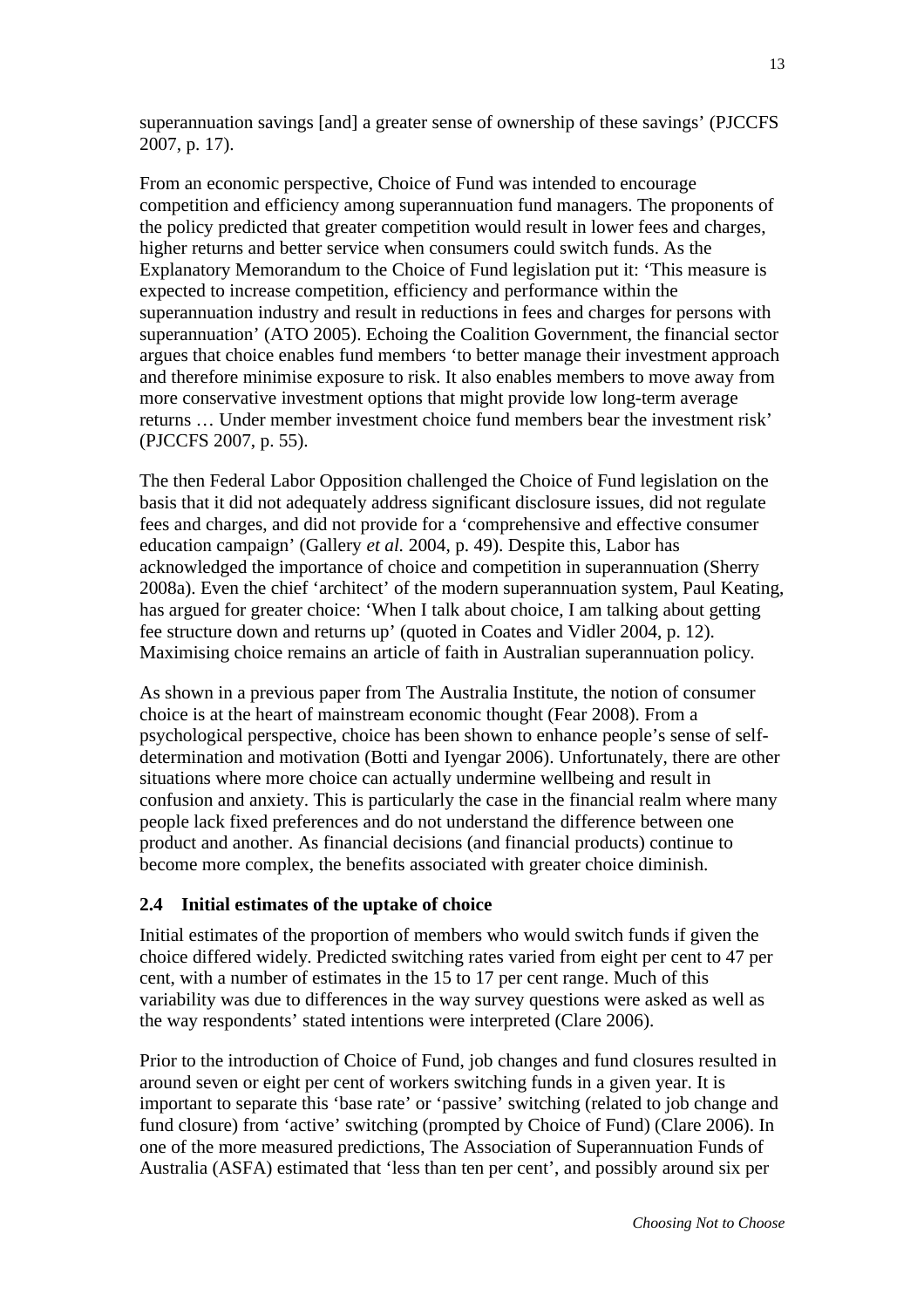cent, of fund members would switch as a direct result of Choice of Fund on an annual basis. When those people who switch due to employment changes or fund closures were included, this figure was projected to be around 11 or 12 per cent (Clare 2006).

In the following chapter, we compare these initial estimates to the actual rates of switching observed since the Choice of Fund policy came into effect. In addition, we consider how well Choice of Fund has met its original objectives and describe some of the unintended consequences of the policy since its introduction.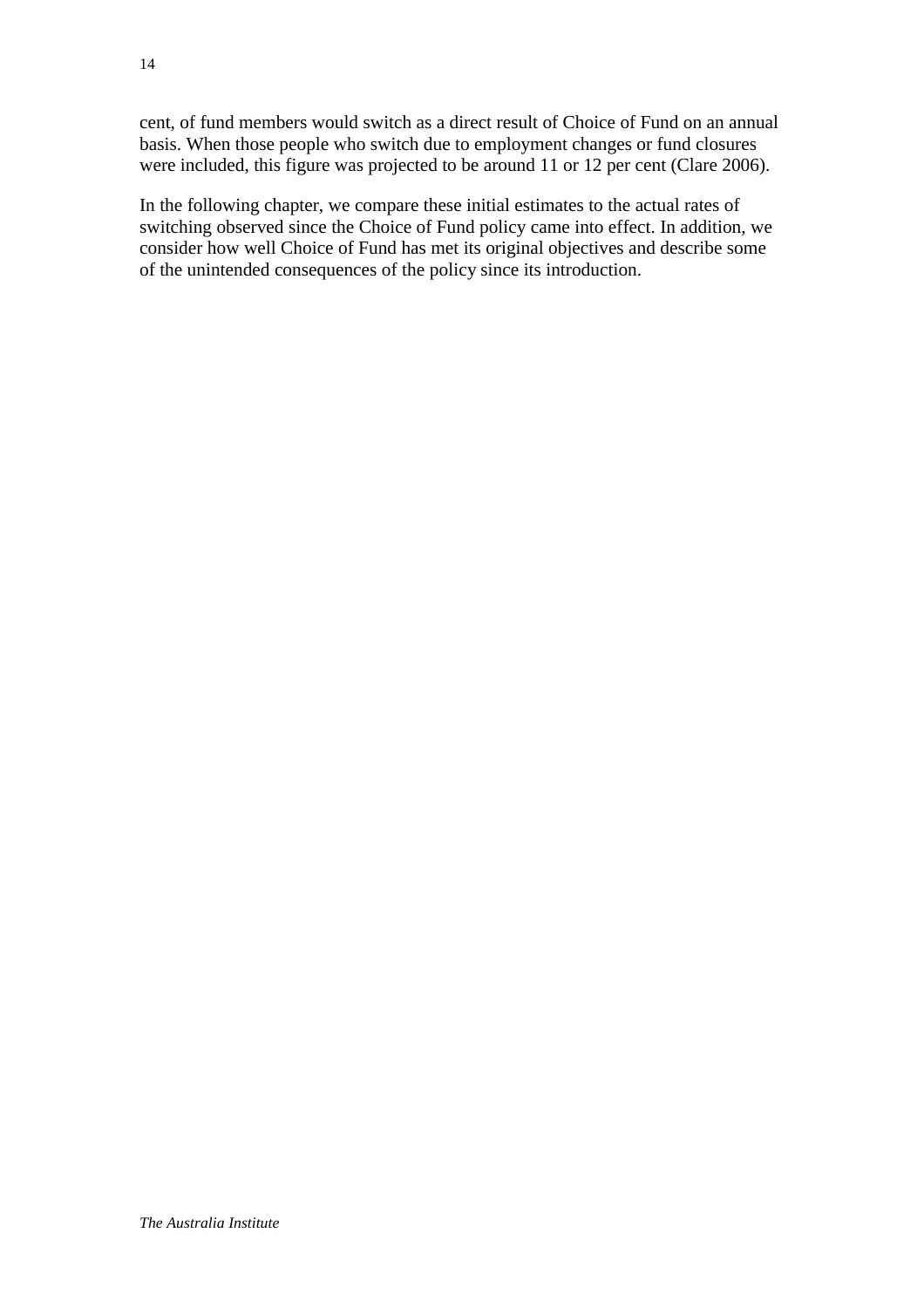# **3. Choice in superannuation—the results**

This chapter describes the available evidence on the outcomes of extensive choice in superannuation. It shows that the purported competitive benefits of Choice of Fund have failed to materialise based on a range of indicators: the rate at which members have been exercising choice; the growth in multiple accounts; the level of fees and commissions that fund members are currently paying; and the growing complexity of the super system. The final section of the chapter asks whether a new definition of competition is required to ensure that consumers derive real benefits from the huge variety of fund managers in the marketplace.

#### **3.1 Switching rates**

l

The number of members switching funds since July 2005 (when Choice of Fund began operation) has been considerably fewer than predicted. Figure 4 (below) compares the switching rates that have been reported through several data sources.<sup>6</sup> Because selecting a fund for compulsory contributions does not necessarily involve rolling over any existing super balances, the incidence of member switching has been mapped through surveys rather than through fund flows. The data clearly indicate a very low and declining level of consumer switching activity overall; switching activity peaked immediately following the introduction of Choice of Fund and has been declining ever since. The initial spike was arguably driven by an extensive consumer awareness campaign launched by the government to promote the change, a campaign that has since been discontinued. As Figure 5 shows, the proportion of members intending to switch funds in the future also continues to decline over time.



**Figure 4 Superannuation switching rates, June 2005–June 2008**

Source: Roy Morgan 2006a, 2006b, 2007a, 2007b, 2008; New Focus tracking survey commissioned by Industry Super Network

<sup>&</sup>lt;sup>6</sup> The data sources compared include survey data from Roy Morgan Research (2006a, 2006b, 2007a, 2007b, 2008) and New Focus tracking data commissioned by Industry Super Network (see Appendix A for further details of the methodology utilised by New Focus).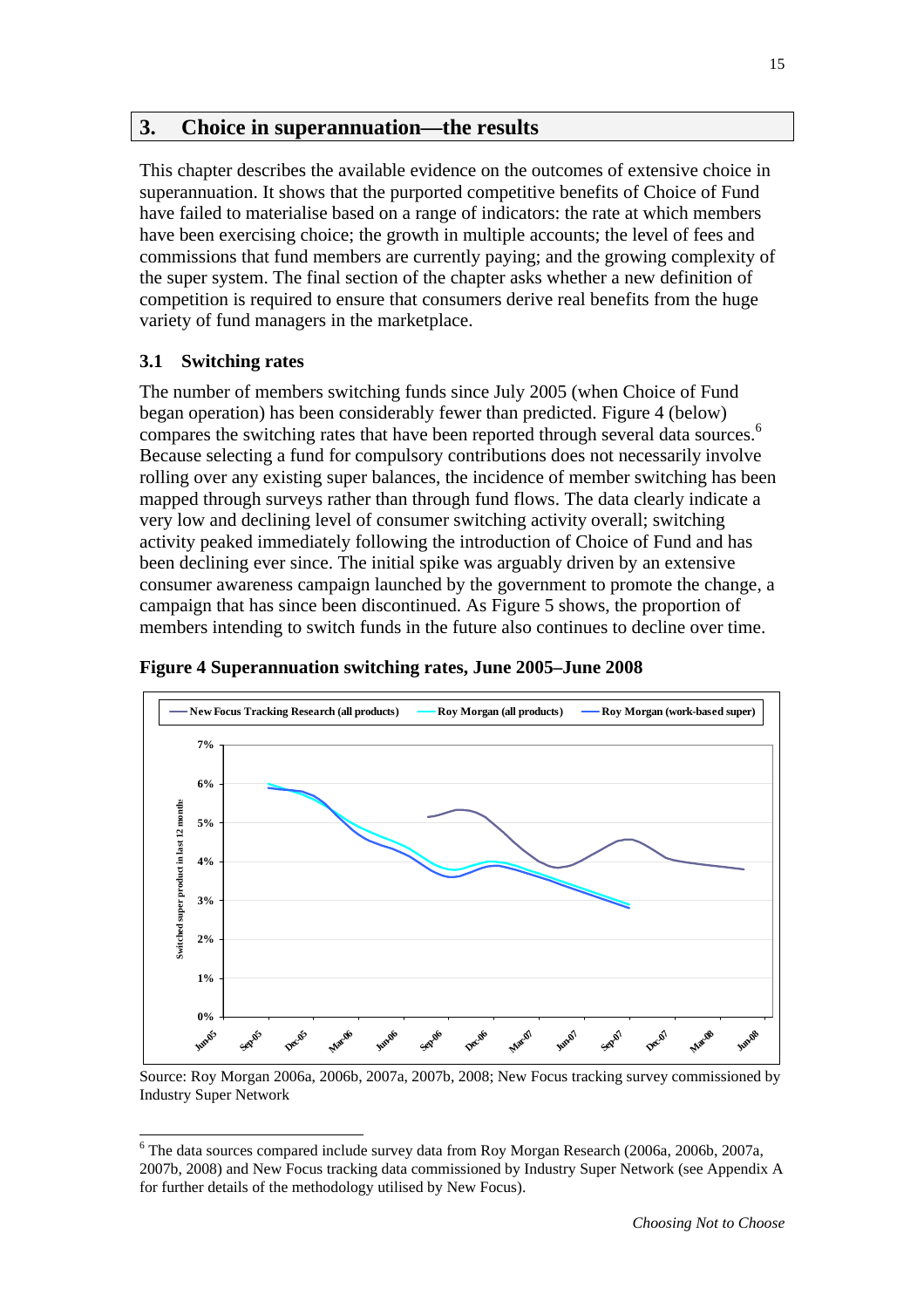

**Figure 5 Proportion very likely to switch super funds, June 2005–Sep 2007**

Source: Roy Morgan 2006a, 2006b, 2007a, 2007b, 2008

Roy Morgan and New Focus Research (New Focus) survey data reveal that between 40 and 53 per cent of those who have switched funds did so *only because they changed employer or because their employer changed their nominated default fund*. In other words, a considerable proportion of switching (as many as one in two) is actually 'passive' rather than 'active', occurring when an employee changes jobs and does not nominate an alternative to their employer's default fund. Overall, just ten per cent of Australian workers have taken the opportunity to choose their fund, according to Ernst & Young (2008, p. 13). Given that the key economic rationale for the Choice of Fund policy was to increase competition by encouraging consumers to make active fund choices, the seemingly low rates of active switching raise serious doubts about the policy's effectiveness in delivering beneficial competition.

Despite recent trends indicating low (and declining) switching rates, some industry participants have suggested that rates of fund choice will increase in the future. CitiStreet (2008), for example, predicts that over the next five years the number of members actively exercising choice will increase from 3.5 to 7.5 per cent. It argues that such growth will come as a result of growing awareness and engagement on the part of super fund members, greater workforce mobility, employment growth in smaller companies and a higher proportion of mature-aged workers. However, results to date suggest that such predictions are again very optimistic. Most Australians remain disengaged with their super, and younger Australians (the most mobile segment of the workforce and therefore those with most need to choose a super fund), are especially indifferent. It also remains to be seen whether recent policy initiatives designed to encourage older people to remain in the workforce will have any significant effect on choice of fund.

Deloitte (2008) also questions whether the rates of switching seen so far are too low, suggesting that even rates of three to five per cent represent large sums of money as well as a significant proportion of job changers exercising Choice of Fund (Deloitte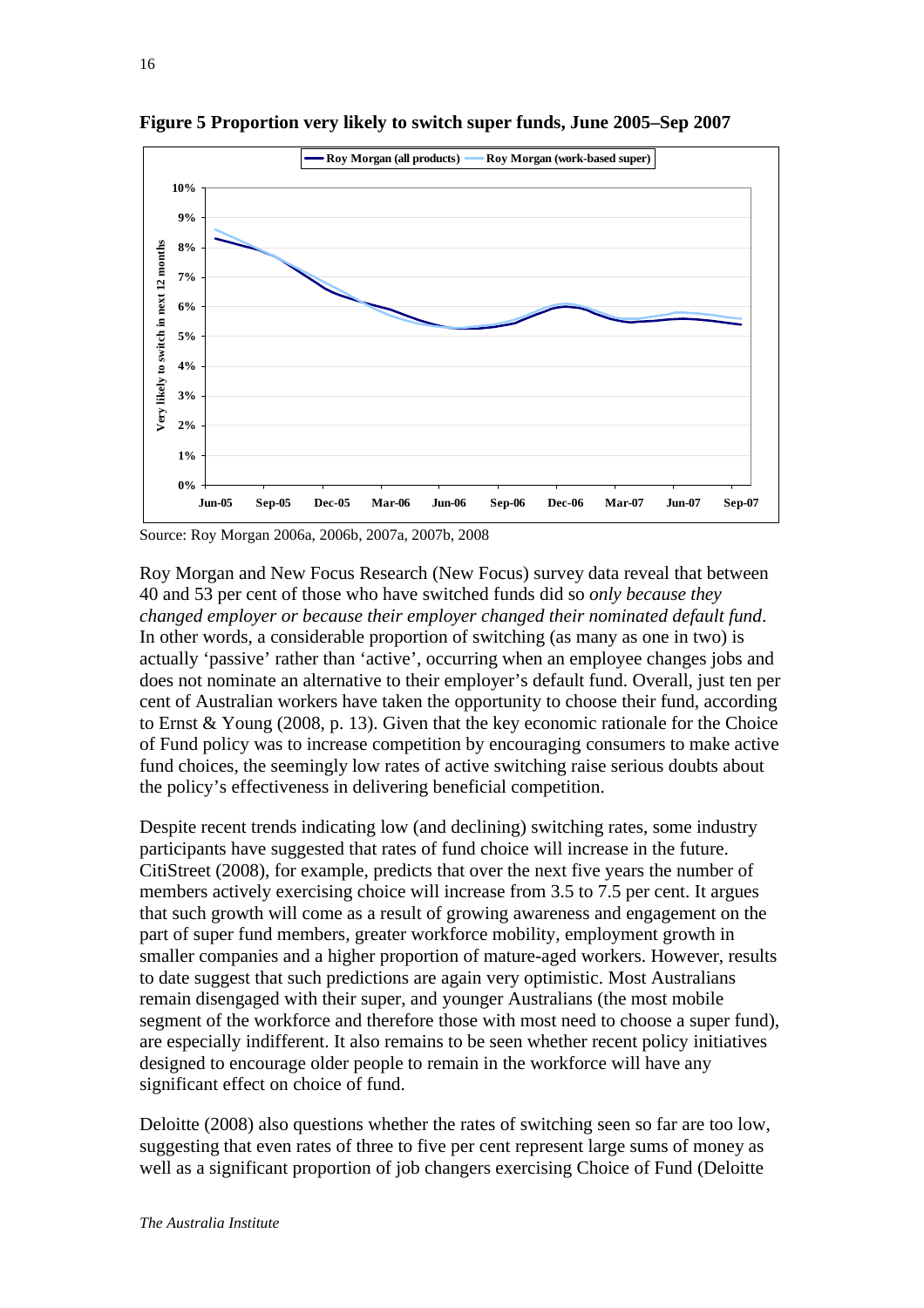2008). Nevertheless, the original aim of the Choice of Fund policy was to encourage *all* consumers to make active decisions about their super, not just the small proportion of workers who change jobs every year. The Deloitte report also implies that members who exercise choice of fund automatically roll over their existing balances into their new fund. However, as the next section explains, this is often not the case, particularly for members who switch funds passively from one employer default fund to another.

# **3.2 Multiple and lost accounts**

In addition to these more direct measures of consumer switching behaviour, the growth in member accounts, and in particular the growth in lost accounts, provides a further indication of whether consumers are making the most of the extensive choice now available to them. Enabling workers to take their super account from one job to another was a major benefit of Choice of Fund; it was expected to reduce the number of multiple and lost accounts. If the policy was working as intended, declining switching rates could actually be an indication of *improved* consumer engagement with super, showing that workers were using choice to consolidate their multiple accounts into their preferred fund, which they could then take from one job to the next. If they are not consolidating their accounts, however, fund members will continue to bear a heavier cost burden in the form of unnecessary account keeping and administration fees.

The available evidence indicates that Choice of Fund has been largely unsuccessful in lowering the number of multiple accounts, meaning that the level of active consumer switching is in fact very low. As Figure 6 shows, the number of accounts per employee has actually *increased* from 3.15 at the introduction of Choice of Fund to 3.29 in 2007 (APRA 2007). The trust deeds of most super funds contain provision for rolling over the benefits of inactive, uncontactable or lost members into an Eligible Rollover Fund (ERF). As Figure 7 shows, the number of ERF accounts has also continued to increase since Choice of Fund was introduced, again outstripping labour force growth.



**Figure 6 Number of super accounts per employee, 1996–2007**

Source: APRA 2007; ABS 2008b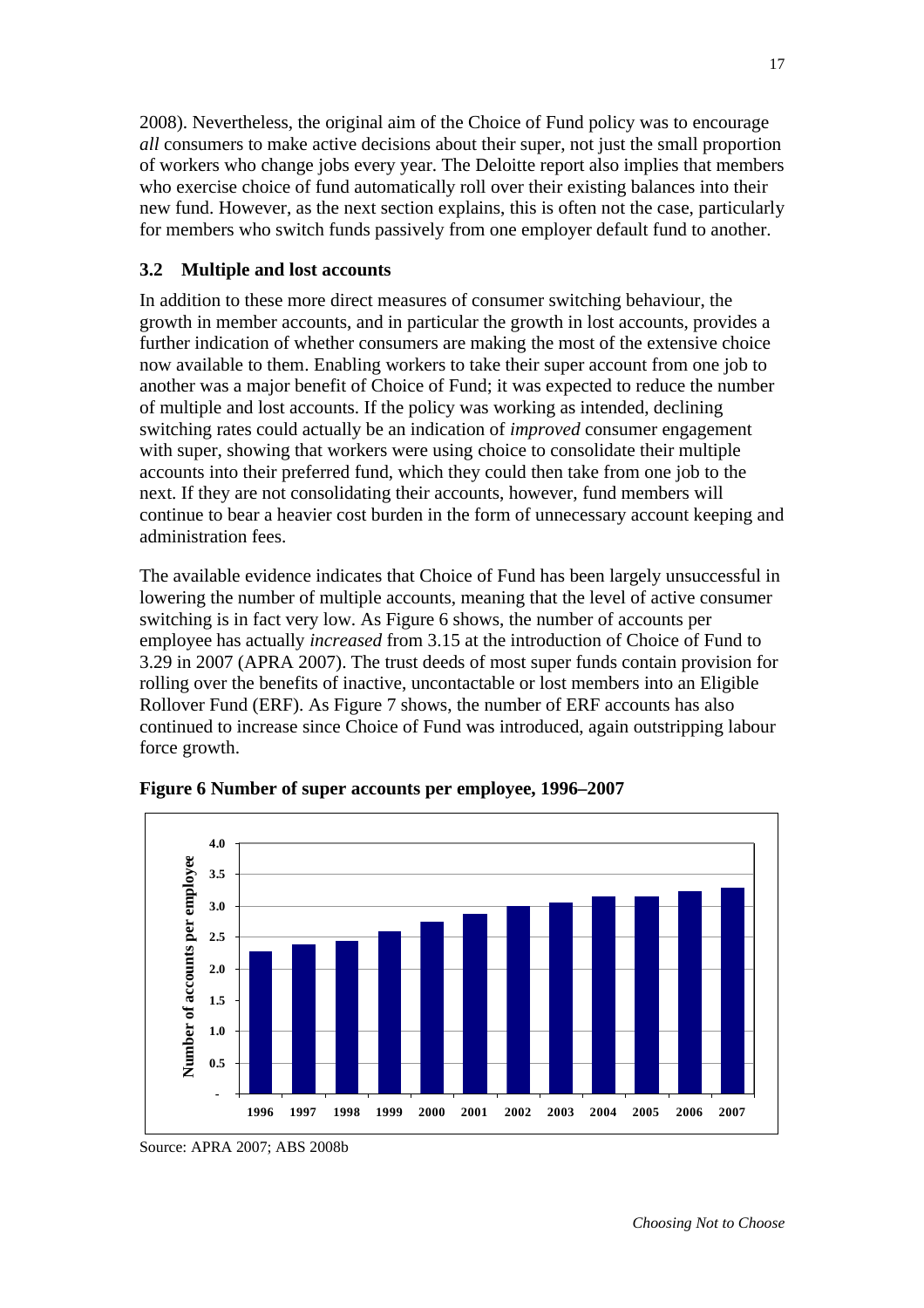



Source: APRA 2007; ABS 2008b

Certain industry commentators have suggested that there are legitimate reasons to hold more than one super fund, for example to maintain beneficial insurance provisions (Clare 2007). While this may be the case for some individuals, insurance benefits alone would not explain the sheer number of accounts in existence, including 'lost' accounts. Deloitte (2008) has also argued that 'many Australians may be consciously "diversifying" their superannuation'. Given the choice available to most fund members to diversify both their asset allocation and their choice of fund managers within the one super fund, it is highly doubtful that diversification across multiple funds yields any additional benefit, especially when the extra administration costs are taken into account.

There are, in fact, more compelling reasons than 'conscious diversification' preventing consumers from consolidating their super accounts. Consumer inertia and bewilderment at the complexity of the super system are central factors in the multiple accounts phenomenon. According to CHOICE (2006, p. 11), the barriers to account consolidation include 'onerous administrative and identification requirements … poor communication by funds and inadequate assistance to fund members … the absence of an industry wide protocol on consolidation, inadequate consumer education … exit fees, difficulties obtaining simple financial advice, and problems consolidating legacy products'. Many of these barriers apply equally to the process of switching funds, and have continued to apply since the introduction of Choice of Fund. The issue of exit fees is discussed at more length below.

# **3.3 Fees, commissions and returns**

Trends in the fees charged by superannuation funds also indicate that Choice of Fund has not delivered the competitive benefits predicted by its proponents. With more than a trillion dollars in superannuation assets, the ongoing management fees levied by funds amount to substantial sums. In the year to June 2006 (the latest figures available), superannuation funds charged approximately \$10.5 billion in fees and expenses, or 1.26 per cent of funds under management, roughly equivalent to one per cent of Australia's annual GDP (Rice Warner Actuaries 2007). The Minister for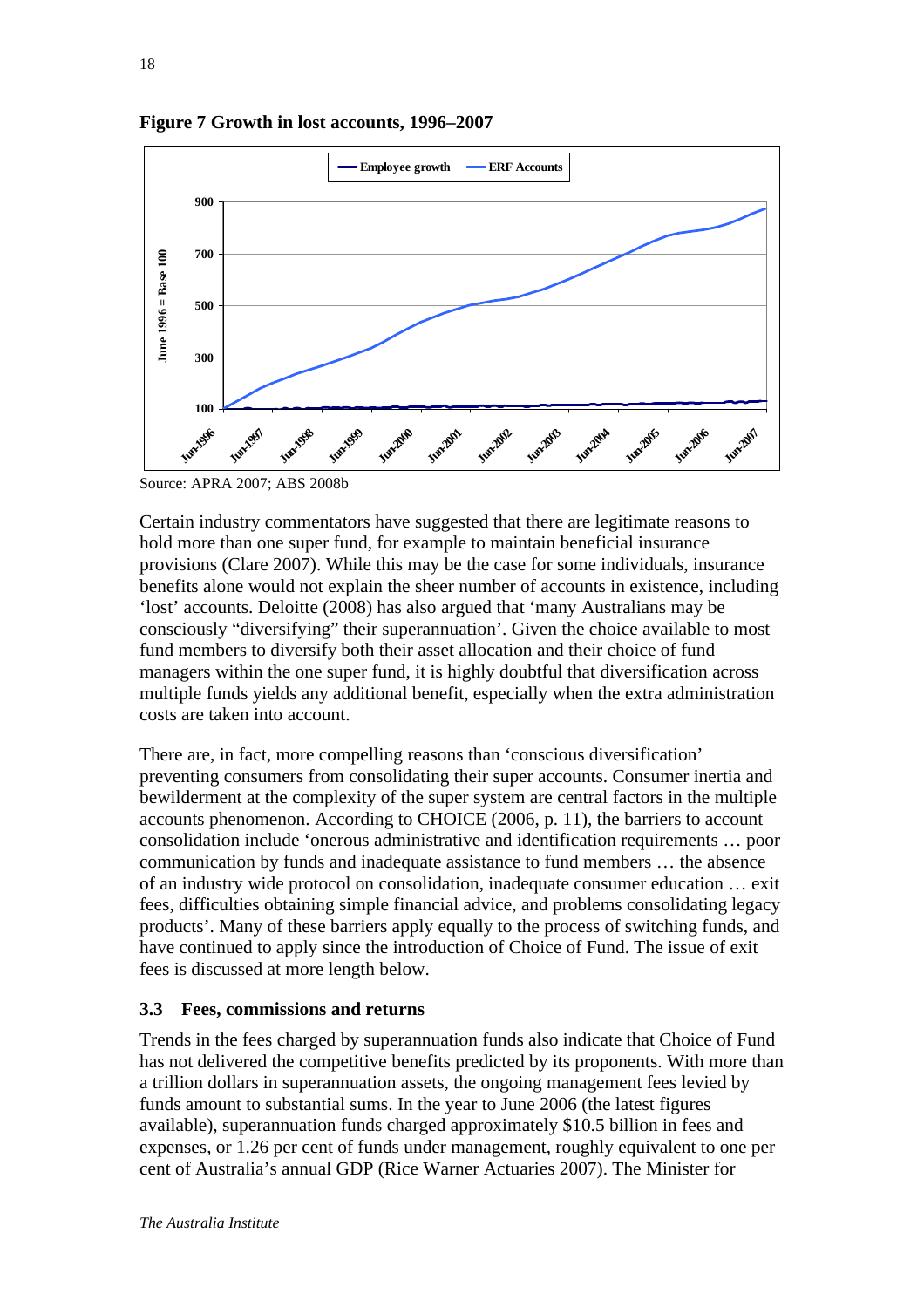Superannuation, Nick Sherry, has expressed concern about fees on superannuation assets, saying that 'in a mature system that is 20 years old, we need to get the fees and charges down below an average of 1.25. So frankly, anyone who is paying much in excess of one and a quarter per cent needs to have a long hard look at the value of the fund to make sure that they're getting value for money' (Sherry, 2008b).

At the time Choice of Fund was introduced, fees and expenses as a proportion of assets were already beginning to decline due to consolidation within the industry and the growing level of funds under management. Average fees dropped from 1.37 per cent of assets in 2002 to 1.30 per cent by 2004 and 1.26 per cent after the first year of Choice of Fund (to June 2006) (Rice Warner Actuaries 2007). Despite the decline in average fees, there remains a persistent divergence in fees charged by for-profit and not-for-profit super funds. Fee levels range from just 0.7 per cent of assets per annum for not-for-profit public sector funds to 2.12 per cent for personal superannuation funds (i.e. for-profit retail funds) (Rice Warner Actuaries 2007).

Since 2006, management fees have actually increased. Analysis by Chant West found that among the top 14 retail funds, average management costs rose from 1.67 per cent in June 2006 to 1.69 per cent by March 2008. Over the same period, average management costs for the top eight industry funds rose from 0.75 per cent to 0.83 per cent while costs for the top five public sector funds fluctuated, rising overall from 0.60 per cent to 0.62 per cent (with both these sectors remaining well below retail funds in cost terms) (Chant West 2008). These figures suggest that Choice of Fund has not generated the significant reduction in fees that was predicted to occur as a result of increased competition.<sup>7</sup>

|                      | June 2005 | June $2006$ | June 2007 | March 2008 |
|----------------------|-----------|-------------|-----------|------------|
| Retail master trusts | 1.71      | 1.67        | 1.68      | 1.69       |
| Industry funds       | 0.71      | 0.75        | 0.80      | 0.83       |
| Public sector funds  | -         | 0.60        | 0.59      | 0.62       |

#### **Table 2 Average management costs, June 2005–March 2008\***

Source: Chant West 2008

l

\*Average management costs apply to the 14 leading retail master trusts (according to assets under management and net inflows), the eight industry funds with assets over \$7 billion, and the five largest public sector funds.

Recently released research from Rainmaker Information shows fees increasing after the introduction of Choice of Fund but declining slightly in 2008. In 2004–05, Rainmaker calculated the average fee for workplace funds at 1.30 per cent, increasing

 $<sup>7</sup>$  Various factors influence the management fees that superannuation fund members incur. According to</sup> Rice Warner Actuaries (2007, p. 3), the drivers for fee *reductions* have included 'increased average account balances and strong market performance; the decline in legacy products (which generally have higher fees), a number of mergers ... resulting in greater economies of scale; the large number of corporate funds that have outsourced; and reduced fees offered by … providers in competitive tenders to win new business from the outsourcing funds'. Meanwhile, the factors influencing fee *increases* include 'one-off costs incurred by trustees in preparing for and obtaining licences from APRA; cost of compliance; higher advertising and marketing expenses as a result of Choice of Fund; and higher investment fees due to performance-related charges by fund managers'.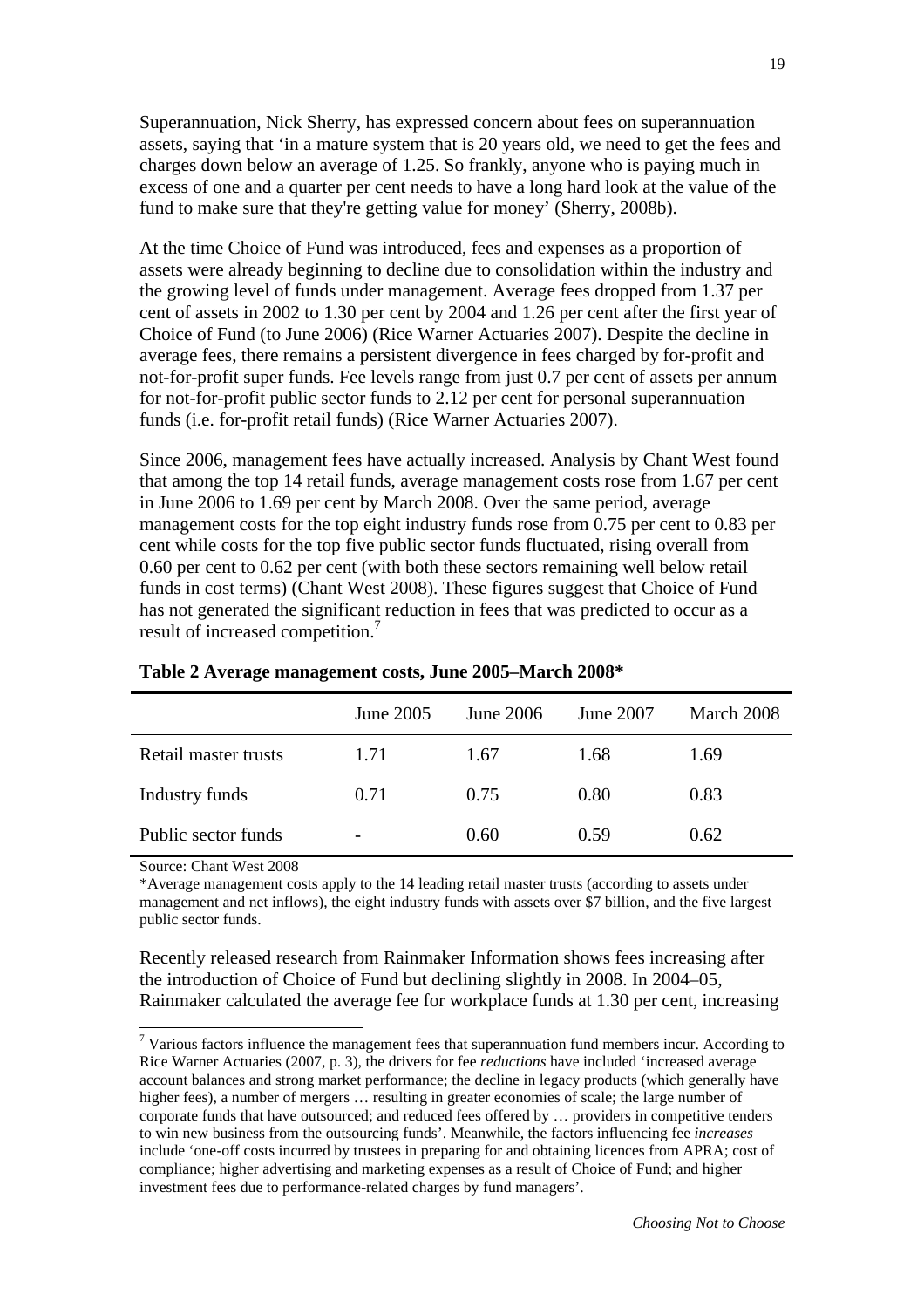to 1.44 per cent in 2007 before falling back to 1.41 per cent in 2008 (Sampson 2008). Despite differences in the exact figures, it is clear from all these data sources that there has not been a widespread downward movement in management fees, and significant fee differentials between different segments of the superannuation sector remain. Although these differences are apparent in fees levied on accounts of various balances, people with lower account balances such as women, young people and people on lower incomes tend to pay higher fees as a proportion of their assets (see Figure 8, below).





In addition to 'standard' fees for management and advice, many super funds charge substantial exit fees. Exit fees by their very nature inhibit people from making an active choice about their super fund because they increase the immediate financial costs of switching or consolidating funds. According to CHOICE (2006), exit fees are often much higher than is necessary to cover the administration costs associated with fund transfer. It argues that 'to the extent that exit fees are set at a level designed to promote account retention then they are anti-competitive' (CHOICE 2006, pp. 13-4).

Higher fees in some segments of the market would not necessarily be a problem for fund members if those fees were more than offset by higher returns. Yet returns data show that the most expensive segments of the market (i.e. for-profit retail funds) on average deliver the lowest returns. According to Sy (2008a): 'In recent years, it has become increasingly evident … that retail funds earn about 2% a year less than other institutional funds on average over a ten year period'. Returns data from SuperRatings indicate that over one, three and five years to 30 June 2008, not one master trust (i.e. for-profit retail fund) was in the top 20 performing balanced funds. An examination of seven-year returns shows that only one retail fund made the top 20 list (SuperRatings 2008). In other words, huge portions of the super industry remain simultaneously

Source: Chant West 2008, p. 2.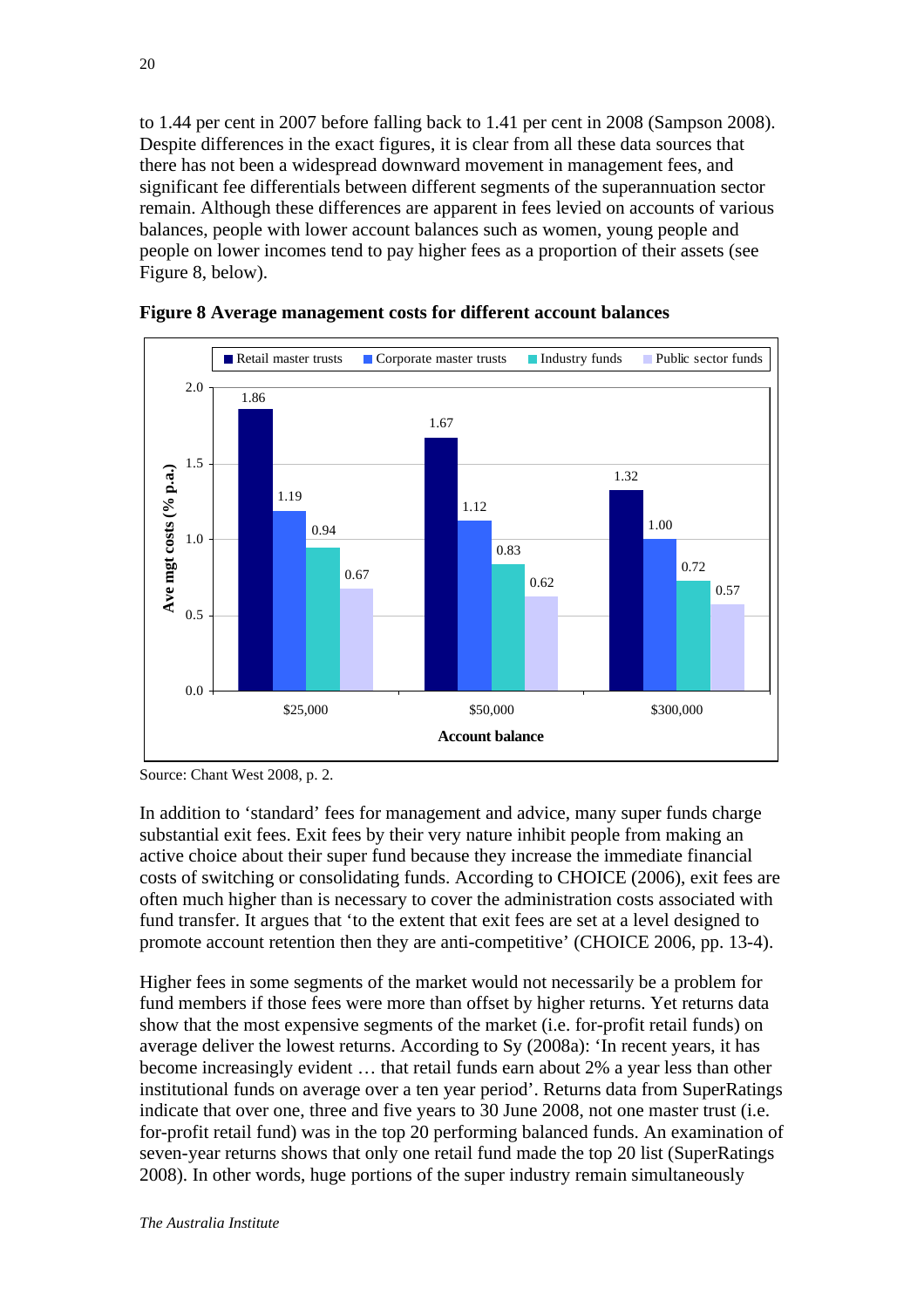uncompetitive on both fees and returns. The fact that such significant performance and fee variations persist, despite the liberalisation of the super sector, shows that the Choice of Fund policy is having little positive impact on the very factors that can most strongly affect accumulated retirement savings.

# **3.4 Complexity and choice**

A previous study by The Australia Institute, *Choice Overload*, documented how Australians are coping with the increasingly complex decisions they need to make about their financial affairs. It found that people are often presented with choices that they would prefer not to make, or prefer someone else to make on their behalf. The study also showed that inadequate levels of financial literacy prevent many people from making sensible and informed financial choices (Fear 2008). The Consumer and Financial Literacy Taskforce (2004, p. 2) has acknowledged the bewilderment that many people feel about their financial affairs:

Consumers have become confused and fatigued by the plethora of information sent to them from many different sources. Not only is it a problem of processing and understanding information but also of knowing what information to trust.

This applies in many areas of financial decision-making, including savings, credit cards, mortgages, private health insurance and even mobile phone contracts. It is especially the case for people making decisions about financial investments such as superannuation. Under Choice of Fund, workers can now choose from more than 200 superannuation funds, some with more than 100 investment options. While some people may value this degree of choice, other people are likely to be bewildered. As Borowski (2005, p. 50) has commented, 'Australia's retirement income system … has become a marvel of complication requiring considerable expertise to understand and negotiate it'.

However, the Choice of Fund policy did not engender such complexity by itself. Instead, it built on an already complicated regulatory structure, which has developed over two decades of incremental change. Constant changes mean that many people are unsure what the present arrangements are and make little effort to find out because they anticipate further changes. A study by ASIC in 2004 found that 'complexity and frequent changes in eligibility rules for social security and taxation treatments on super meant that retirees either ignored these issues, or simply asked their adviser for guidance on the best option for them to take' (ASIC 2004, p. 6). Meanwhile, 65 per cent of respondents to a survey by ANOP Research Services were not confident that the changes to the super system in the 2006 budget were here to stay (Cameron and Gibbs 2006).

Focus group participants of all ages and at different ends of the income spectrum expressed concerns about the constant changes to the superannuation regime. Not only were such changes said to be difficult to keep up with, they were also said to 'shift the goalposts' so that people planning for retirement in the long term could not be sure what the right financial decisions might be given the prospect of future alterations to the superannuation system.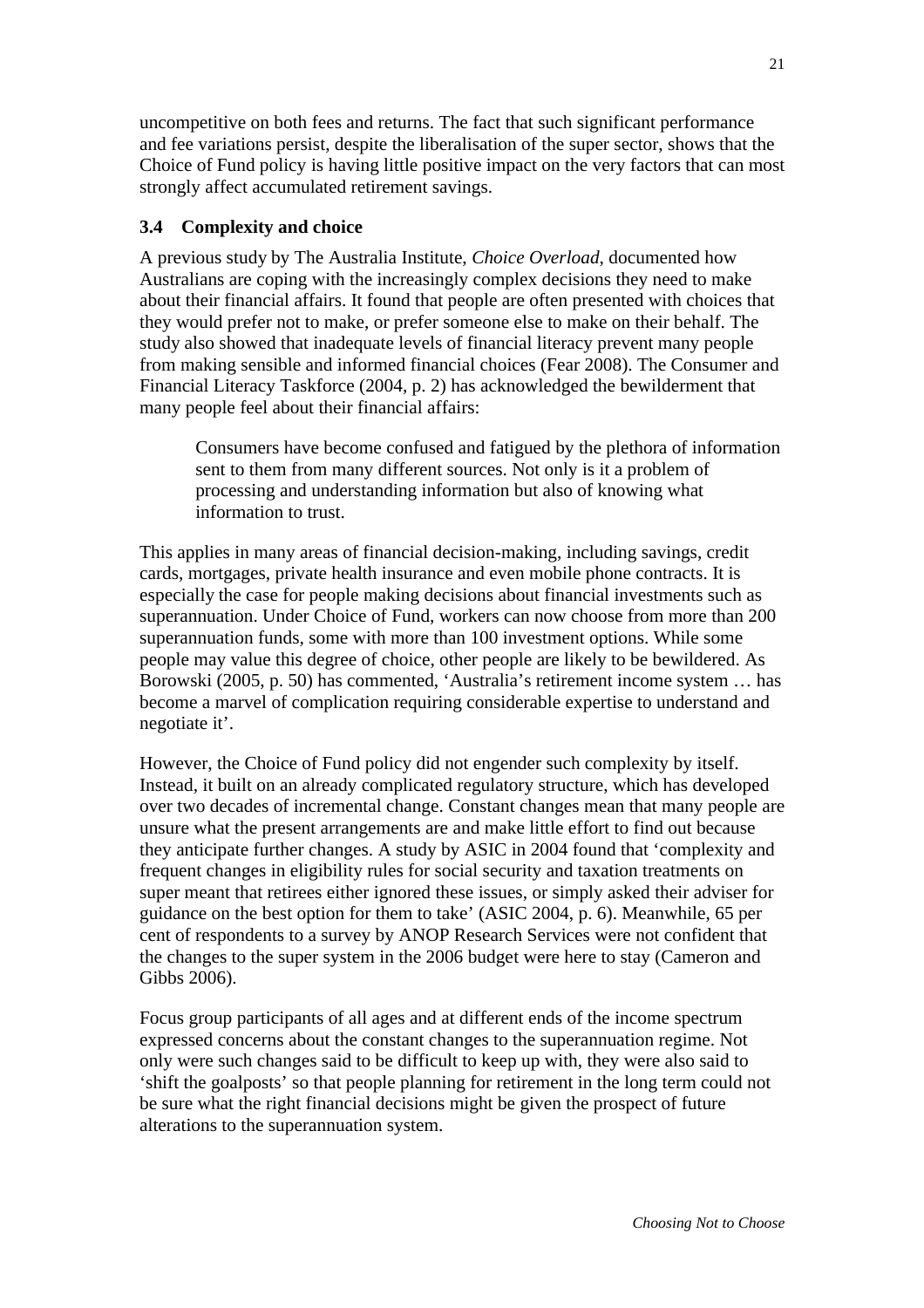*It's hard to keep up with the constant changes to super. It could change on the day you retire and impact on your savings.* (30–49, Canberra, higher income)

*I put away a lot of money in super because that's what I should do. But I don't know that the decisions I make today will be applicable tomorrow. It may be a tax benefit to put it away this year, but not necessarily next year.* (30–49, Canberra, higher income)

*You don't know what things are going to be like in the future. So if you're putting away a certain amount now, you just don't know what you're really going to need.* (30–49, Canberra, higher income)

In July 2006, when the latest round of changes to superannuation reduced (or 'streamlined') tax on large superannuation contributions and benefits, there was official recognition of the intricacy of the taxation arrangements, which 'are complicated and limit individual choice' (Treasury 2006). However, there was no mention of the complexity of decision-making in the post-choice environment, nor of how this can result in disengagement and confusion on the part of many Australians. When the 2006 changes were explained in the ATO's awareness campaign, the original 'Simpler Super' policy had been renamed 'Better Super', presumably because the changes resulted in a system that is anything but simple (Treasury 2006).

Contributing to the confusion that many people feel is the language commonly used by financial specialists. Superannuation has its own jargon (e.g. *trustee*, *sole purpose test*, *preservation age*), along with a separate tax regime. According to a recent *Ipsos Mackay Report*, 'Australians of all ages find the language of superannuation confusing and often irrelevant. They are often suspicious of super funds because of the complexities of the information provided by them' (Ipsos 2008, p. 9). Recent reforms to the financial sector designed to simplify matters by improving disclosure have actually resulted in a more confusing state of affairs because of the lengthy product disclosure documents, which financial providers now commonly provide to customers.

Focus group participants were ambivalent about the greater degree of choice they could now exercise over their superannuation. Many people expressed a desire to compare fees and charges, although only a small number had actually taken action to do so.

#### *I started looking around. Then I lost the information. Then it just got too hard.* (18–29, Sydney, higher income)

Although most people remained with their original or default fund, there was widespread agreement that Choice of Fund is a good policy in principle because, they felt, it would encourage greater competition and thereby lower fees. Younger people in particular favoured more choice in a general sense but were less enthusiastic about greater choice in the context of superannuation and other financial products.

All groups were asked whether it was preferable to have the range of choices in super funds and investment portfolios limited to a manageable number, or whether more choice was always better in the super context. Most people said they preferred a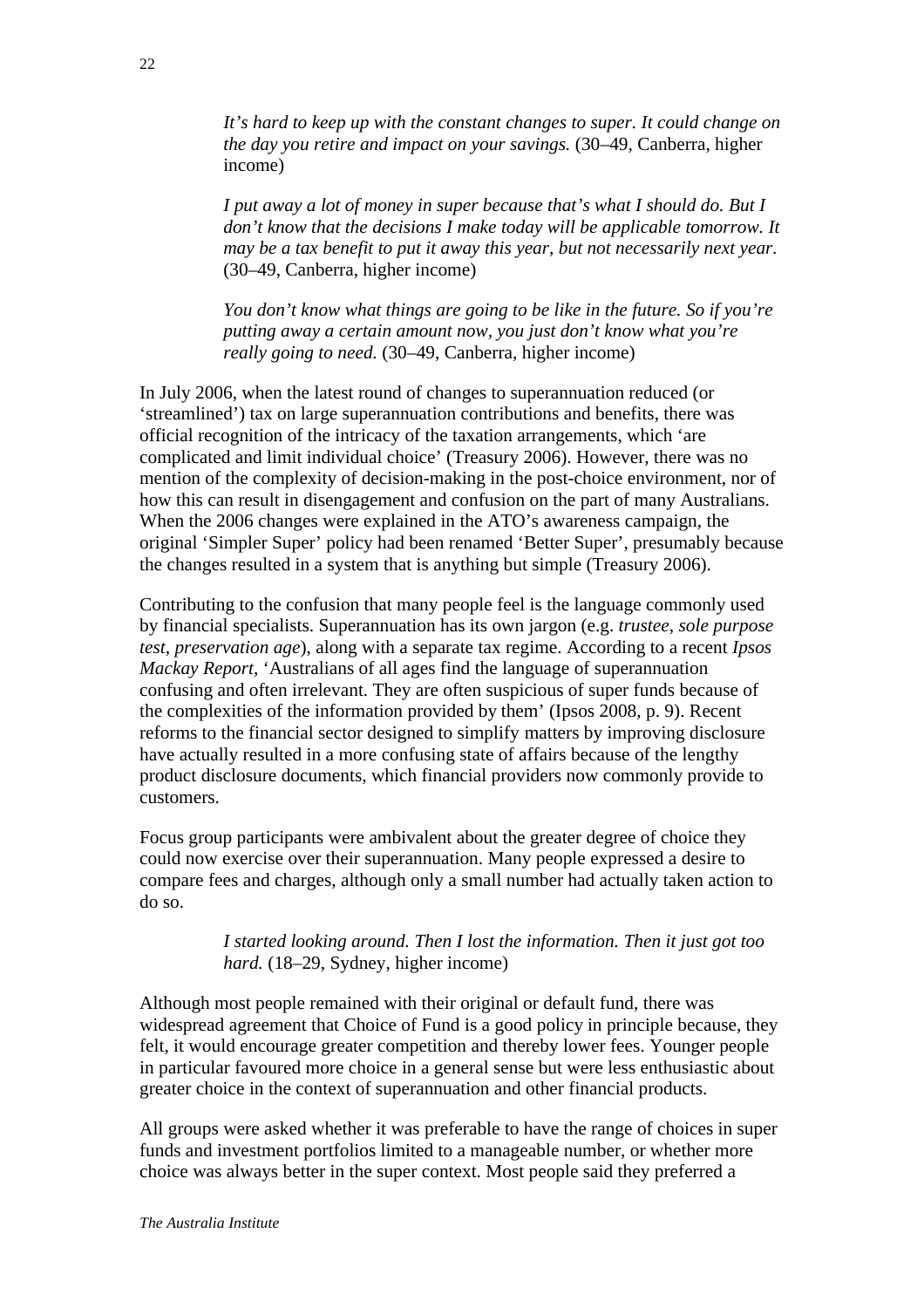limited choice, generally nominating between three and ten options; more than ten was said to be excessive and confusing. Even the younger groups favoured limiting choice to some degree and limited choice also appeared to be more popular among the lower-income groups.

These findings indicate that Australians generally support the notion of increased choice and competition, believing that it will bring benefits to them. However, they are frustrated with the complexity of financial decisions and find it difficult to make meaningful choices about their superannuation. In fact, many people would prefer that their super options were limited to a manageable level. For these reasons, additional well-designed default options, which would allow people to make better choices about their super, are likely to appeal to the Australian public.

#### **3.5 Financial advice**

Faced with the enormous complexity of the superannuation system, many people end up seeking professional advice. According to the results of a Newspoll Market Research (Newspoll) survey recently commissioned by Industry Super Network, <sup>8</sup> 42 per cent of people over 18 had consulted a financial planner or adviser in the previous three years and 29 per cent within the previous 12 months. Worryingly, around one in six people who paid for advice (17 per cent) did not know how much they paid. In addition, only 22 per cent actually negotiated the fee they paid for the advice.

A major component of the costs to super fund members is in the form of adviser commissions.<sup>9</sup> A recent report by Rainmaker Information (2008a) estimated that total commission payments from the superannuation industry for the 2007 calendar year were \$2.4 billion. Of this, \$862 million (or more than a third) were commissions on SG assets, with the remainder being commissions on non-SG moneys (such as voluntary superannuation contributions). Trailing commissions (i.e. ongoing payments calculated as a percentage of assets managed) accounted for \$1.8 billion, including 76 per cent of all commissions on SG assets (Rainmaker Information 2008a). Given that a large proportion of fund members do not make active decisions about their super, there are serious doubts as to whether \$2.4 billion worth of 'value' was derived from the financial advice that members paid for in that year. Instead, it is more likely that advisers and adviser networks are deriving considerable profit from unwitting consumers who remain unaware of the commissions built into their personal superannuation arrangements.

Sales commissions from retail super funds mean that many financial advisers have an incentive to recommend particular products whether or not they are in the best interests of clients. A 2007 Rainmaker Information study found that not one of the top 30 financial planning groups had included an industry fund on their 'approved product' lists (i.e. the set of funds they were authorised to recommend to clients) (Rainmaker Information 2007). In a market where consumers are passive, product issuers (commonly retail super funds) compete to gain control of distribution networks via incentives such as commissions rather than competing through their offerings to fund members. This has resulted in widespread community scepticism

<sup>&</sup>lt;sup>8</sup> See Appendix A for methodological details.

 $9 \text{ In } 2005-06$ , the 'cost of advice' (either built into overall management fees or charged to fund members through commissions or a fee for service) was 0.21 per cent of total assets, or around 17 per cent of all fees and expenses (Rice Warner Actuaries 2007).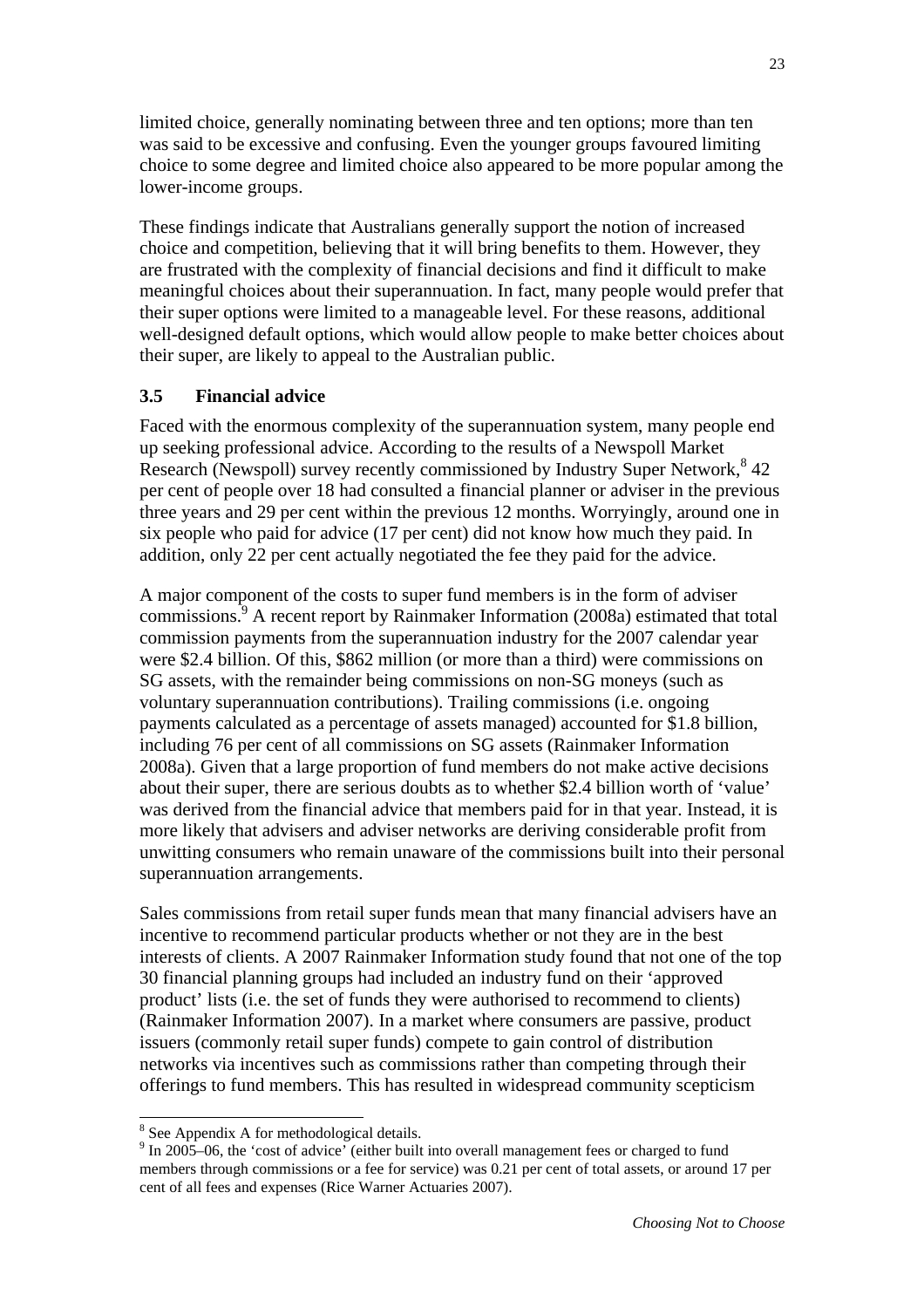about the independence and underlying motivations of financial advisers, as Industry Super Network survey results attest.

- Just 16 per cent of respondents believed that financial planners and advisers 'give advice only with the best interests of their clients in mind'. By comparison, 47 per cent believed that they 'give advice taking into account both their clients' interests as well as the commission they will make', while a further 22 per cent said that they 'give advice only influenced by the commission they will make'.
- Eighty-four per cent of respondents agreed that 'a law should be put in place which requires a financial planner or adviser to provide advice or make investments only in the best interests of their clients'.
- Seventy-eight per cent of respondents agreed that 'commissions compromise the advice [planners] provide'.

Consumer concerns about financial advisers are supported by the results of 'shadow shopping' undertaken by ASIC in 2006, which set out to determine whether advice specifically relating to superannuation was lawful, adequate and helpful. ASIC found that 16 per cent of advice provided was 'not reasonable, given the client's needs'. Where consumers were asked to switch superannuation funds, one-third of the advice given 'lacked credible reasons and risked leaving the consumer worse off'. Most worryingly, unreasonable advice was at least three times more likely where the adviser had 'an actual conflict of interest over remuneration or recommending associated products' (ASIC 2006, p. 2).

An earlier joint study by ASIC and the Australian Consumers' Association on the quality of financial advice found that 17 per cent of financial plans were 'poor' or 'very poor'. Only 21 per cent of financial plans were 'good' or 'very good', while 53 per cent were 'OK' or 'borderline'. This research also showed that the overall quality of advice 'was significantly worse if the planner was only paid by commission' (ASIC 2003, pp. 4–6).

Many consumers have difficulty distinguishing good advice from bad advice. Another ASIC report, *Consumer decision making at retirement*, identified problems with how advice (whether professional or otherwise) is interpreted. Participants in this research 'experienced significant difficulty in assigning weight to the various (at times conflicting) sources of advice they received … Most had difficulty determining when they had received sufficient advice to make a decision, but looked for convergence of opinion' (ASIC 2004, p. 8).

Despite these various concerns about the quality of advice and people's capacity to interpret it properly, the financial planning industry has boomed since the introduction of compulsory superannuation. More than 16,000 licensed planners now operate in Australia, advising on almost \$400 billion worth of assets, and the planning sector continues to grow strongly (Rainmaker Information 2007). As the range of options in superannuation grows and decisions consequently become more difficult, the role of financial advice will expand accordingly.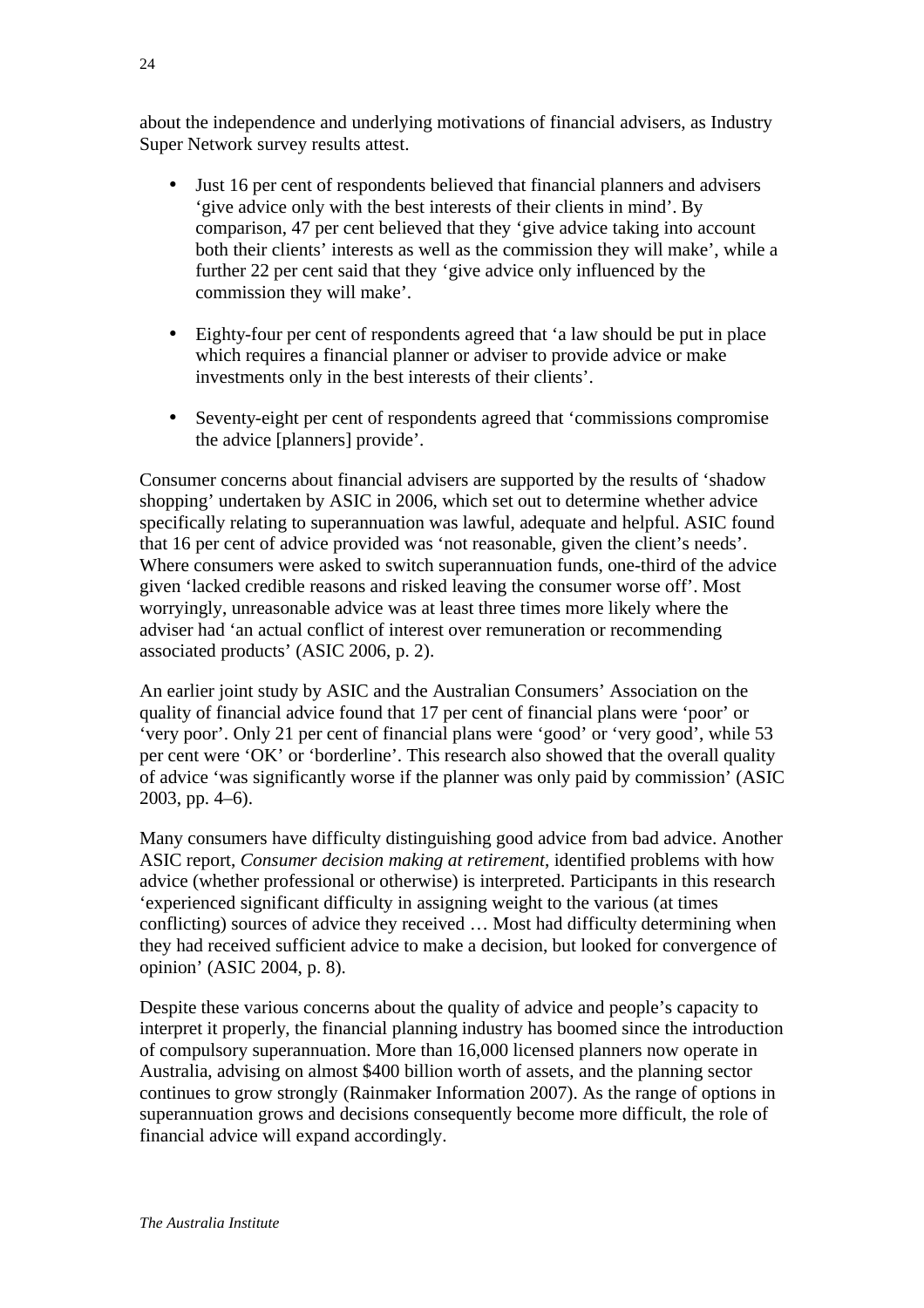#### **3.6 The limitations of supply-side competition**

The fundamental premise underlying liberalisation policies such as Choice of Fund is that market-based competition helps consumers by promoting efficiency among suppliers and driving down prices. A competitive and open market on the supply side is considered necessary to prevent firms from gaining too much market power, thereby securing efficiency gains for consumers such as lower prices and better products. This focus on 'structural soundness' is reflected in the types of measures typically used to assess competition: number of suppliers, market share and market contestability.

From a supply-side perspective, the market for managing compulsory superannuation assets in Australia is quite competitive. As we have already seen, workers are able to choose from more than 200 superannuation funds and can even take on the responsibilities of fund management themselves by establishing a SMSF. Within funds, members commonly have dozens or even hundreds of investment strategies to select from so that a vast range of investment 'tastes' can be accommodated. As Table 3 (below) shows, no single super fund has excessive market share based on funds under management. Taken together, the top 20 super funds account for 41 per cent of the funds under management and no single fund has a market share greater than five per cent. This is in stark contrast to other financial services sectors, such as the market for bank deposits, where (as shown in Table 4, below) the top 20 banks account for 95 per cent of bank deposits, with the big four banks alone accounting for nearly 63 per cent of the market.

What supply-side assessments of competition fail to capture is that, regardless of the number of suppliers, the benefits of a competitive market will not eventuate unless consumers make active choices that they know to be in their own best interests. If consumers do not 'vote with their feet' to reward suppliers who offer products that are superior in price, quality or innovation compared to other products in the market, there is little incentive for producers to compete on these features.

Research on the economics of 'switching' between suppliers has shown that informed decisions are necessary for competition in a given market to result in genuine consumer benefits. If too few consumers switch between providers, there is not enough competition on price and quality; if too many consumers switch, the transaction costs associated with customers 'churning' between products forces costs up, resulting in no net benefits for consumers. A body of research has emerged (primarily from Europe) examining demand-side features such as switching behaviour in order to assess the level of competition in markets like energy, telecommunications and insurance (Wilson and Waddams Price 2007; Giulietti *et al.* 2005; Pomp *et al.* 2005). This research shows that strong consumer agency on the demand side of markets is just as important for achieving efficient market outcomes as having no impediments to competition on the supply side.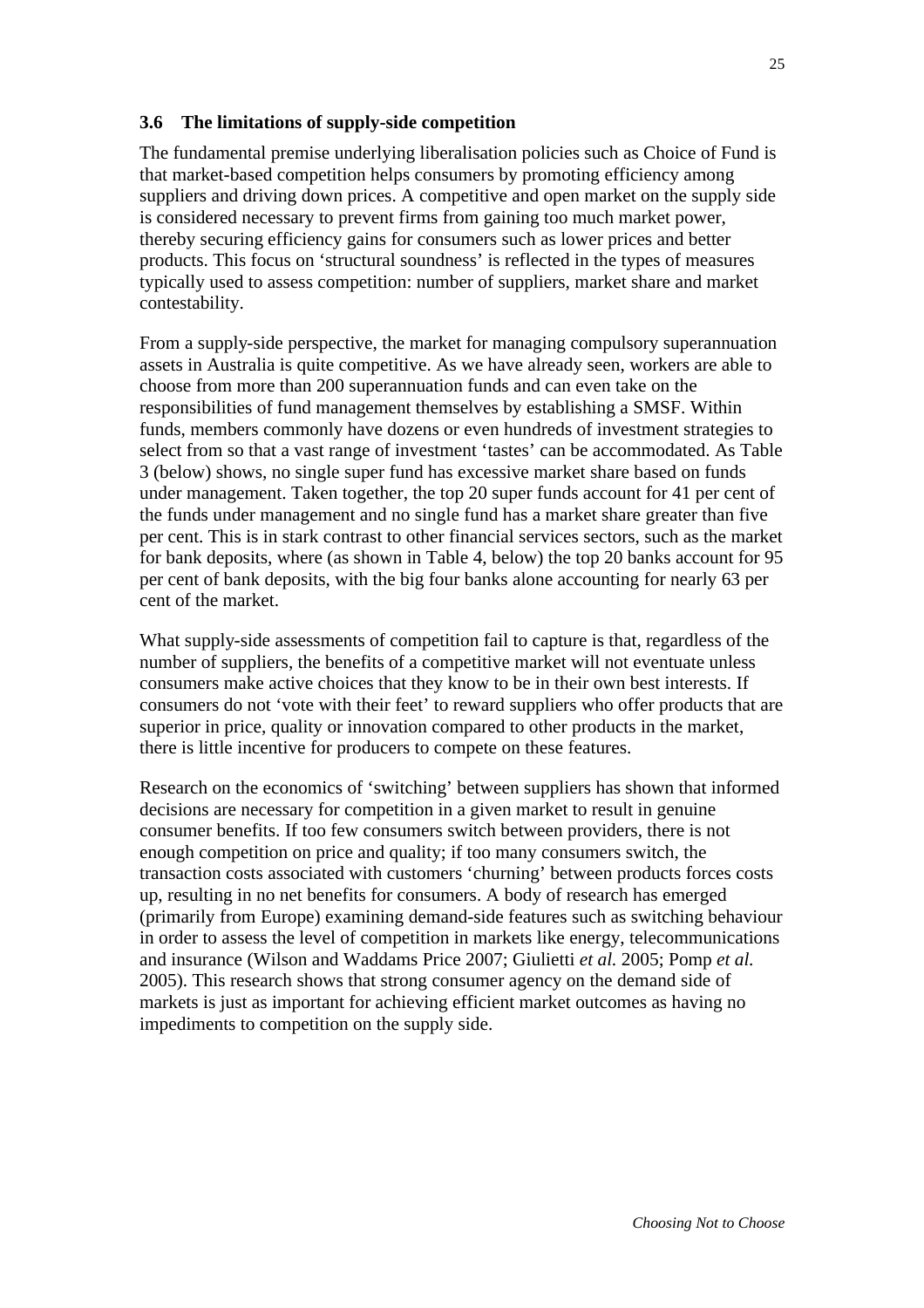| Fund name                                       |      | Rank           | Share | Segment         |
|-------------------------------------------------|------|----------------|-------|-----------------|
| State Super (NSW)                               | 37.9 | 1              | 4.6%  | Government fund |
| AustralianSuper                                 | 30.2 | $\overline{2}$ | 3.6%  | Industry fund   |
| QSuper                                          | 26.4 | 3              | 3.2%  | Government fund |
| UniSuper                                        | 24.3 | 4              | 2.9%  | Industry fund   |
| <b>AMP</b> Flexible Lifetime Super              | 22.5 | 5              | 2.7%  | Master trust    |
| MLC MasterKey Superannuation                    | 20.7 | 6              | 2.5%  | Master trust    |
| Australian Reward Investment Alliance           | 19.4 | 7              | 2.3%  | Government fund |
| <b>Emergency Services and State Super</b>       | 19.3 | 8              | 2.3%  | Government fund |
| <b>First State Superannuation Scheme</b>        | 16.1 | 9              | 1.9%  | Industry fund   |
| <b>Retail Employees Superannuation Trust</b>    | 14.7 | 10             | 1.8%  | Industry fund   |
| <b>HESTA Super Fund</b>                         |      | 11             | 1.7%  | Industry fund   |
| Sunsuper                                        | 13.3 | 12             | 1.6%  | Industry fund   |
| Construction and Building Unions Superannuation | 13.1 | 13             | 1.6%  | Industry fund   |
| <b>Telstra Superannuation Scheme</b>            | 11.5 | 14             | 1.4%  | Corporate fund  |
| Mercer Super Trust (Corporate Super Division)   | 10.8 | 15             | 1.3%  | Master trust    |
| Colonial First State FirstChoice Personal Super | 10.4 | 16             | 1.3%  | Master trust    |
| Government Employees Superannuation Fund        | 9.4  | 17             | 1.1%  | Government fund |
| Plum Superannuation Fund Employer Division      | 9.2  | 18             | 1.1%  | Master trust    |
| Health Super Fund                               | 8.0  | 19             | 1.0%  | Industry fund   |
| <b>MLC MasterKey Business Super</b>             | 7.4  | 20             | 0.9%  | Master trust    |
| Source: Rainmaker Information 2008h             |      |                |       |                 |

**Table 3 Top 20 superannuation funds by assets under management**

Source: Rainmaker Information 2008b

# **Table 4 Australian deposits in individual banks, June 2008**

|                                                 | Total deposits*<br>$(\text{Sm})$ | Share of total<br>deposits |
|-------------------------------------------------|----------------------------------|----------------------------|
| Commonwealth Bank of Australia                  | 207,337                          | 18.76%                     |
| National Australia Bank Limited                 | 171,291                          | 15.50%                     |
| <b>Westpac Banking Corporation</b>              | 163,775                          | 14.82%                     |
| Australia and New Zealand Banking Group Limited | 152,901                          | 13.83%                     |
| St. George Bank Limited                         | 76,471                           | 6.92%                      |
| Suncorp-Metway Limited                          | 37,779                           | 3.42%                      |
| Bank of Western Australia Ltd                   | 36,117                           | 3.27%                      |
| ING Bank (Australia) Limited                    | 29,250                           | 2.65%                      |
| Macquarie Bank Limited                          | 23,986                           | 2.17%                      |
| <b>BNP</b> Paribas                              | 18,448                           | 1.67%                      |
| Bank of Scotland plc                            | 17,913                           | 1.62%                      |
| <b>Bank of Queensland Limited</b>               | 16,355                           | 1.48%                      |
| The Royal Bank of Scotland plc                  | 16,084                           | 1.45%                      |
| Bendigo and Adelaide Bank Limited               | 15,403                           | 1.39%                      |
| Adelaide Bank Limited                           | 14,490                           | 1.31%                      |
| <b>HSBC Bank Australia Limited</b>              | 12,388                           | 1.12%                      |
| Société Generale                                | 10,343                           | 0.94%                      |
| Deutsche Bank Aktiengessellschaft               | 8,664                            | 0.78%                      |
| Citibank, N.A.                                  | 8,428                            | 0.76%                      |
| Co-Operative Central Raiffeisen-Boerenleenbank  | 7,389                            | 0.67%                      |
| Other banks                                     | 60,645                           | 5.49%                      |
| <b>Total</b>                                    | 1,105,456                        | 100%                       |

Source: APRA 2008c

\* Total deposits equal the sum of transaction deposit accounts, non-transaction deposit accounts and certificates of deposit, but exclude intra-group deposits.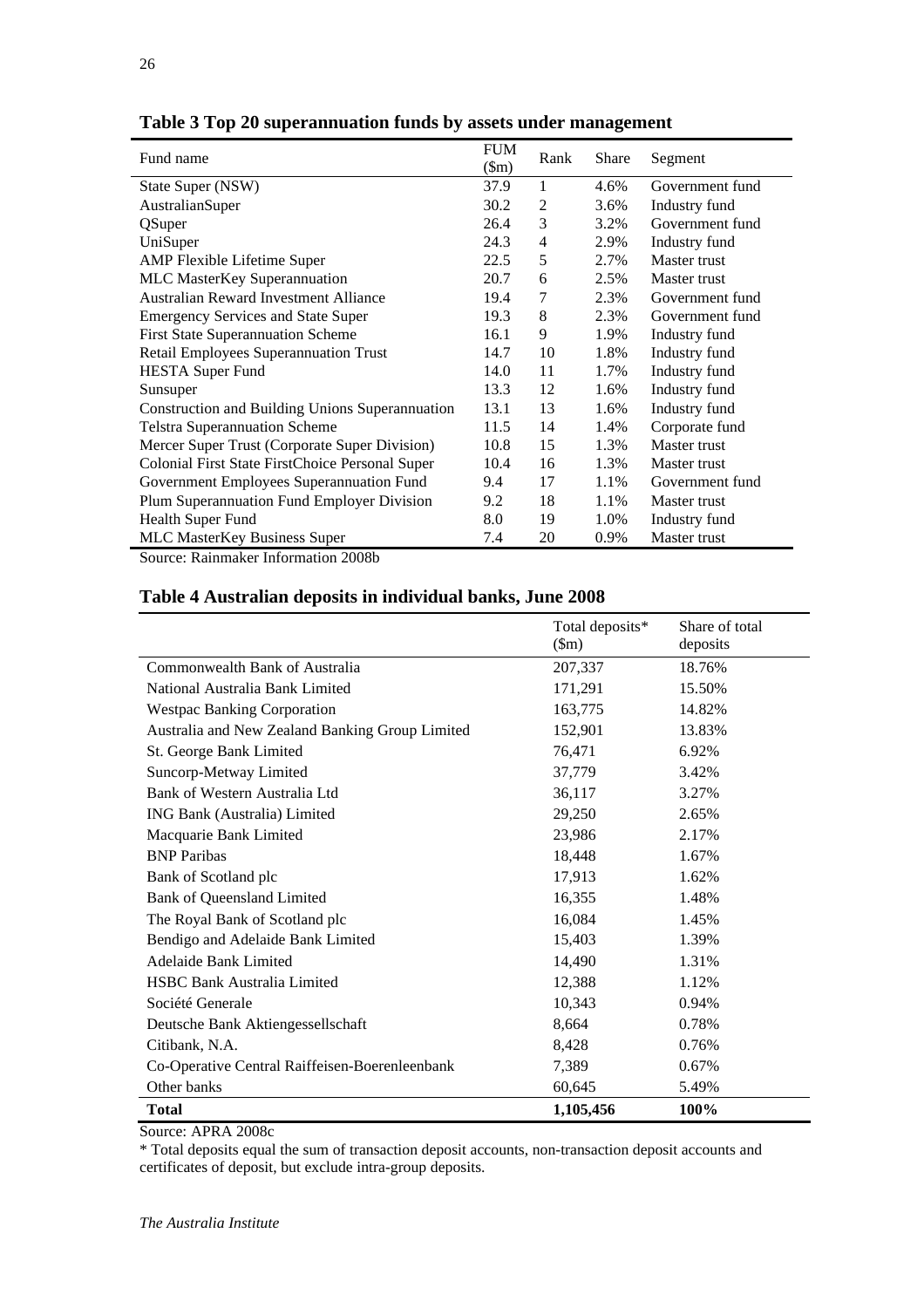According to the OECD, active consumers encourage firms 'to innovate, improve quality and increase price competition' (OECD 2007, p. 8). In addition, government regulators are often of the view that 'for many products, vigorous competition is the single best protection for consumers' (Office of Fair Trading 2008). The Productivity Commission's recent report into Australia's Consumer Policy Framework confirmed that 'competition is a means to achieving an improvement in consumer wellbeing rather than an end in itself' (Productivity Commission 2008, p. 28). Active consumer decision-making is therefore fundamental if a market liberalisation policy, such as Choice of Fund, is to be effective. A consumer-centric approach is particularly important in markets where demand-side market failure is more likely, such as where products are complex or purchased infrequently, or where there is a long lag between the purchasing decision and the time when the benefits can be assessed. By these measures, superannuation is arguably the quintessential product.

Data on member switching rates and the growth in multiple accounts since the introduction of Choice of Fund (reviewed above) suggest that superannuation fund members are, by and large, not making active choices and therefore not exerting the right kind of competitive pressures on super funds. Switching rates have been much lower than expected and a high proportion of those switching appear to be doing so only because they changed jobs and have adopted their new employer's default fund. In addition, the number of multiple and lost super accounts continues to rise, suggesting that many employees are not transferring their balance when they join a new fund. The overall lack of movement on the part of super fund members suggests that funds are unlikely to feel pressure from consumers to compete on factors such as price and performance. This is borne out by the persistently large variation in fees charged by super funds, as well as the rise in management fees overall.

Consumer market theory argues that where too few consumers switch between products, alternative forms of competition generally develop, principally around marketing, distribution, and product differentiation. This supply-driven competition appears now to dominate the super industry, with funds competing to capture distribution networks in the form of financial planners rather than the patronage of individual employees. Greater differentiation also results in higher average costs for consumers as fund managers build in the costs of more sophisticated offerings. Although it was promised that workers would ultimately benefit from greater choice in superannuation, in reality it is the financial sector and some wealthy individuals who have gained the most.

#### **3.7 Impact on employers**

l

As already explained, of the small number of consumers who switch funds, many do so when they change jobs and, in most instances, they join their new employer's default fund. In practice, employee Choice of Fund could be better characterised as employer choice.

There is strong evidence that employers are dissatisfied with the extra administrative burden that they now bear under Choice of Fund. Survey research commissioned by Industry Super Network in late  $2007<sup>10</sup>$  showed that once employer-nominated fund arrangements are in place, employers are very unlikely to revisit them; 94 per cent of

 $10$  Details of the New Focus survey methodology can be found in Appendix A.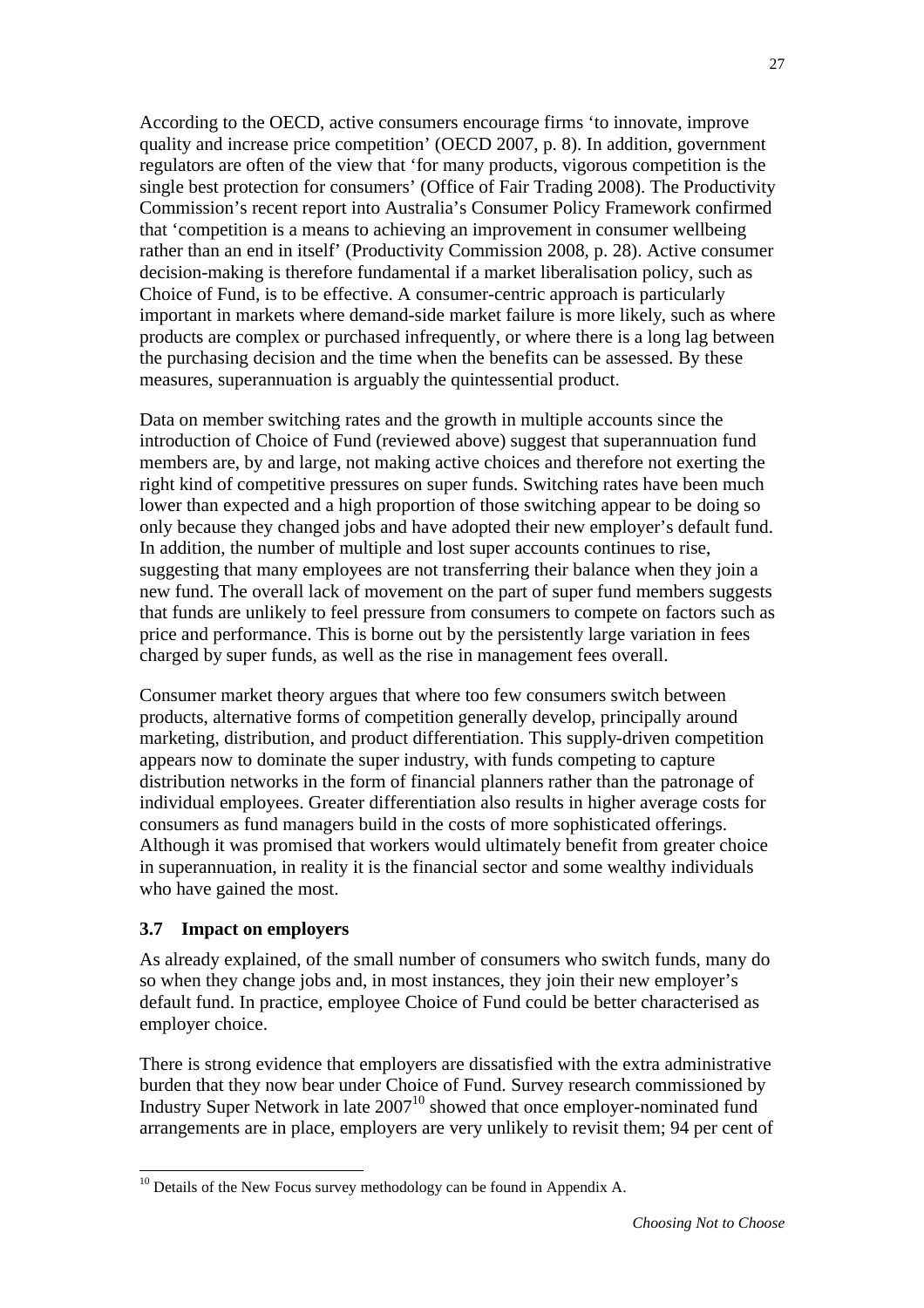employers reported that it was unlikely or very unlikely that they would change their nominated fund in the 12 months following the survey. The main reasons cited by respondents for not seeking to change funds were that: no problems had been experienced or there was otherwise no need to change; changing was too much work and it was easier to stay in the present fund; and the current fund provided good services and was efficient or professional. Importantly, most of these reasons related to the *administrative concerns* of the employer and not to whether the current employer-nominated fund delivered *good outcomes for employees*.

These results are supported by a study undertaken by the Cameron Research Group (2007), based on interviews with 400 medium-sized businesses around Australia. This research found that superannuation decision-makers in business are increasingly 'of the view that if employees don't like the fund, it is up to them to change' (Cameron Research Group 2007, p. 19). Where a default fund is not named in an award or industrial agreement, the responsibility placed on employers to select a competitive default fund and to review that decision periodically imposes considerable costs. It also demands of employers a level of financial sophistication that some (especially small businesses) do not possess. Further, it encourages a reliance on outside advisers, many of whom have an incentive to recommend particular retail funds (see Section 3.6, below).

This study also showed that the costs of managing employee super are increasing and, as a result, many employers are approaching the employer-nominated fund as a 'set and forget' decision. According to this research:

- Fifty-four per cent of medium-sized businesses agreed that it is a 'hassle' when employees exercise their right to choose a fund;
- Eighty per cent of medium-sized businesses contribute to more than five funds;
- Only 54 per cent of medium-sized businesses review the performance and service of their nominated super fund; and
- The vast majority of medium-sized businesses with a superannuation adviser have no idea how that adviser is paid.

According to the Cameron Research Group, 'it is still the business—and not employees—that determine which default super arrangements that business will have' (Cameron Research Group 2007, p 19).

Other studies show that the Choice of Fund policy has increased the administrative burden on business. Superannuation administrator, CitiStreet, released a report indicating that processing Choice of Fund contributions is significantly more expensive than processing contributions to employer-nominated default funds. In fact, the cost incurred in processing Choice of Fund contributions is 50 per cent greater than the average cost, relative to total contributions made (CitiStreet 2008). A survey recently conducted by superannuation clearinghouse SuperChoice and The Association for Payroll Specialists showed that 'close to 60 per cent of medium to large-sized businesses find their choice-of-fund processes cumbersome and unsatisfactory' (SuperChoice and The Association for Payroll Specialists 2008).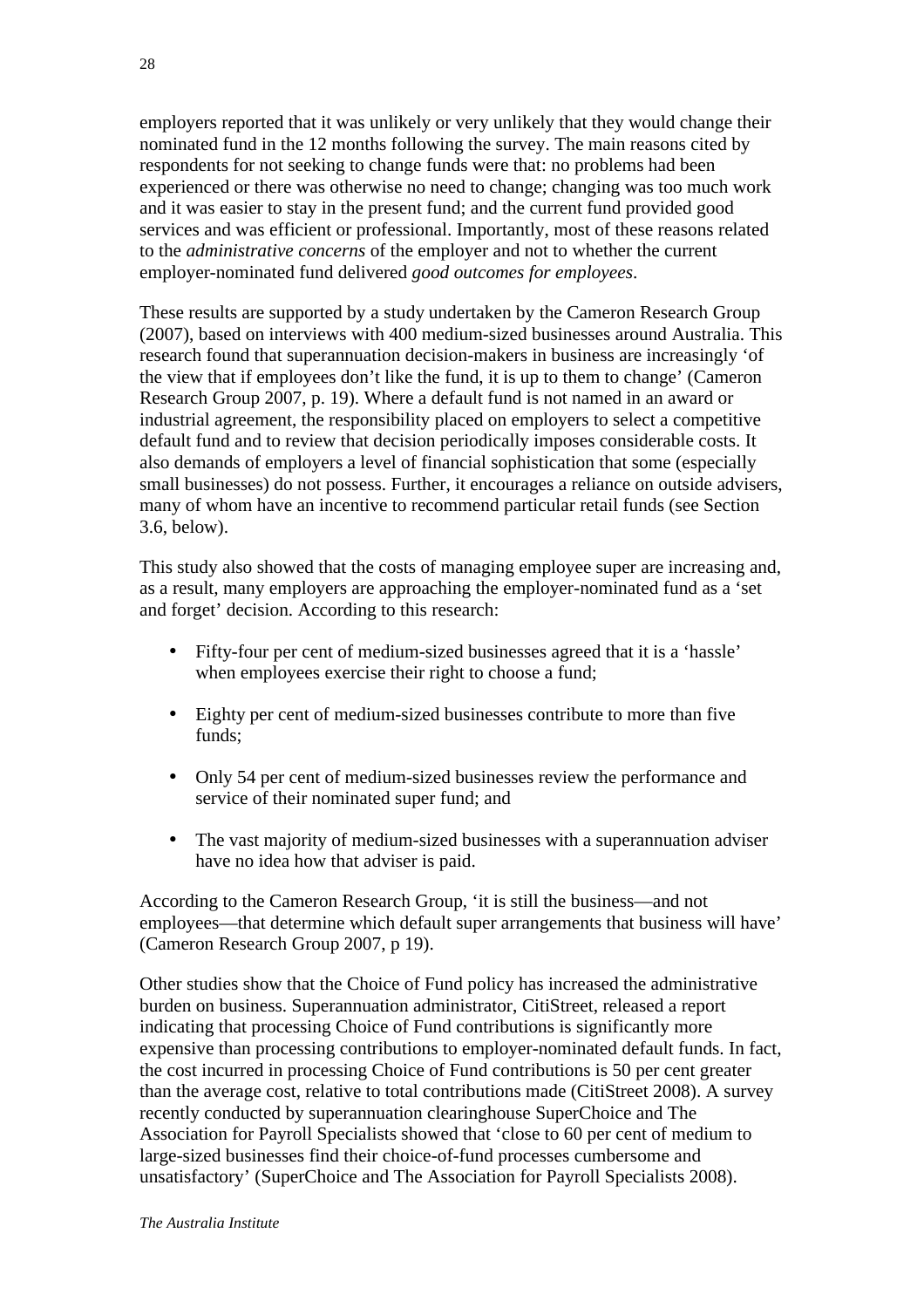Employers responding to this survey highlighted the disproportionate amount of time required to process Choice of Fund contributions, the different requirements and procedures of multiple funds, and low levels of employee understanding about super.

The current regime also imposes considerable search costs on those employers who must choose a default fund because their staff are not employed under industrial arrangements where specific default funds are nominated. Unfortunately, this creates an incentive for advisers and fund managers to artificially simplify employer decisions regarding the selection of employer-nominated funds. A system, which grants discretion to employers to choose the fund into which workers are automatically enrolled (unless they make an active choice), has the potential to create large conflicts of interest between employers, employees, super funds and financial planners. So long as employer and employee interests remain unaligned in this way, employers who are tasked with choosing a default fund (and are often the target of marketing efforts by funds and advisers) may end up not selecting the most appropriate default fund for their employees but may, instead, decide on a fund which presents a lower administrative burden.

#### **3.8 Has choice in superannuation worked?**

Many Australians remain highly apathetic about their superannuation, exercising neither their right to choose a super fund nor their option to choose an investment mix. Instead, most people opt for the status quo by remaining with their current fund, which is often nominated by their employer. Where people do choose their fund, around three to six per cent per year (see Section 3.1), this is mostly due to job change or fund closure; 'active' choice on an employee's part is actually as low as two to four per cent per year. Although Choice of Fund enables workers to take their super fund from one job to the next, most people do not take advantage of this opportunity.

Choice of Fund has also been largely unsuccessful in lowering the number of multiple accounts. In fact, the number of accounts per employee has actually increased, suggesting that choice has not 'empowered' consumers to take even the most basic action to improve their superannuation arrangements.

Widespread consumer disengagement helps to explain why competitive forces have not led to lower fees and better performance in the superannuation industry. Focus group findings suggest that, for the most part, consumers are not actively searching for the best deal, meaning that funds with low fees and good returns are not automatically gaining market share over their competitors. Instead, competition is structured around intermediaries like financial advisers, many of whom have little incentive to act in the financial best interests of ordinary fund members. The sheer complexity of the superannuation system continues to discourage people from taking an active interest in their super, a situation that has only been compounded through increased choice. With many people needing guidance on their retirement investments, the financial planning industry is thriving.

As a result, the competitive potential of Choice of Fund has not been realised. Fees levied by fund managers have not fallen since the introduction of Choice of Fund, remaining at around 1.25 per cent of funds under management; this equates to more than \$10 billion per year, or around one per cent of GDP. As well, Australians are paying around \$2.4 billion a year in commissions on superannuation assets, including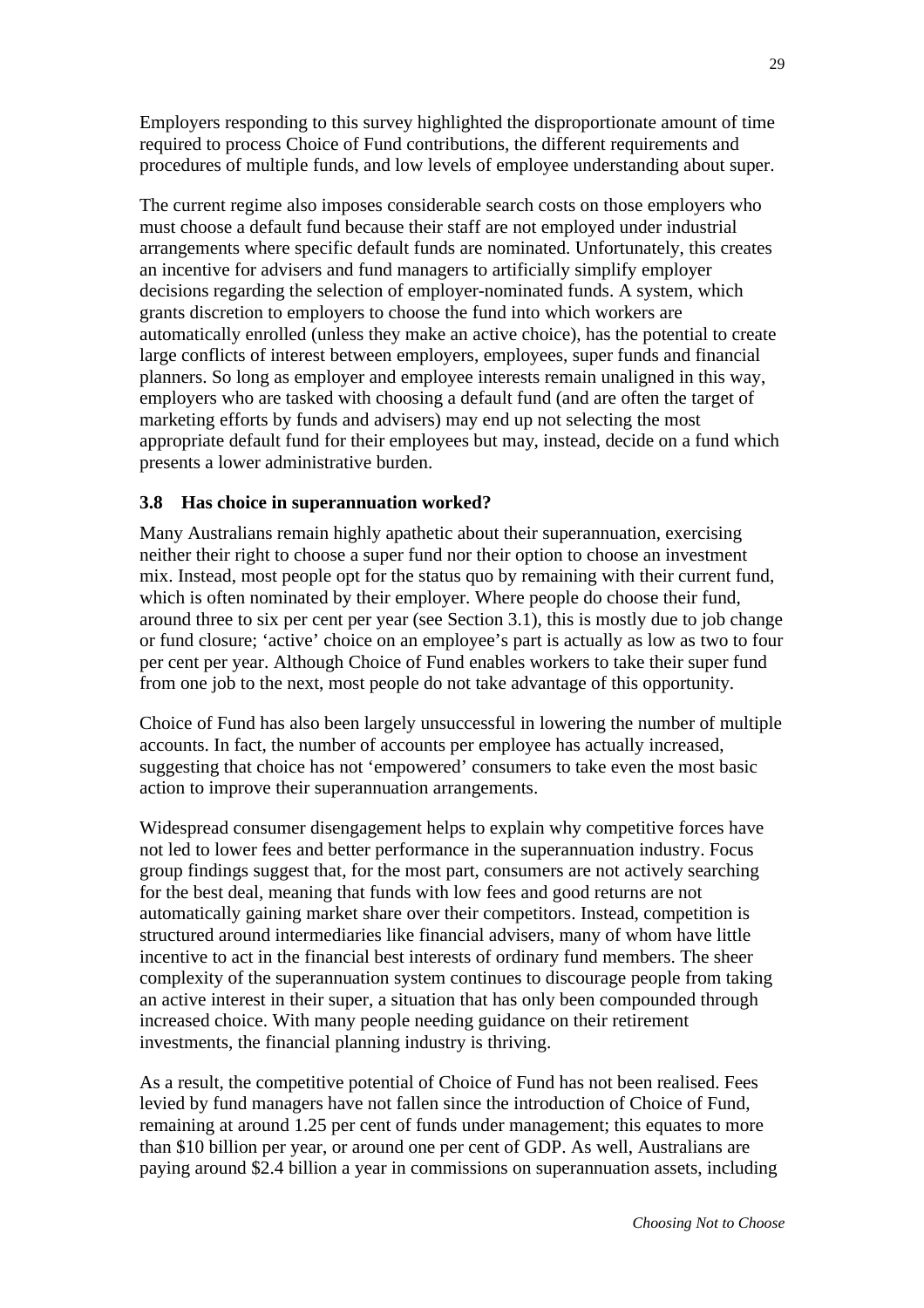\$862 million on compulsory superannuation contributions. Of most concern is the fact that many Australians remain unaware of the fees and commissions they pay through their super.

Many employers remain frustrated with the increased administrative burden associated with Choice of Fund. There is also uncertainty about employers' duty of care in selecting an appropriate default fund for workers who do not choose a fund. Even where employers act in good faith, there is little guidance on how to make good decisions on behalf of their workers.

Together, these outcomes indicate that the anticipated benefits of choice in superannuation have not occurred. As Chapter 4 will argue, it is human nature to find long-term financial decisions difficult and there is a strong case for a system of default options, which will allow ordinary workers to choose not to choose yet still obtain maximum benefit from their retirement savings.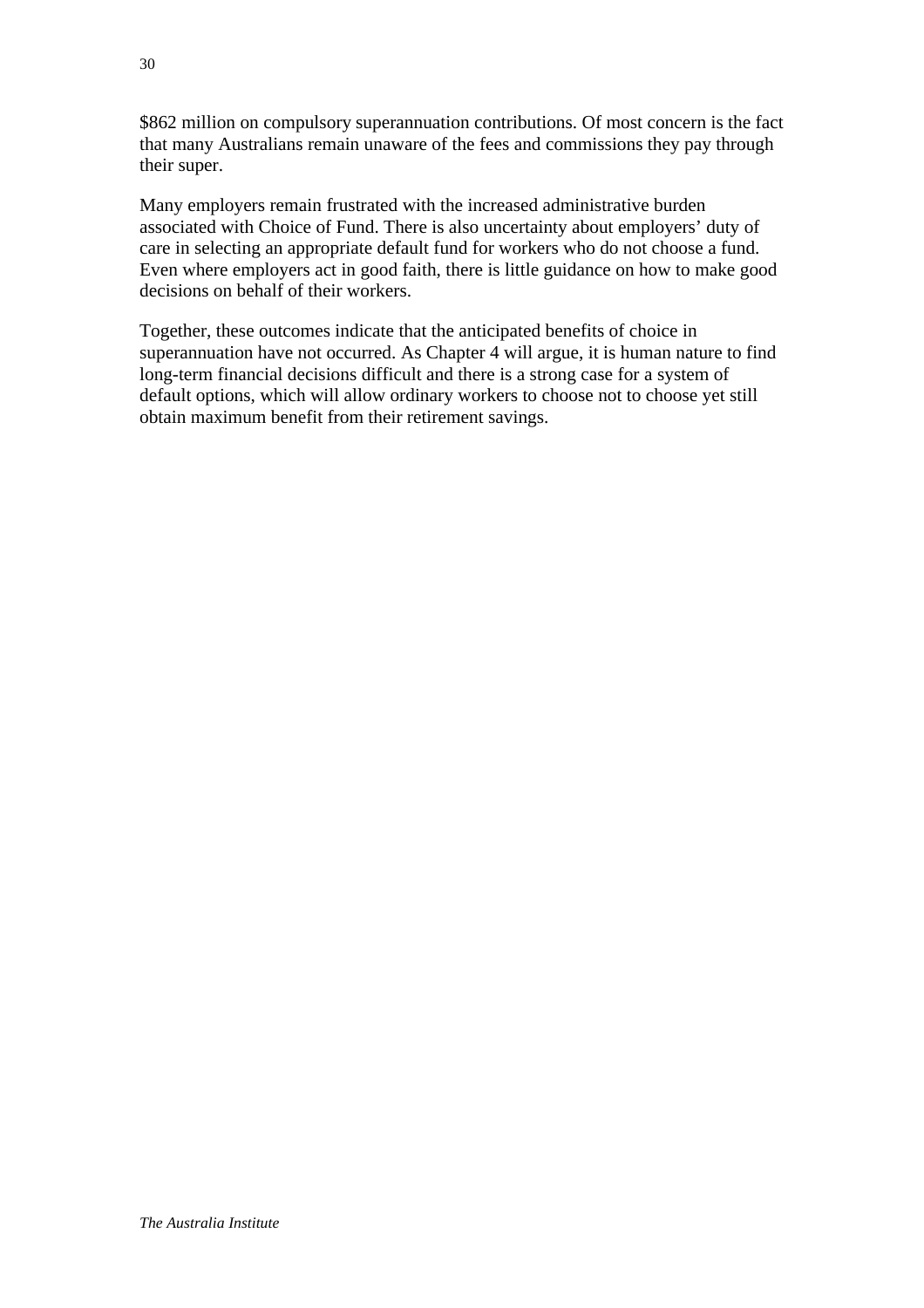# **4. The case for good default options in superannuation**

The effectiveness of the SG lies in the fact that workers are not required to 'do anything' in order to start building super savings; super moneys are deducted automatically from pay packets by employers in much the same way as income taxes. While the SG has resulted in dramatic increases in super coverage and account balances over the last 16 years, it has not encouraged consumers to make active decisions about their retirement savings. There has consequently been insufficient competitive pressure on funds to deliver good outcomes for their members. This chapter presents evidence that well-designed default options in superannuation would be of benefit to many Australians. It reviews relevant literature in the area of behavioural economics and psychology and presents findings from survey and focus group research conducted by The Australia Institute.<sup>11</sup>

# **4.1 Lessons for super policy from behavioural economics**

Orthodox economic theory relies on the assumption that consumers are rational, utility-maximising agents who are able to find and understand all relevant information in order to make a decision (Muth 1961). In the last few decades, the field of behavioural economics has developed an alternative perspective, describing and quantifying how 'non-rational' modes of consumer decision-making can affect economic outcomes. The notion of 'bounded rationality' was popularised by Herbert Simon, who received the Nobel Prize in economics in 1978. Behavioural economics has become particularly influential since another two of its leading practitioners, Daniel Kahneman and Amos Tversky, were awarded the Nobel Prize in economics in 2002 for the development of 'prospect theory', which describes how people tend to value economic losses more keenly than economic gains. A related body of work, known as behavioural finance, has sought to show how the non-rational decisions of investors, traders and others can influence financial markets. In what follows, some of the more important lessons of behavioural economics applicable to superannuation policy are explained. Survey and focus group findings are also discussed where relevant.

#### *Choice overload and complexity*

l

Whereas policy-makers and economists emphasise the benefits of consumer choice, there is considerable evidence that too much choice can be detrimental to consumer welfare. Where there is no clear preference for one option over another, or where the costs of information are high, people often decline to make a choice or prefer others to choose on their behalf (Schwartz 2000; Iyengar and Lepper 2000). As a previous paper by The Australia Institute showed, 'choice overload' is particularly common in personal finances, with an estimated four in ten adult Australians believing there is too much choice in their financial affairs (Fear  $2008$ ).<sup>12</sup>

Behavioural economists have shown that extensive choice in work-based retirement schemes can lead to unfavourable rates of participation. Iyengar *et al.* (2003) have examined the effects of greater and lesser choice on the uptake of opt-in retirement savings accounts in US workplaces, known as 401(k) plans. They found that

 $11$  Details on the focus group and survey methodology can be found in Appendix A.

<sup>&</sup>lt;sup>12</sup> Forty-two per cent of respondents agreed that 'when I need to make a financial decision, I often find there is too much choice' (Fear 2008, p. v).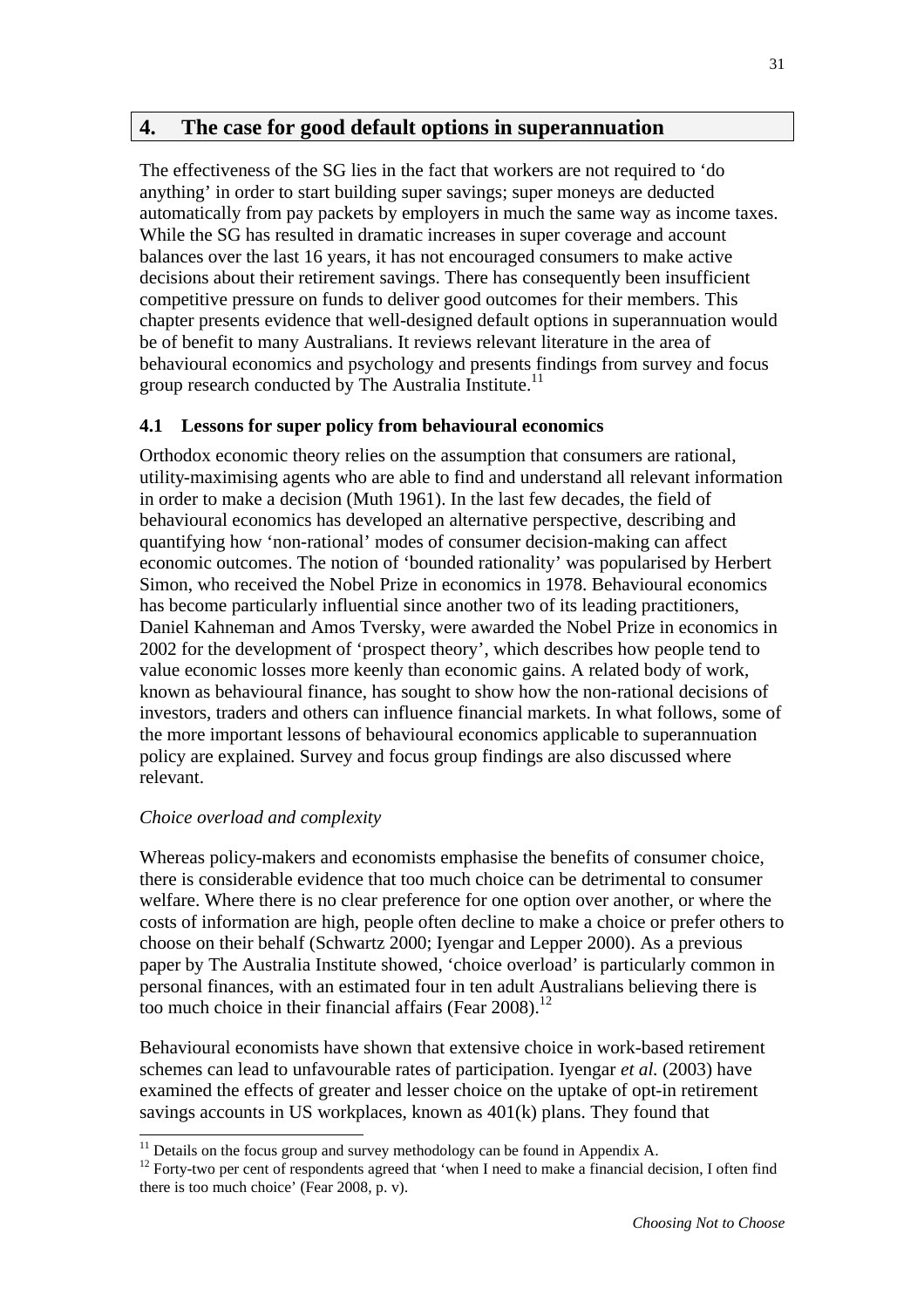participation in 401(k) plans is noticeably higher where fewer options are presented to employees. As the researchers conclude, providing them with too many options 'may actually intimidate rather than induce employees to invest in personal retirement plans' (Iyengar *et al.* 2003, p. 11). With the average number of investment choices available to Australian retail super fund members approaching 100, there is considerable potential for choice in superannuation to become overwhelming. In fact, abundant choice is why many people seek professional advice when making critical financial decisions. Constant changes to the superannuation system (discussed in Chapter 3) have further inhibited people's ability to make informed decisions affecting their retirement. Almost half (44 per cent) of survey respondents agreed that 'superannuation is too complicated to understand properly', while only 26 per cent disagreed.

The inherent complexity of financial products can also inhibit rational decisionmaking. Many people lack the ability to match their risk 'preferences' with the right kinds of financial products (Sunstein and Thaler 2003). Because of the publicity surrounding prominent financial failures (e.g. Centro and Westpoint in Australia) and the fear of losing money, many people may be unduly conservative in their investment decisions, for example choosing 'capital stable' or 'capital guaranteed' rather than 'growth' products. Such tendencies are exacerbated by basic misunderstandings about the difference between nominal and real returns on investment (Bertrand *et al.* 2005).

# *Lack of planning, procrastination and inertia*

According to orthodox economics, individuals attempt to stabilise their level of consumption over the course of their lives. Young people, who tend to have relatively modest incomes, will go into debt to fund their consumption while those in middle age, who tend to have higher incomes, will be net savers. Upon retirement, people then draw on their pool of savings at a higher rate than they would otherwise earn by investing that money. Such ideas, known as the 'life cycle hypothesis' or alternatively the 'permanent income hypothesis', were developed by Franco Modigliani and Milton Friedman in the 1950s and 1960s (Friedman 1957; Deaton 2005).

In reality, the balance between consumption and saving over the life course is rarely so calculated. According to Mitchell and Utkus (2004, p. 9):

A 'planner' paradigm, where the individual consciously pursues retirement saving and investment goals in a disciplined, systematic way, appears to apply to only about half of the retirement plan population. The other half appears singularly unable to impose the self-control needed to solve this problem.

It has been suggested that the failure to plan properly for retirement is not due to financial incompetence so much as the lack of a 'visceral' sense of danger (Weber 2004). There is also a morbid aspect to retirement preparation, given that 'any contemplation of one's eventual demise and death is existentially disquieting and unpleasant' (Weber 2004, p. 62).

Behavioural economists refer to the tendency of people to place much lower value on future benefits as 'quasi-hyperbolic discounting' and compare it to 'exponential discounting' where value falls more smoothly as time progresses (Laibson 1997;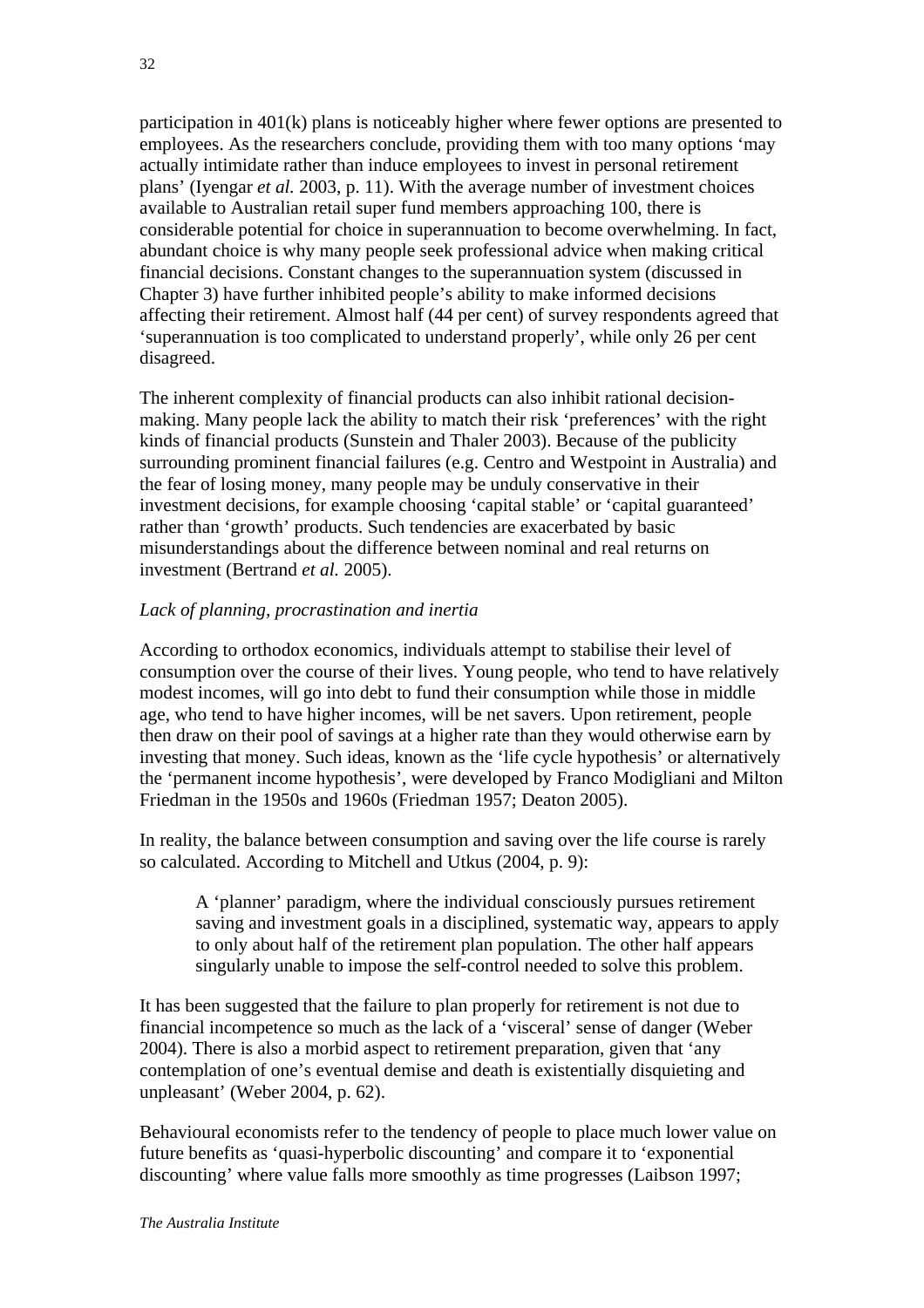O'Donoghue and Rabin 1998).<sup>13</sup> Procrastination, otherwise known as 'status quo bias', is an extremely common behavioural trait (Samuelson and Zeckhauser 1988). Previous research by The Australia Institute showed that around one in three Australians 'often put off financial decisions until later' and that consolidating multiple super accounts is one of the most common examples of this (Fear 2008). Other studies have documented the yawning gap between people's stated intentions and actual behaviour (Mitchell and Utkus 2004). Simple barriers, such as the need to fill out and submit a form, can prevent people from acting in their own best interests. When applied to financial decision-making, procrastination can over time result in significant losses to people who fail to take advantage of better options. Australian research has shown that superannuation fund members are quite susceptible to status quo bias, with many declining to change funds when they would benefit from doing so (Fry *et al.* 2007). This finding is supported by low switching rates since the introduction of Choice of Fund (see Chapter 3).

Research also shows that men and women approach retirement planning in different ways. Men tend to change their retirement plans in response to job loss and job insecurity, whereas women tend to respond to changes in their health or their partner's health (Cobb-Clark and Stillman 2006). This may be due to differences in risk perception, with women judging 'health, safety, and recreational risks' and 'financial and ethical risks' to be more substantial than men appear to (Weber 2004, p. 55).

Other Australian research has borne out these findings. An ASIC study found that most people do not contemplate how they will structure their retirement incomes until retirement is imminent. The majority think little about superannuation until there is a specific trigger, such as poor health or job loss, that highlights the importance of doing so (ASIC 2004). The disinclination to plan properly is especially pronounced among young people: a survey by BT Financial Group found that 83 per cent of young men and 73 per cent of young women plan to live off their partner after they turn 50 (Corby 2007). Even among people with 'direct' investments in shares, investment properties or managed funds there is a failure to plan properly, with a more recent study by ASIC finding that 37 per cent of such investors do not have a long-term financial goal or a plan to reach it (ASIC 2008, p. 28).

These insights are supported by the findings of an Australia Institute survey on how people expect to fund their retirement. Survey respondents were asked whether, when they retire, they expect to be fully dependent on the age pension, partly dependent on the age pension, or a fully self-funded retiree. Fifteen per cent of (non-retired) respondents expected to be fully dependent and 40 per cent partly dependent on the pension, meaning that more than half (55 per cent) expected to have to rely to some extent on the pension when they retire. A further 30 per cent said they expected to be fully self-funded retirees, while 15 per cent were unsure.

As Table 5 shows, a higher proportion of men expected to be fully self-funded in retirement; 35 per cent of men who had not already retired, compared with 27 per cent of women, selected this option. For their part, women were more likely than men to

l

<sup>&</sup>lt;sup>13</sup> 'Exponential discounting' refers to a constant rate of reduction in value over time, whereas 'quasihyperbolic discounting' places a higher rate of reduction in value over the short term and a relatively low rate over the long term (Laibson 1997).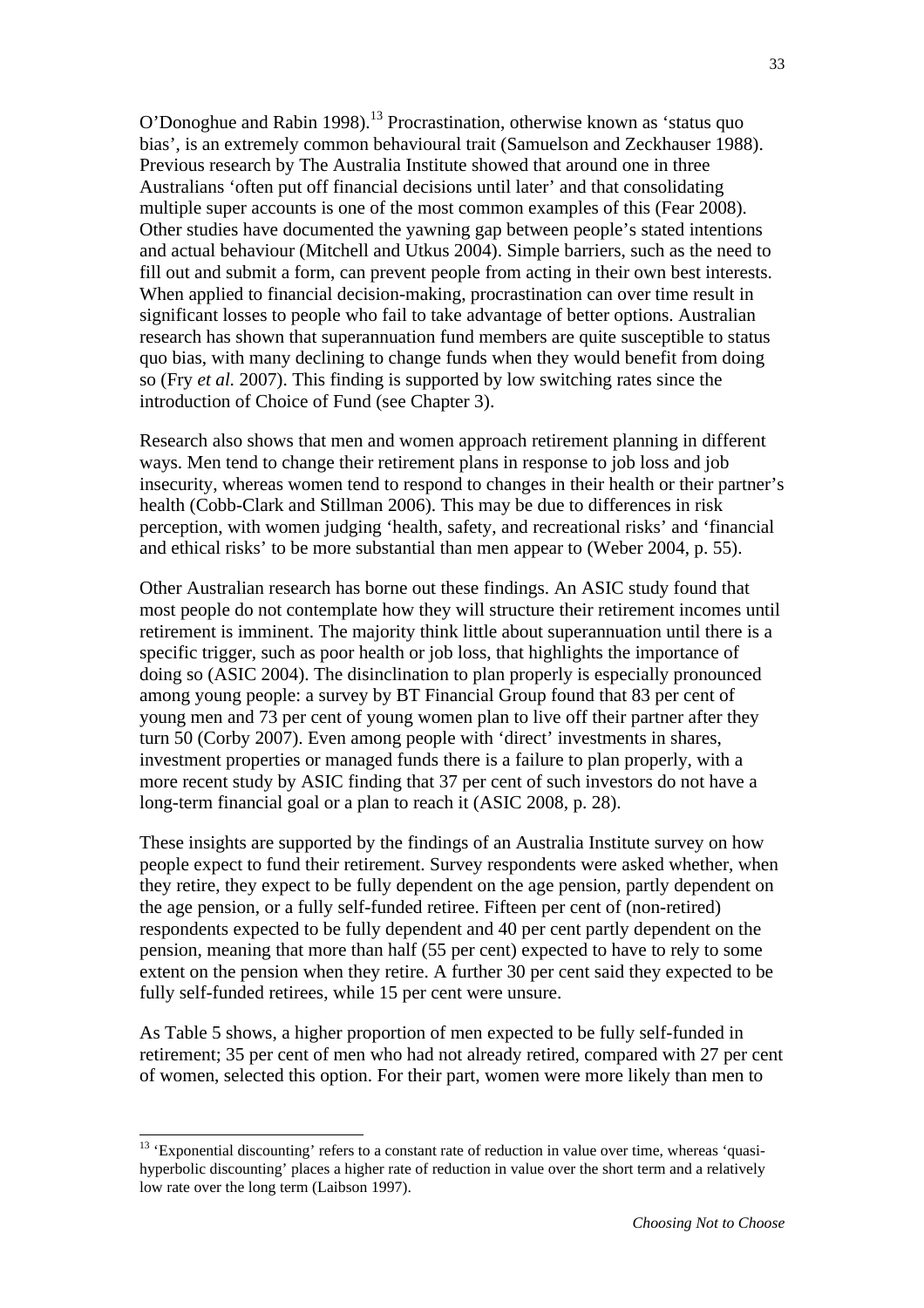be *unsure* how they would fund their retirement (17 per cent as against 12 per cent for men).

Younger people were much more likely than older respondents to see themselves as being self-sufficient in retirement. As shown in Table 5 (below), only 45 per cent of 18–34 year olds expected to be fully or partly dependent on the age pension compared with 61 per cent of 35–54 year olds and 68 per cent of those over 55. Naturally enough, younger people were at the same time more unsure (18 per cent) about how they would fund their retirement compared with 35–54 year olds (14 per cent) and those over 55 (six per cent).<sup>14</sup> Overall, the relatively low proportion of people who expect to be fully self-funded in retirement suggests that many find it difficult to determine the required level of saving needed to support their retirement.

|                                        | Male | Female | $18 - 34$ | $35 - 54$ | $55+***$ | All  |
|----------------------------------------|------|--------|-----------|-----------|----------|------|
| Fully dependent on the age<br>pension  | 15%  | 15%    | 10%       | 20%       | 18%      | 15%  |
| Partly dependent on the age<br>pension | 38%  | 41%    | 36%       | 41%       | 49%      | 39%  |
| A fully self-funded retiree            | 35%  | 27%    | 37%       | 26%       | 27%      | 31%  |
| Not sure                               | 12%  | 17%    | 18%       | 14%       | 6%       | 15%  |
| <b>Total</b>                           | 100% | 100%   | 100%      | 100%      | 100%     | 100% |

# **Table 5 'When you retire, would you expect to be …?'\***

\* Base=735. Excludes respondents who reported being fully or partly retired.

\*\* Figures in this column should be treated with caution due to small sample size.

The survey also asked whether respondents expected the age pension to be available by the time they retire. Significantly, as shown in Table 6, one in eight people who said they would be dependent on the pension (12 per cent) also expected that the age pension would not be around by the time they retire, indicating a clear contradiction in their expectations for retirement. A further 32 per cent were not sure whether the pension would be there. Put another way, almost half of those who expected to be dependent on the age pension in retirement did not expect it would be around when they retire.

Naturally enough, there were also different expectations about the age pension among people of different ages, as Table 7 shows.

l

 $14$  Some of this uncertainty may relate to expectations about inheriting money (in addition to the uncertainty about employment-derived income); some people who expect to be 'self-funded' may in fact rely on an inheritance. Generally speaking however, dependence on inheritance money is declining as people (both parents and children) live longer.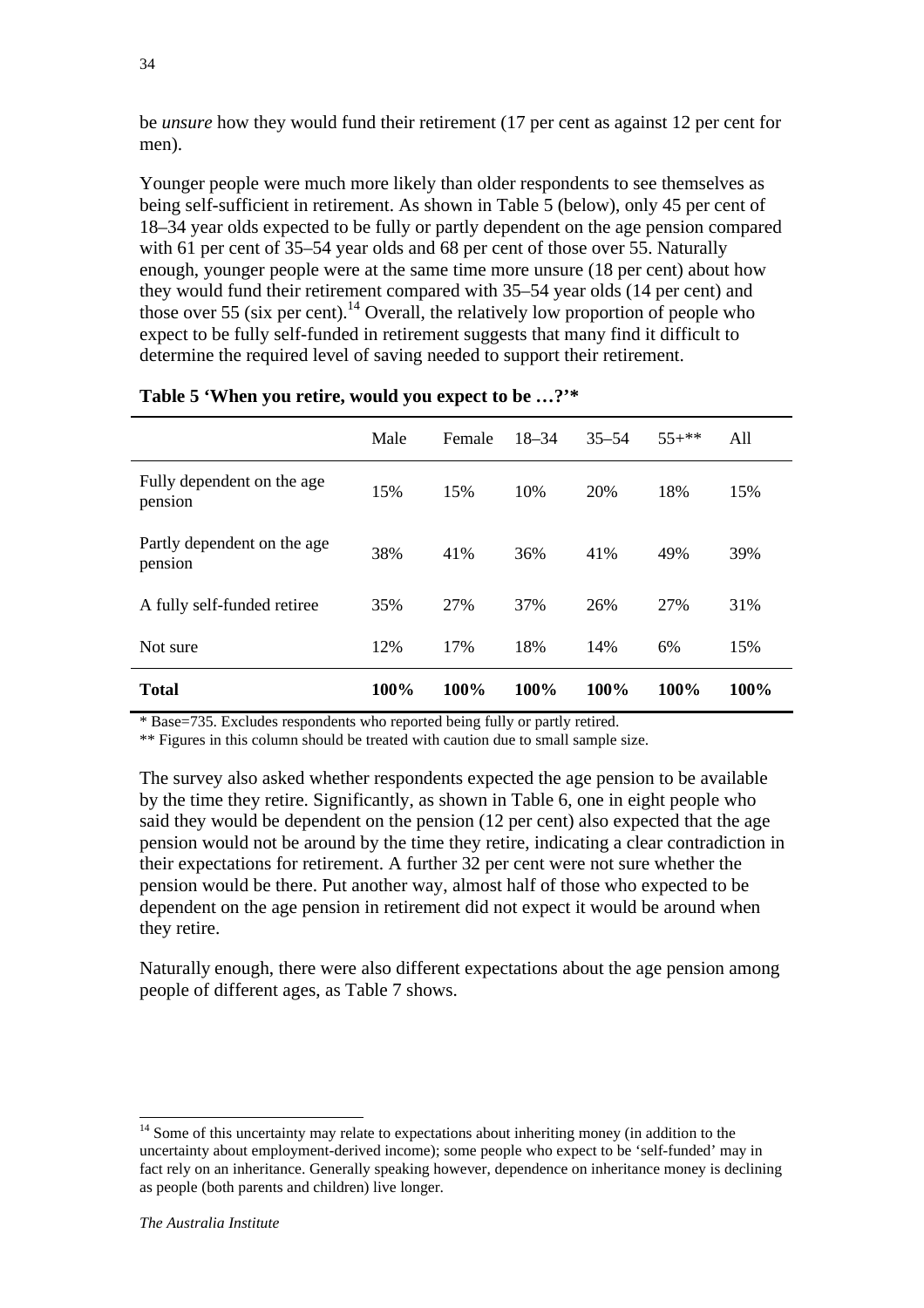|                                   | Dependent<br>on pension | Self-funded<br>retiree | Not sure | A11  |
|-----------------------------------|-------------------------|------------------------|----------|------|
| Age pension will be available     | 56%                     | 34%                    | 27%      | 45%  |
| Age pension will not be available | 12%                     | 42%                    | 17%      | 22%  |
| Not sure                          | 32%                     | 24%                    | 56%      | 33%  |
| <b>Total</b>                      | 100%                    | 100%                   | 100%     | 100% |

# **Table 6 Expected status of age pension by expected source of retirement funding\***

\* Base=735. Excludes respondents who reported being fully or partly retired.

|  |  |  |  |  |  |  |  |  | Table 7 Expected status of age pension by age* |  |  |
|--|--|--|--|--|--|--|--|--|------------------------------------------------|--|--|
|--|--|--|--|--|--|--|--|--|------------------------------------------------|--|--|

| <b>Total</b>                         | 100%      | 100%      | 100%      | 100%      | 100%        | 100% |
|--------------------------------------|-----------|-----------|-----------|-----------|-------------|------|
| Not sure                             | 33%       | 41%       | 37%       | 28%       | 13%         | 25%  |
| Age pension will not be<br>available | 29%       | 25%       | 28%       | 13%       | 6%          | 19%  |
| Age pension will be<br>available     | 38%       | 34%       | 36%       | 60%       | 81%         | 56%  |
|                                      | $18 - 24$ | $25 - 34$ | $35 - 44$ | $45 - 54$ | $55 - 64**$ | All  |

\* Base=735. Excludes respondents who reported being fully or partly retired.

\*\* Figures in this column should be treated with caution due to small sample size.

#### *Mental accounting*

l

Self-control and the ability to translate intentions into actions are of particular relevance in retirement planning where people must save continually for many years. People often realise that they lack the self-control to act prudently all the time so they take measures to 'impose' control on themselves. For example, observers have noted that people distinguish, in ways that are not always rational, between 'categories' of money destined for different purposes, even though money is usually completely fungible (that is, one dollar is the same as any other dollar). Richard Thaler has termed this phenomenon 'mental accounting', and has documented how people place their (present and future) money into different categories even when this jeopardises their overall financial situation.<sup>15</sup> As he points out, the violation of fungibility (at obvious economic costs) is caused by the household's appreciation for their own selfcontrol problems' (Thaler 1985, p. 200).

<sup>&</sup>lt;sup>15</sup> Thaler provides the following example of financial irrationality based on different mental 'accounts': 'Mr and Mrs J have saved \$15,000 toward their dream vacation home. They hope to buy the home in five years. The money earns 10% in a money market account. They just bought a new car for \$11,000 which they financed with a three-year car loan at 15%' (Thaler 1985, p. 199).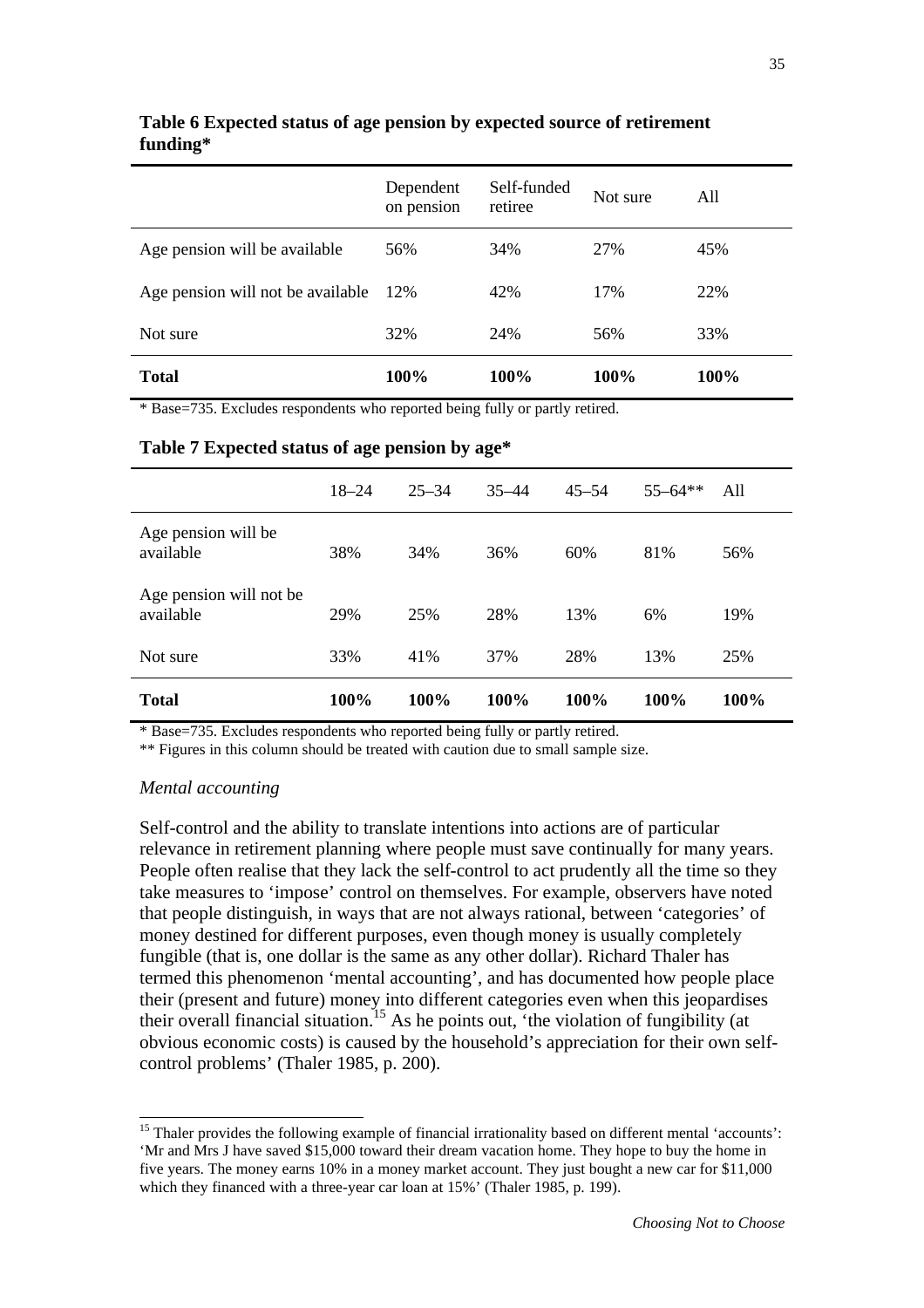Survey findings shed light on mental accounting and self-imposed control in the area of voluntary superannuation. Survey respondents were asked whether they agreed or disagreed that 'voluntary superannuation contributions are a good way of forcing myself to reduce my spending and save more for retirement'. Excluding those who were already fully retired, more than half (59 per cent) agreed while only 11 per cent disagreed. Women were more likely to agree with this statement, and people over 55 were more likely to agree than were younger respondents.

People who were making voluntary super contributions were much more likely than those who were not to agree that these contributions are a good way of forcing them to save more for retirement. Table 8 shows the extent of agreement with this statement by those respondents who both had and had not made voluntary contributions to their superannuation in the previous 12 months. Three in four of those making voluntary contributions (76 per cent) agreed as against one in two of those who had not made any voluntary contributions in the previous 12 months (52 per cent). In fact, only four per cent of those who were making voluntary super payments disagreed, compared with 14 per cent of those who were not making payments.

|              | Voluntary super<br>contributions in<br>previous 12 months<br>$(n=228)$ | No voluntary super<br>contributions in<br>previous 12 months<br>$(n=604)$ ** | All $(n=832)$ |
|--------------|------------------------------------------------------------------------|------------------------------------------------------------------------------|---------------|
| Agree        | 76%                                                                    | 52%                                                                          | 59%           |
| Disagree     | 4%                                                                     | 14%                                                                          | 11%           |
| Neutral      | 20%                                                                    | 33%                                                                          | 30%           |
| <b>Total</b> | 100%                                                                   | 100%                                                                         | 100%          |

**Table 8 'Voluntary superannuation contributions are a good way of forcing myself to reduce my spending and save for retirement'\***

\* Excludes respondents who reported being fully retired.

\*\* 'No voluntary super contributions' includes 17 respondents who said they were *unsure* whether they had made any voluntary super contributions in the previous 12 months.

Focus group participants were also asked whether they contributed to superannuation on a voluntary basis. Only a few young people reported doing so. These were generally women and most had decided to do so based on their parents' encouragement.

> *Dad said, "It is the easiest money you're ever going to make".* (18–29, Sydney, higher income)

Quite a number of middle-aged participants were salary sacrificing into their super, although these people tended to be on higher incomes. In the older age groups, the majority of participants, irrespective of income level or gender, were contributing additional income into superannuation (apart from those who had already retired).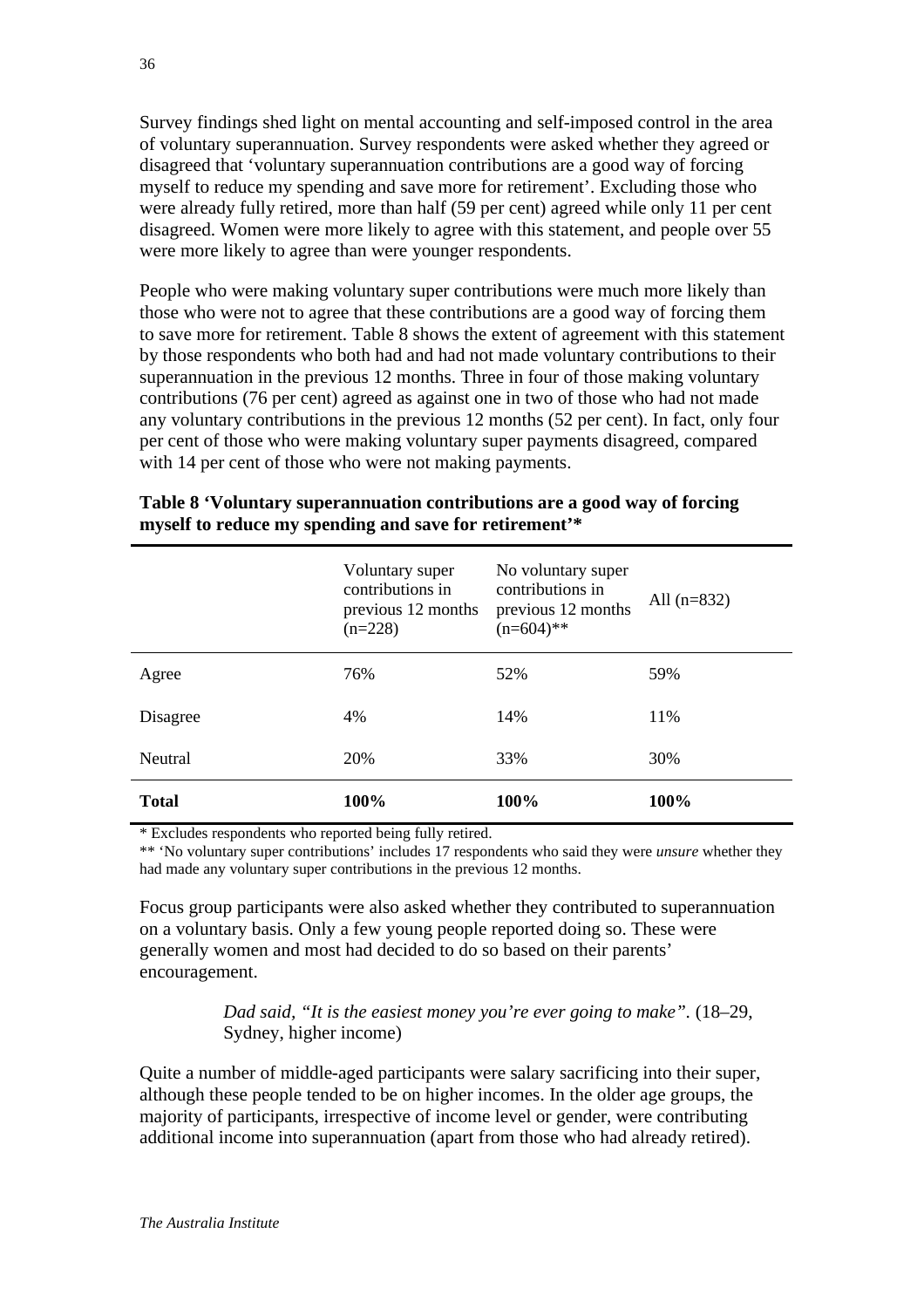Among those who were making additional super payments, there was strong agreement that voluntary super contributions are an effective method of stopping themselves from spending that money in the future. This did not appear to be because of the tax benefits associated with depositing savings in a super account. Instead, super payments were said to occupy a separate space or 'account' in people's minds because it remains untouchable (except in exceptional circumstances) until retirement. This was particularly the case for those who still had some years until retirement, for whom retirement savings were more an 'idea' than a tangible investment.

> *I wouldn't even consider taking it out. I know that's for my retirement, so I wouldn't touch it.* (30–49, Canberra, higher income)

*It's not something that's visible, so I wouldn't even think about it.* (18–29, Sydney, higher income)

#### *Unstable preferences, framing and heuristics*

One of the chief economic arguments for greater consumer choice is that it allows individuals to map their preferences onto the available options more exactly. However, there are some areas of life where people lack firm preferences, for example in the degree of financial risk they are prepared to shoulder for a given level of return, or for the amount of present consumption they are willing to forego for future wealth. In fact, people's preferences for particular types of financial products are not fixed; they tend to be 'situational' rather than 'hard-wired' with the result that 'preference reversals tend to be more common than might be expected' (Mitchell and Utkus 2004, p. 16). This suggests that choices about superannuation do not necessarily reflect innate preferences but, instead, the situation or context in which consumers make decisions.

Because context is so important, one of the most significant factors in financial decision-making is how the available options are 'framed'; that is, how they relate to one another, how they are explained, and what other information is provided at the same time. For example, people have a tendency to 'avoid extremes' and 'pick the middle option' when given a range of choices (Bernatzi and Thaler 2002). In addition, they have been shown to change their decisions when the same information is presented in different ways, for example displaying past performance in one-year or five-year increments (Bernatzi and Thaler 2002). In fact, the research indicates that the way options are presented is 'a more powerful influence on participant decisionmaking than the underlying risk and return characteristics of the investments being offered' (Mitchell and Utkus 2004, p. 16).

The power of framing is one reason why financial institutions, including superannuation fund managers, spend so much on advertising and marketing. Because of the complexities involved, advertising about financial products tends to be of the 'emotive' rather than the 'informative' kind. Unfortunately, this kind of advertising has been shown to have a negative impact on the portfolio choices that investors make (Cronqvist 2003).

The influence that framing has on financial decisions relates to what psychologists call *heuristics*: mental rules or shortcuts that people use when they have no clear preference for one option over another, or where the cost of acquiring information is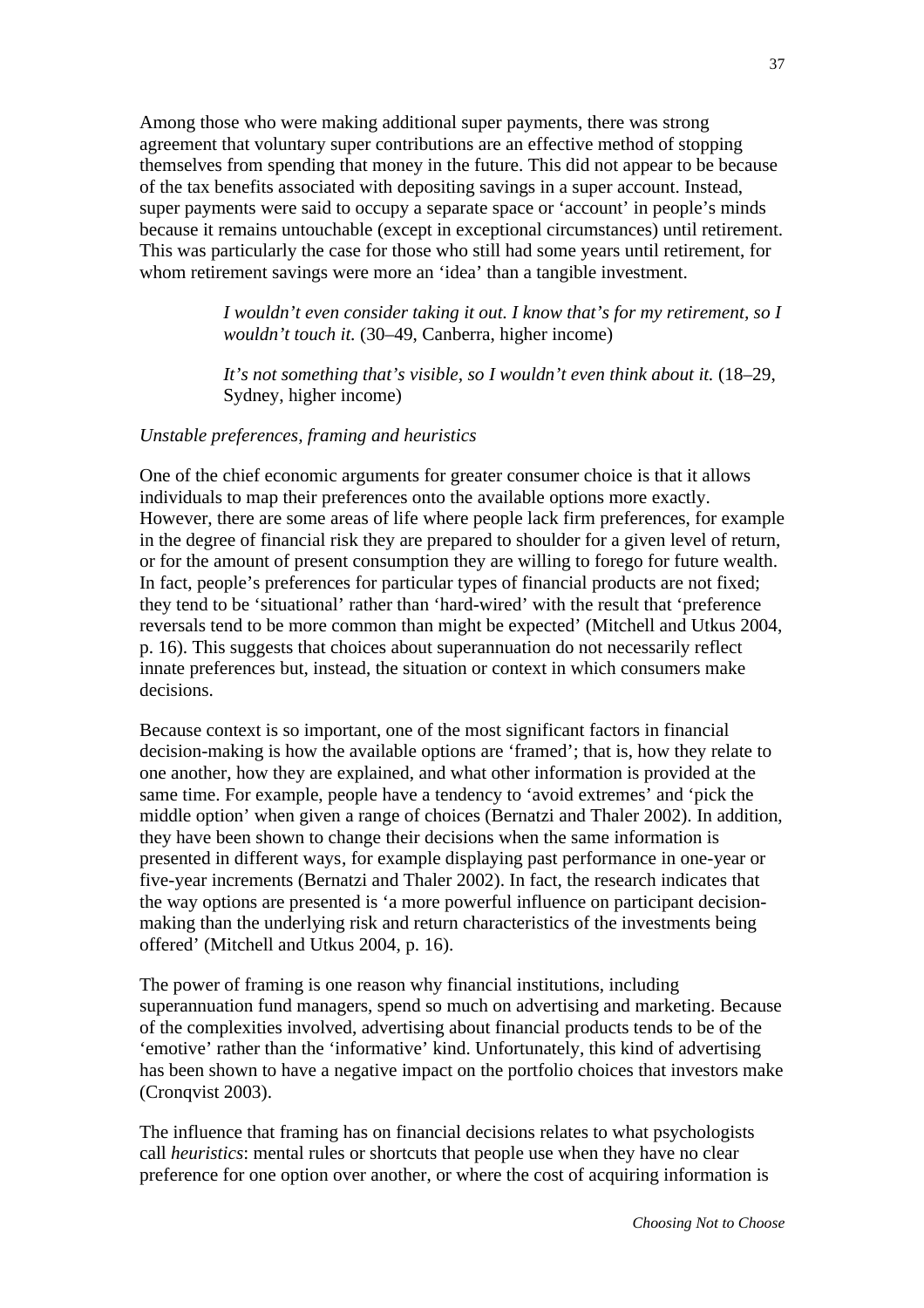too high. Heuristics allow people to make complex decisions even when they have incomplete information, and some are particularly important for financial decisionmaking. For example, the principle of *social proof* encourages individuals to 'do what other people do' and *reliance on authority* to 'do what informed people do'. The *representativeness heuristic* means that people tend to perceive patterns in otherwise random data, an important behavioural trait in the area of financial investments. Similarly, the principle of *scarcity* enables salespeople to place pressure on potential buyers with the threat that a good deal might lapse if not taken up immediately (Cialdini 1993). According to one psychological account:

We are likely to use these lone cues when we don't have the inclination, time, energy, or cognitive resources to undertake a complete analysis of the situation. Where we are rushed, stressed, uncertain, indifferent, distracted, or fatigued, we tend to focus on less of the information available to us (Cialdini 1993, p. 275).

Heuristics persist because they are of great use in some areas of life, such as social encounters, where their effects on 'welfare' are often positive or at worst trivial. In the complex realm of personal finances, however, heuristics can lead to persistent biases in decision-making, resulting in significant financial costs. For instance, the *availability heuristic* is the tendency to use readily available information rather than seeking something more relevant to the decision at hand. A common rule of investing is that past performance is no guide to future performance, yet some people rely solely on past performance to choose an investment fund. Such data is easily available and fund managers often use past performance to market their services and demonstrate that they can 'beat the market'.

#### *The desire for fairness*

Behavioural research indicates strongly that people act in ways that benefit others without requiring anything in return. This runs counter to the notion that people rationally appraise individual costs and benefits before making a decision, a key principle underlying orthodox economic theory (Dawnay and Shah 2005). In superannuation, the trade-off between individual and social benefits applies particularly to the issue of ethical investment.

Survey participants were also asked to respond to the statement 'I would prefer my superannuation fund to invest in more ethically responsible ways'. Forty per cent agreed while only 15 per cent disagreed; a further 44 per cent remained neutral or were unsure. People under 55 were more likely to agree with this statement. Respondents with lower household incomes (under \$40,000 per annum) were also more likely to agree than those on middle incomes (\$40,000–\$80,000 per annum), who were in turn more likely to agree than those with an annual household income greater than \$80,000.

Meanwhile, shareowners were less likely than those without shares to agree that their superannuation funds should invest more ethically, although shareowners still agreed overall. Interestingly, people who said they did not have a good understanding of finances and investments were more likely to agree that their super fund should invest in more ethically responsible ways than respondents who said they did have a good understanding.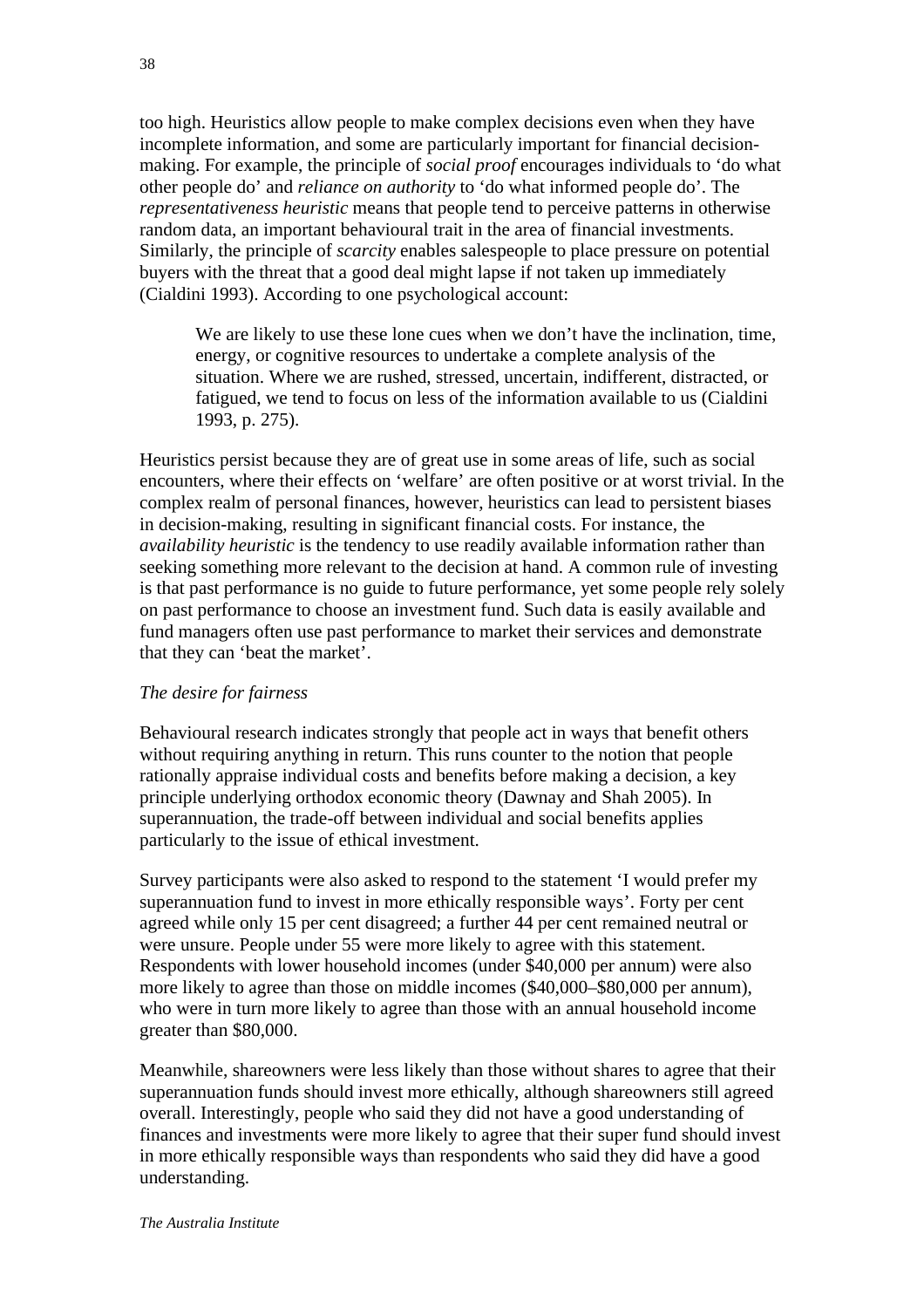Several older people raised the issue of exactly how superannuation funds are invested, an issue not discussed in any of the younger or middle-aged groups. They were concerned that they had no information on the exact nature of their investments and suspected that some fund managers act in ways that are ethically dubious or purely profit-driven.

> *If you look at the dodgy stuff some of these companies do, they justify everything on the basis of maximising returns to shareholders.* (50–70, Adelaide, higher income)

*Sooner or later, if greed isn't limited, it's going to become a destructive force.* (50–70, Adelaide, higher income)

No one had changed super funds due to such concerns (although some had sold shares in corporations perceived to have acted unethically), but this was regarded as a serious issue, particularly as there is very little information available on the actual nature of investments beyond that provided by ethical investment funds. With so much money now tied up in Australian superannuation funds, there was a feeling that this should contribute to nation-building and long-term infrastructure rather than speculation and profiteering.

> *They're putting all this super money into shopping centres and things we don't need, rather than important stuff like infrastructure.* (50–70, Adelaide, lower income)

*We don't know where the money is invested. I'd hate to think that there's so much money invested in things that are only financial rewarding and not useful in other ways.* (50–70, Adelaide, lower income)

*I'd like to think there's profit in ethical investments.* (50–70, Adelaide, higher income)

*At the end of the day, we're interested in how much we're going to get from our super. So maybe the less we know the better.* (50–70, Adelaide, higher income)

*The government has frightened us into thinking we need to support ourselves. So we just concentrate on how much we're going to get from our super.* (50–70, Adelaide, higher income)

Some people felt that the super system is deliberately structured to encourage the consent of the 'investors' in what would otherwise be regarded as morally questionable economic activity.

> *If we weren't all shareholders of Woolworths through our super, would they get away with it?* (50–70, Adelaide, higher income)

*We're guilty by association—all of us that have super funds.* (50–70, Adelaide, higher income)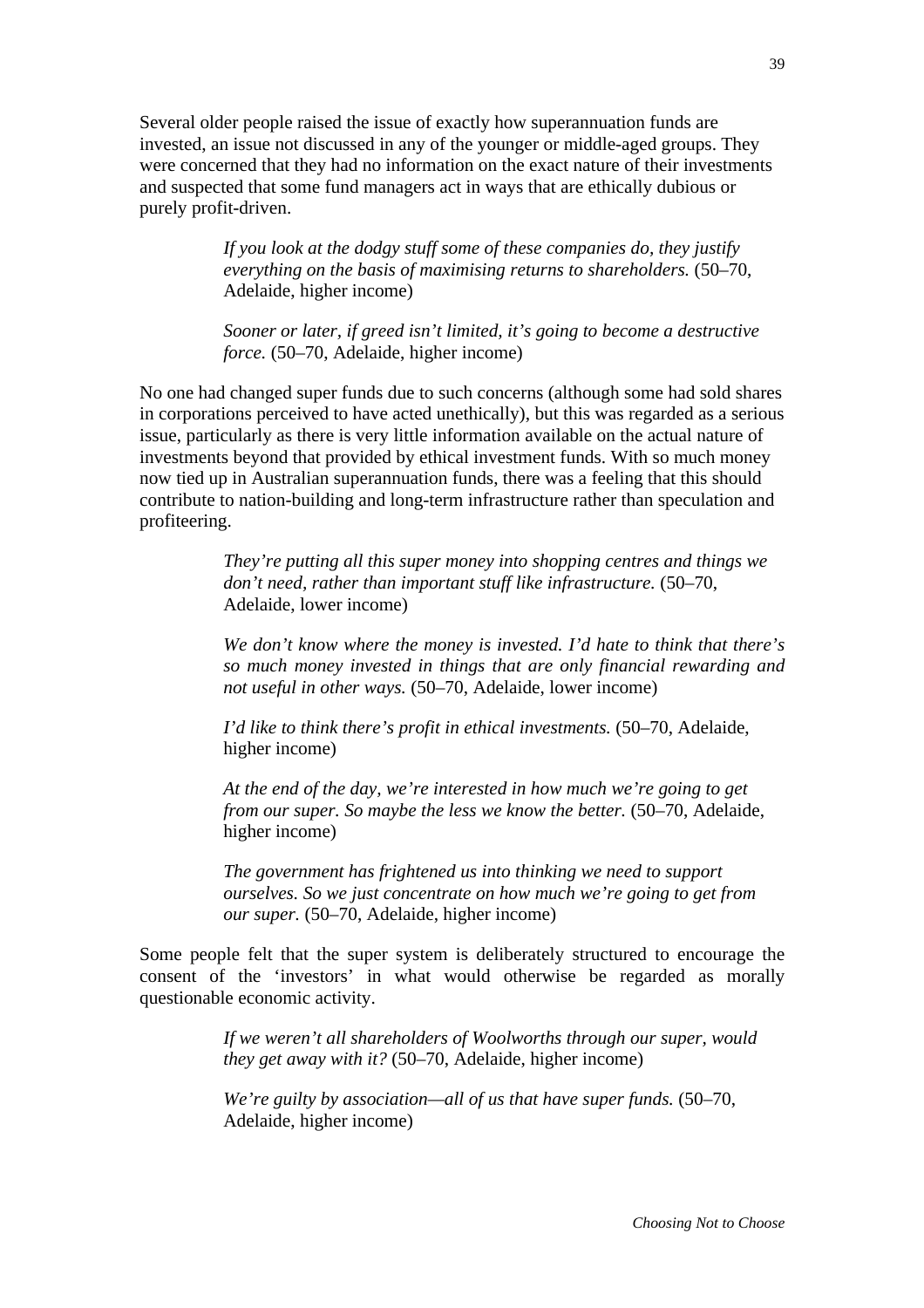# **4.2 Implications for superannuation policy**

Implicit in the idea of compulsory superannuation is an acknowledgement that consumers very often do not behave in economically rational ways. That is why many people are unlikely to save enough for retirement in the absence of a system that compels them to do so.

Several of the key players in the field of superannuation have acknowledged that the lessons of behavioural economics also apply to superannuation. For example, the PJCCFS reported that people fail to seek out financial advice due to 'a combination of apathy, inertia and a perception of those with low or moderate fund balances that the cost and effort would not justify the benefits … Also important is a belief that the fund managers are experts and will do a good job' (PJCCFS 2007, p. xviii). The peak group in the superannuation industry, ASFA, has said that 'in the absence of involvement of financial planners there are actually grounds for believing that the more investment choices that are available, the less likely a member is to actively exercise a choice' (quoted in PJCCFS 2007, p. 55).

Given the recognition that consumers often depart from 'rational' behaviour in making financial decisions, there are various options open to policy-makers to ensure that consumers derive maximum benefit from the superannuation system and are adequately protected. These range from laissez-faire approaches, which would allow the market to decide how best to appeal to consumer 'tastes', to highly interventionist approaches, such as re-regulating the financial sector (see diagram below). Between these two extremes lie other options, but most of these have significant limitations or are applicable only in certain contexts, as explained below. For that reason, we explore in detail the potential of default options in providing additional benefits to workers who do not make active choices about their superannuation.



#### *Leaving it to the market*

The first policy option is to leave the problem to the market. In theory, this will encourage providers to simplify and explain their products in ways that will appeal to consumers. In reality, the result of such an approach to superannuation has been that funds with relatively high fees and charges continue to thrive (as Chapter 3 has shown). Allowing market mechanisms to solve the complexity problem in the retail financial sector is ineffective because long-term financial products differ from other consumer goods in crucial ways: they are purchased infrequently, their value is unclear at the time of purchase, and it can be very difficult to verify the claims made by financial suppliers (Consumer and Financial Literacy Taskforce 2004). Because there is such a long time between making a 'purchase' and enjoying the benefits, it is usually too late or too costly to reverse a poor decision. There is also evidence that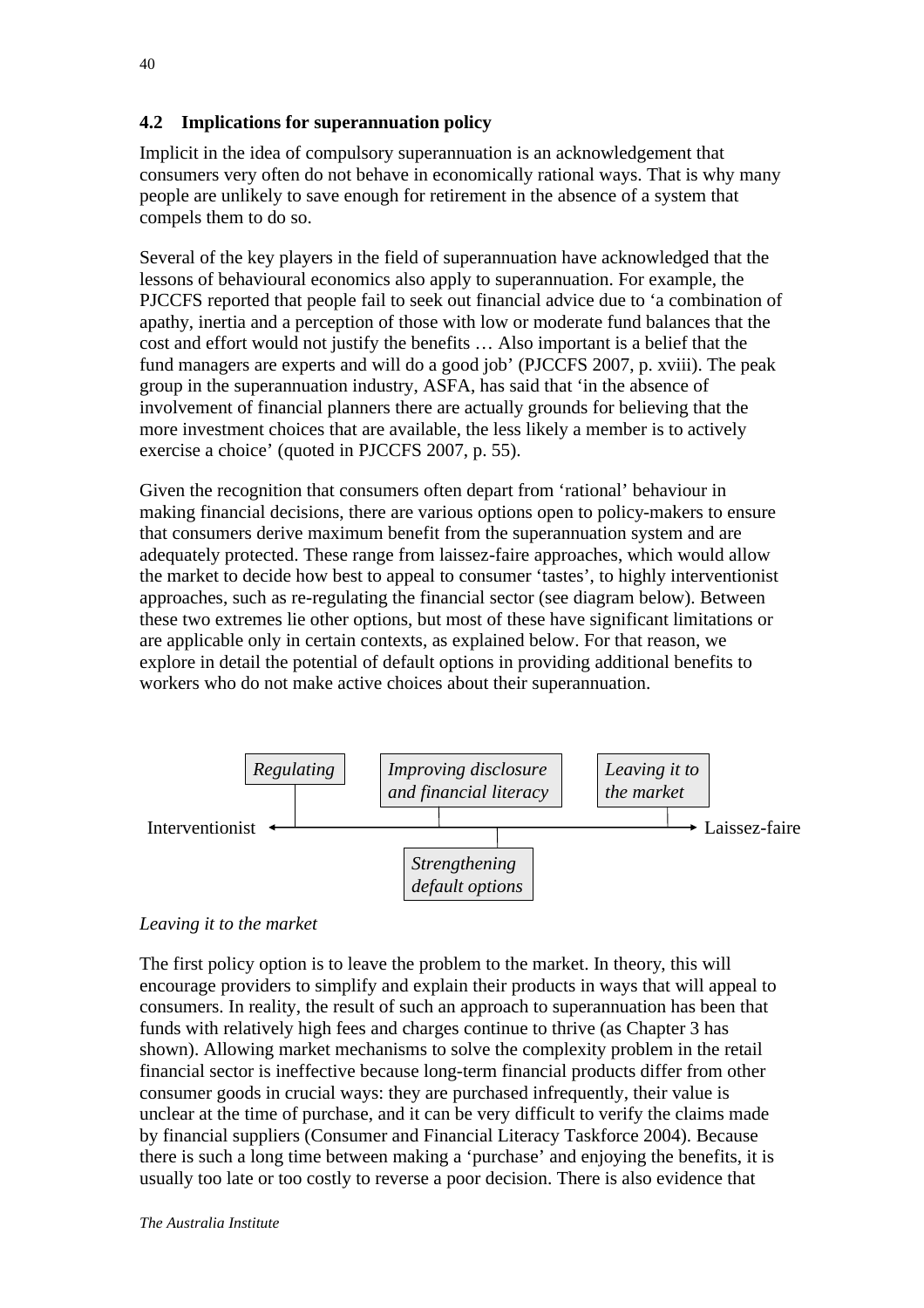consumers who rely on fund advertising for information tend to make poorer financial decisions, particularly where such advertising is of an 'emotive' rather than an 'informative' nature (Cronqvist 2003).

Of course, government plays a crucial role in protecting consumers against the various risks associated with financial investments. Agencies such as ASIC and the ACCC have the power to bring financial providers to court when they are deemed to be in breach of the law. They are also involved in educating consumers about the dangers of financial scams, for example through ASIC's website www.fido.gov.au.

Nevertheless, consumer protection measures like this relate to illegal (or potentially illegal) conduct. They cannot shield consumers from making poor financial choices where there is no breach of the law, for example remaining with a superannuation fund that charges excessive fees. Instead, in a deregulated sector like financial services, policy-makers tend to rely on market forces to lower costs. In other words, basic consumer protection is unable to correct many of the natural behavioural biases that can affect financial decision-making.

#### *Regulating*

Rather than relying on competitive forces to bring consumer benefits, government can intervene directly by circumscribing exactly what kinds of financial services can be provided and under what conditions, even beyond the need to shield consumers from illegal or fraudulent activity. For example, prior to the Hawke Government's sweeping financial reforms in the mid-1980s, there were restrictions on how banks could invest money and what interest rates they could charge home mortgage customers. Financial deregulation has progressed steadily since that time; in superannuation, the apotheosis of deregulation occurred in 2005 with the introduction of Choice of Fund (Nielson 2008a).

Stakeholders in the superannuation system (and particularly the funds themselves) are likely to oppose vehemently any measures that increase the level of regulation. The Rudd Government has also stated its commitment to furthering the deregulation agenda across the board; it has even renamed one of its central agencies the Department of Finance and Deregulation. Nevertheless, research suggests that certain kinds of regulation in superannuation, for example compelling funds to limit the options that members have to choose from, may in fact lower administrative costs (Langford *et al.* 2006; Vidler 2004).

#### *Improving financial literacy*

l

A third policy option is to alleviate the 'information asymmetry' between financial providers and consumers through measures designed to encourage greater financial literacy and capability. Such measures have been pursued across the developed world in recent years in the wake of widespread financial deregulation. Many Australian financial institutions now have financial literacy initiatives in place, and the Australian Government established the Financial Literacy Foundation in 2006.<sup>16</sup> The National Information Centre on Retirement Investments is also funded by the

<sup>&</sup>lt;sup>16</sup> For a more complete overview of government initiatives in the area of financial literacy, see Fear, J (2008) *Choice Overload: Australians Coping with Financial Decisions,* Discussion paper 99, The Australia Institute.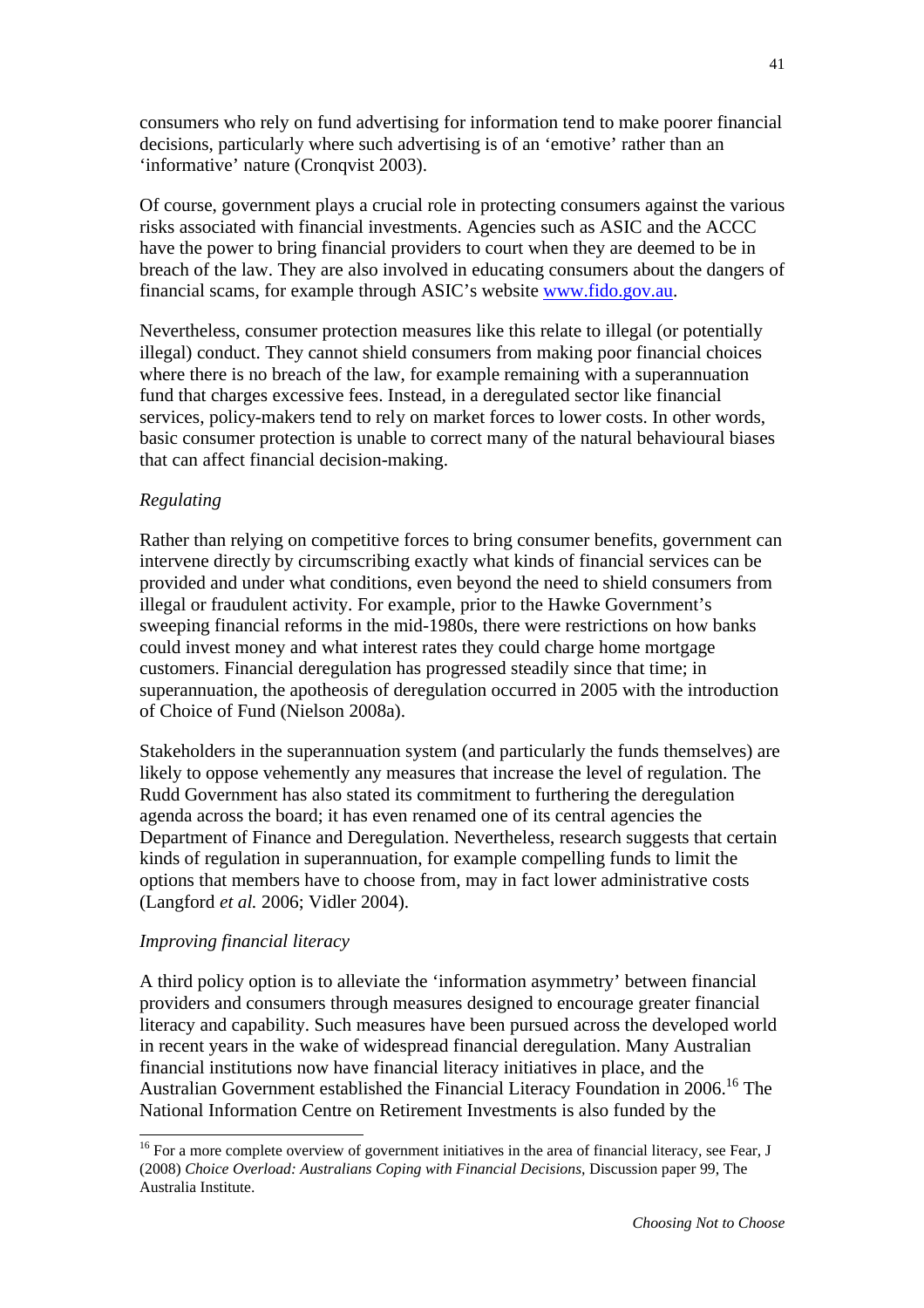Australian Government to provide independent information on superannuation (although not 'personal advice') to consumers.

While greater financial proficiency would clearly benefit many people, the power of financial education to influence behaviour is questionable. With so many commercial messages vying for consumers' attention, including advertising by financial providers, the impact that a financial literacy campaign can have is necessarily limited. Moreover, greater financial knowledge does not necessarily translate into more discerning financial decisions. The behavioural biases described above apply across the population spectrum and are not confined to subsets of the population such as those with less education (Sunstein and Thaler 2003; Gallery 2002). The independent research firm SuperRatings told the recent parliamentary inquiry into superannuation that the issue of financial literacy is 'thrown up too often before we have even sorted the macro position, which is that Australians do not care about super' (PJCCFS 2007, p. 175).

Although it is a critical part of the policy response, relying exclusively on financial literacy to address non-rational financial behaviour places the onus of responsibility squarely on the consumer and neglects the fundamental responsibilities of governments and financial providers to present consumers with choices that they understand and value. The consequences of such an approach are predictable: many Australians will continue to make decisions that are not in their financial best interests. Instead, steps need to be taken to lower the psychological costs of understanding information pertaining to financial products and services.

#### *Improving disclosure*

Like financial literacy, the nature and extent of financial disclosure directly affects consumers' ability to interpret financial information. One of the most important elements of the Coalition Government's sweeping reforms to the financial sector under the *Financial Services Reform Act 2001* (Cth) was in the area of information disclosure. Under these changes, all financial providers were required to make comprehensive information about their products available through a Product Disclosure Statement, a Financial Services Guide and (for financial advisers) a Statement of Advice. An unintended consequence of FSR has been the labyrinthine documentation that financial providers now produce in order to cover themselves against the legal risks associated with non-disclosure—and which consumers generally disregard (Fear 2008). And, despite a number of modifications to the FSR regime since 2001, much of the information provided to consumers by financial providers continues to be overly complex. Superannuation funds have complained that 'FSR restrictions on targeted educational material [have] fostered a conservative approach to educating members about their options, denying them an important source of information' (PJCCFS 2007, p. 173). FSR has also made it more difficult to access affordable financial advice because of strict disclosure requirements (PJCCFS 2007).

The Rudd Government has taken some steps to improve the disclosure system, for example by introducing short (four-page) product disclosure statements for its First Home Saver Accounts (Sherry 2008b). However, there are obvious limits to what effective disclosure can achieve, particularly in an area like superannuation where many consumers remain disengaged.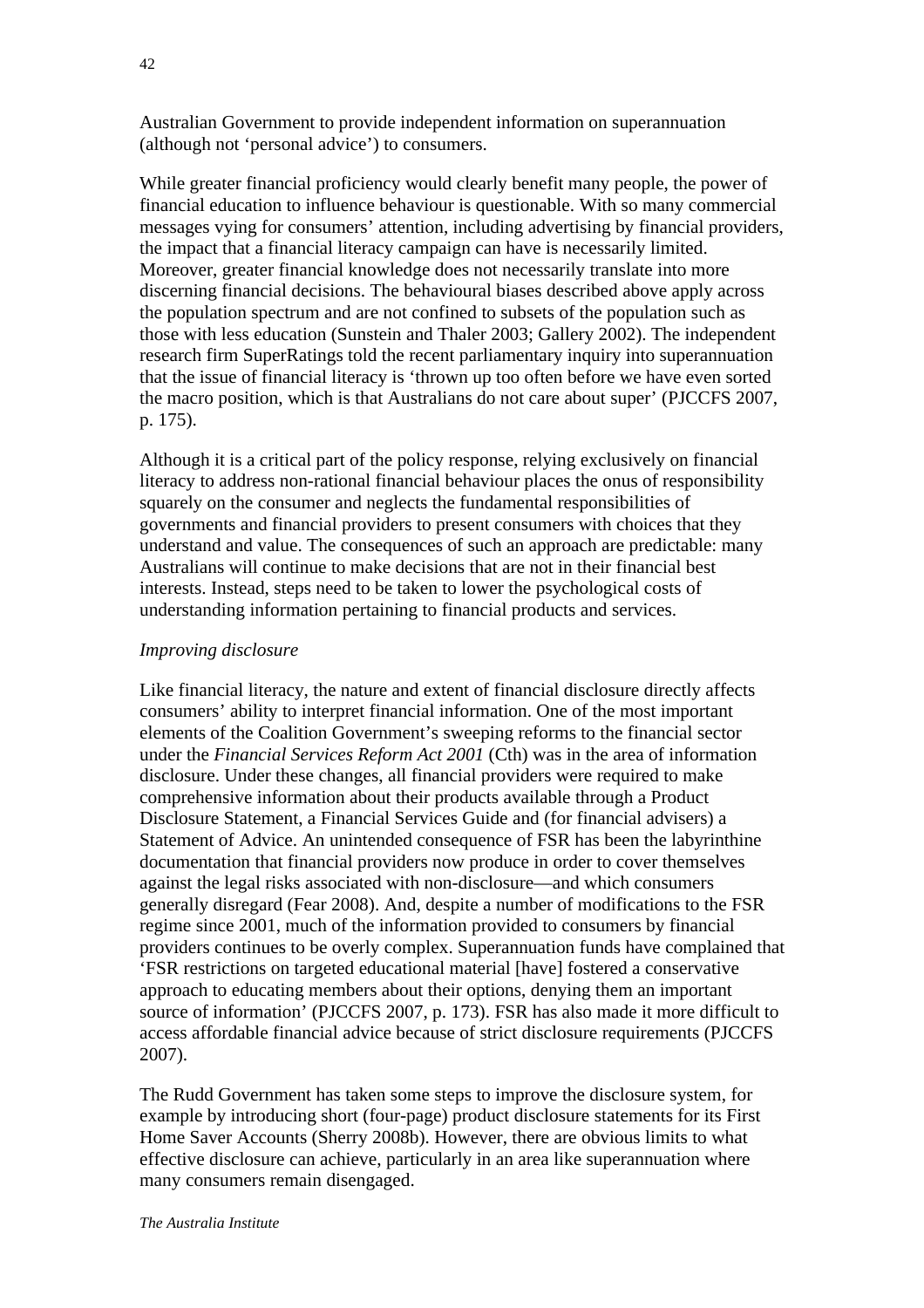#### *Strengthening default options*

A further option open to policy-makers wishing to offset the negative effects of behavioural biases in superannuation is to use well-designed default arrangements. These would make automatic decisions on behalf of fund members unless they make a choice to the contrary. Research has shown that people often interpret default arrangements as imparting 'information about how sensible people usually organise their affairs' (Sunstein and Thaler 2003, p. 1180), and there is widespread consensus in the behavioural economics literature on the benefits of well-structured default arrangements in retirement investments.

Behavioural finance and economics … challenge the notion that pension plan design is a neutral vehicle within which participants make their own choices independently. Because of default, framing, and inertia effects … the design of a retirement system or plan has a profound effect on participant investment and saving decisions. Sponsors and policymakers can alter behavior in fundamental ways by choosing different default structures (Mitchell and Utkus 2004, p. 31).

Australia's superannuation system already includes some default or automatic elements. If a new employee declines to choose a superannuation fund, they are placed in their employer's nominated fund. If a new fund member declines to choose an investment mix, as about half of all fund members do, they are placed in the fund's default investment strategy, which is usually subject to careful deliberation by the fund trustee. Moreover, in some senses, even the SG itself is a default strategy in that a set proportion of each employee's income is preserved on their behalf until retirement age.

In many cases, an employer's ability to choose the fund into which they lodge superannuation contributions on behalf of their employees is restricted by industrial regulation. The naming of specific default funds in awards and other industrial agreements is another 'default' mechanism, which relieves the majority of employers of the burden of having to research and choose an appropriate default fund.

Awards are determinations by the industrial relations umpire, the Australian Industrial Relations Commission  $(AIRC)$ ,  $^{17}$  that establish minimum and binding employment conditions for specific sectors of the workforce. These are default minimum conditions that can be overridden by formal written agreements between an employer and the employer's workforce or, in limited circumstances,<sup>18</sup> individual employees.

Employment regulation via the award system has had an important impact on the default arrangements that apply to employees who fail to exercise choice. In addition to the 19 per cent who are totally reliant on minimum award conditions, 32 per cent of employees have their terms and conditions established by unregistered individual agreement, where the default superannuation arrangements found in the relevant award are also likely to apply. A further 41 per cent of employees are subject to a registered agreement, which also usually reflects the default superannuation arrangements set out in the relevant award (ABS 2006). We therefore estimate that for

l

<sup>&</sup>lt;sup>17</sup> As of 1 January 2010 to be renamed Fair Work Australia.

<sup>&</sup>lt;sup>18</sup> Recent changes to industrial law have restricted the circumstances under which an employer may offer an individual contract of employment.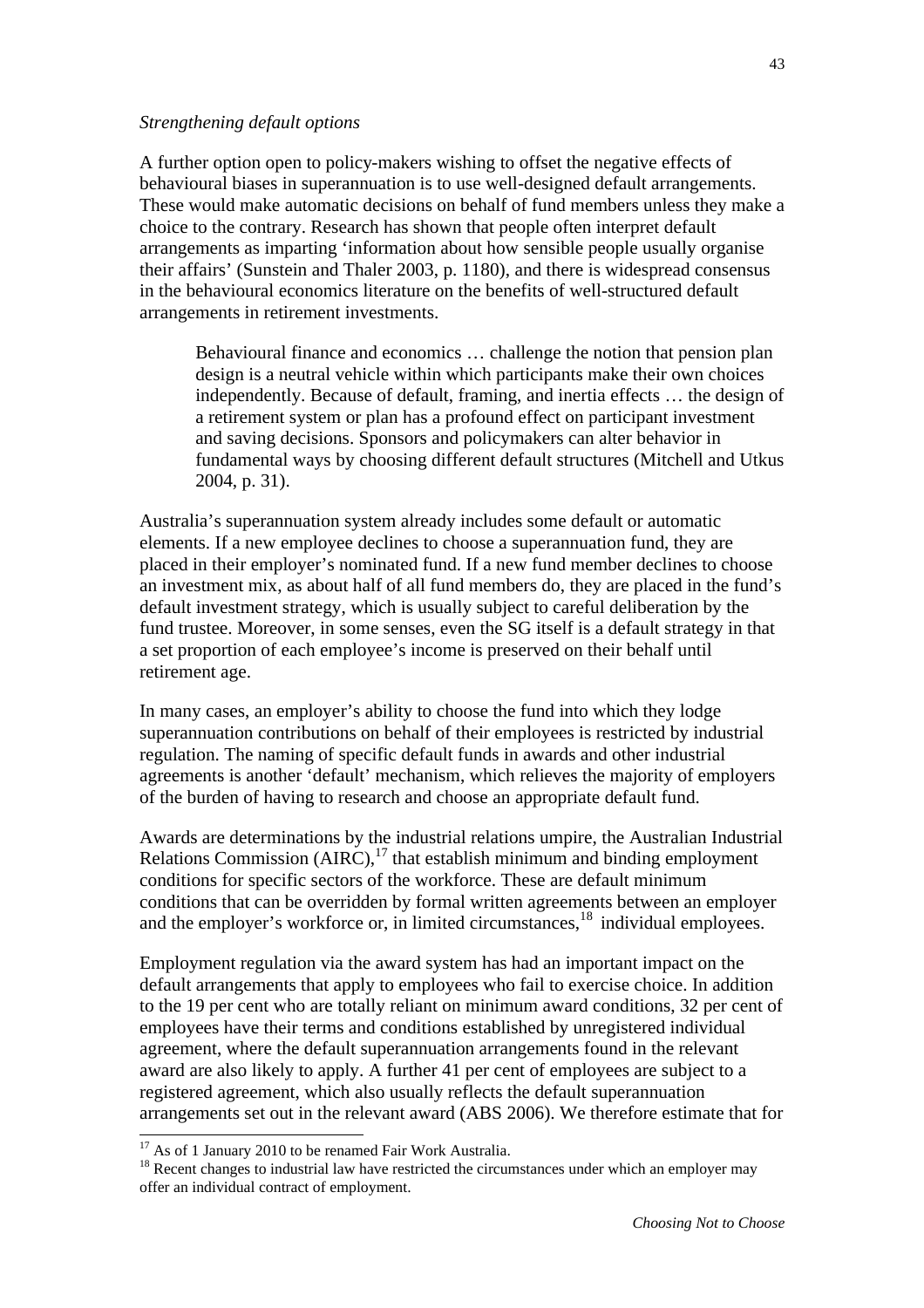between six and 16 per cent of the workforce, the nomination of the default fund is up to the discretion of the employer, while 64 to 74 per cent have a default fund specified through industrial arrangements. A further 20 per cent of the workforce is ineligible for Choice of Fund for various reasons (see Chapter 2).

As part of a major revision of Australia's employment standards, the AIRC has been directed by the Federal Government to develop consolidated, simplified and national awards. It is expected that the coverage of these new modern national awards will be more extensive than the current system. This is likely to mean that the proportion of the workforce whose default fund is specified by industrial arrangement (rather than by employers) will increase.

Because both employer and employee representatives are party to the negotiation process, this acts as a safeguard mechanism to ensure that the superannuation funds stipulated through the industrial process meet the needs of both parties. Funds, which have tended to gain the most support amongst both employers and employee representatives, have generally been not-for-profit funds with joint employer and employee trustee representatives. Because not all employment relationships are governed by awards, default funds are not always nominated through the industrial process. In such circumstances, employers need to make a decision about the default fund that will apply to their workers.

In addition to existing default or automatic elements within the Australian superannuation system, further default mechanisms have been proposed. For example, ASFA advocates the notion of 'soft compulsion', which would draw additional savings from a worker's income unless they choose otherwise (Clare 2007). Soft compulsion is predicated on the conviction that the present SG rate is not sufficient to meet the financial needs of fund members in retirement. Schemes similar to the ASFA proposal are in place in the UK and New Zealand, where there is no base level of retirement saving (Nielson 2008b).<sup>19</sup> ASFA cites survey research showing strong community support for the idea of soft compulsion (Cameron and Gibbs 2006).

Other proposals for default arrangements in superannuation have been designed to address excessive fees and charges rather than the rate of savings. Prior to Choice of Fund, Brown *et al.* (2002) floated the notion of a government-run 'Universal Default Fund', which would protect 'passive investors' against poor fund choices by directing them into a single, government-managed investment vehicle. More recently, Sy (2008b) has argued that a national default option based on the 'proportionate shareholding approach' (i.e. investing across the Australian Stock Exchange rather than actively managing the investment mix) would result in much lower management fees. He estimates that such an approach could 'save fund members up to \$20 billion per year' and 'potentially double the terminal wealth accumulated by a worker through superannuation over a working life'. This default investment strategy could, he contends, bring the management expense ratio down to as low as 0.1 per cent (Sy 2008b, p. 23–4). While these proposals are based on strong economic analysis, reallife consumer experiences also need to play a part in the design of default provisions for the superannuation system.

l

 $19$  The New Zealand scheme, called Kiwisaver, is an opt-out system while the UK's Stakeholder Pension is an opt-in system (Nielson 2008b).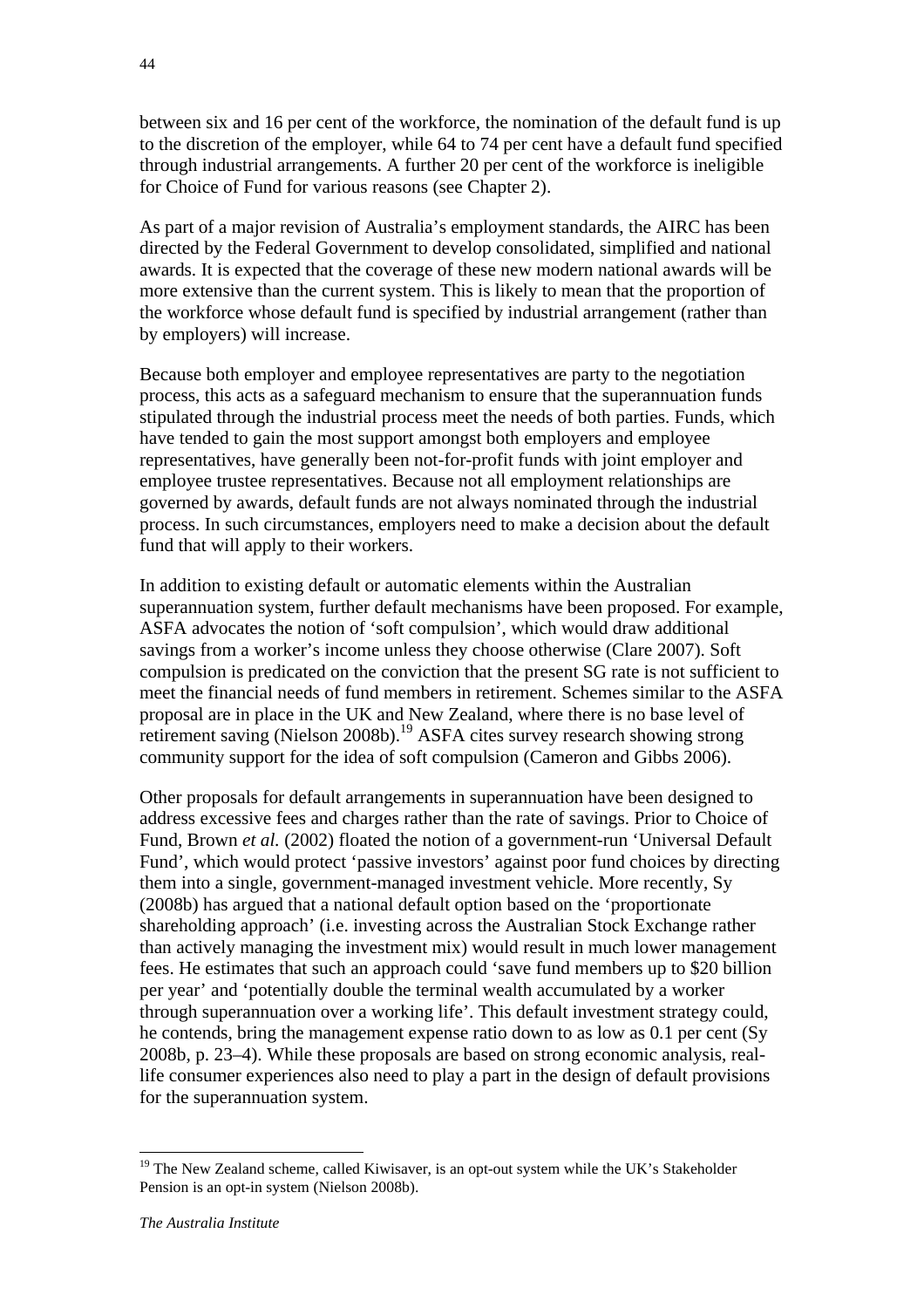# **4.3 Principles for good default options**

It is not the purpose of this paper to assess whether Australia's current level of private retirement savings is adequate. It does not therefore consider the merits of soft compulsion or other possible measures to increase superannuation contributions beyond nine per cent. However, it does seek to identify default options, which address other critical shortcomings of the present superannuation system.

Using focus group and survey research with Australians and the behavioural economics literature, we can identify a number of principles upon which default arrangements should be based. These are as follows.

- Australians value autonomy in relation to their financial affairs but many are frustrated with the complexity of the superannuation system and would prefer simpler choices to be available. Default options are an effective way to protect those people who struggle to make good financial choices in a complicated financial environment. *Default arrangements should therefore be simple and effective, while allowing participants to opt out if they prefer more choice or flexibility.*
- People are subject to a range of behavioural biases, which can negatively affect the decisions they make about retirement. *Default options should therefore embody a rational approach to retirement preparation in the interests of fund members, without the need for costly financial advice.*
- People tend to make poor financial decisions in situations where benefits will be realised only in the distant future. *Default options in superannuation should therefore focus especially on the needs of people who are a long way from retirement, or whose accumulated benefits are relatively modest.*
- Despite their stated intentions, many people will not make the best choices about their super fund or their investment strategy. *Default options should therefore be structured to maximise asset accumulation by allocating investments appropriately and minimising fees.*
- Australians want the superannuation system to be fair to fund members and to society as a whole. *Default options should therefore promote fairness in the way that assets are accumulated and invested.*
- People without financial expertise are susceptible to misleading messages in the area of retirement investments. *Default options should therefore be designed to reduce the likelihood that fund members will make decisions based on how choices are presented rather than on their inherent financial value.*

In the final chapter, these principles are incorporated into a set of criteria for the accreditation of default funds. Such criteria are important for providing both workers and employers with the assurance that their default fund meets basic standards relating to fees, investment strategy and ease of administration. The need to have some sort of criteria for default funds to protect members was first identified when Choice of Fund was initially proposed in 1998, but no criteria were implemented when legislation was finally introduced in 2004. Instead, it was assumed that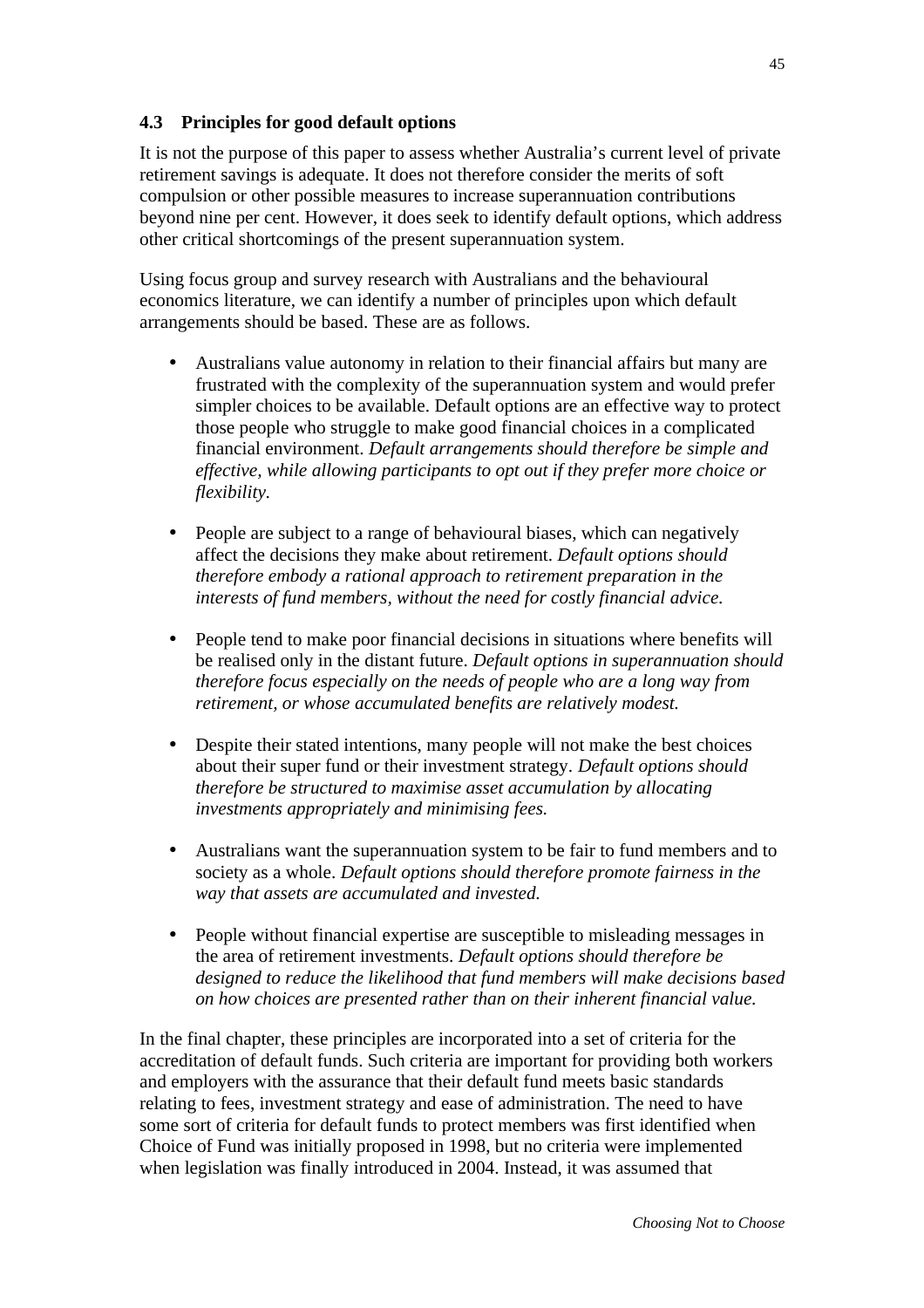competition would suffice to deliver good outcomes for consumers.<sup>20</sup> As this paper has argued, competition has not resulted in a better deal for fund members and it is time that additional standards for default funds were established to protect those who choose not to choose.

l

 $20$  In the 1998 Senate Select Committee inquiry into Choice of Superannuation Fund, the Australian Consumers' Association (CHOICE) argued that 'the employer has a responsibility for those members of staff who do not choose to move funds to provide an alternative that meets basic criteria … there must be minimum standards of performance for funds that are eligible to have that default characteristic' (Bun 1998).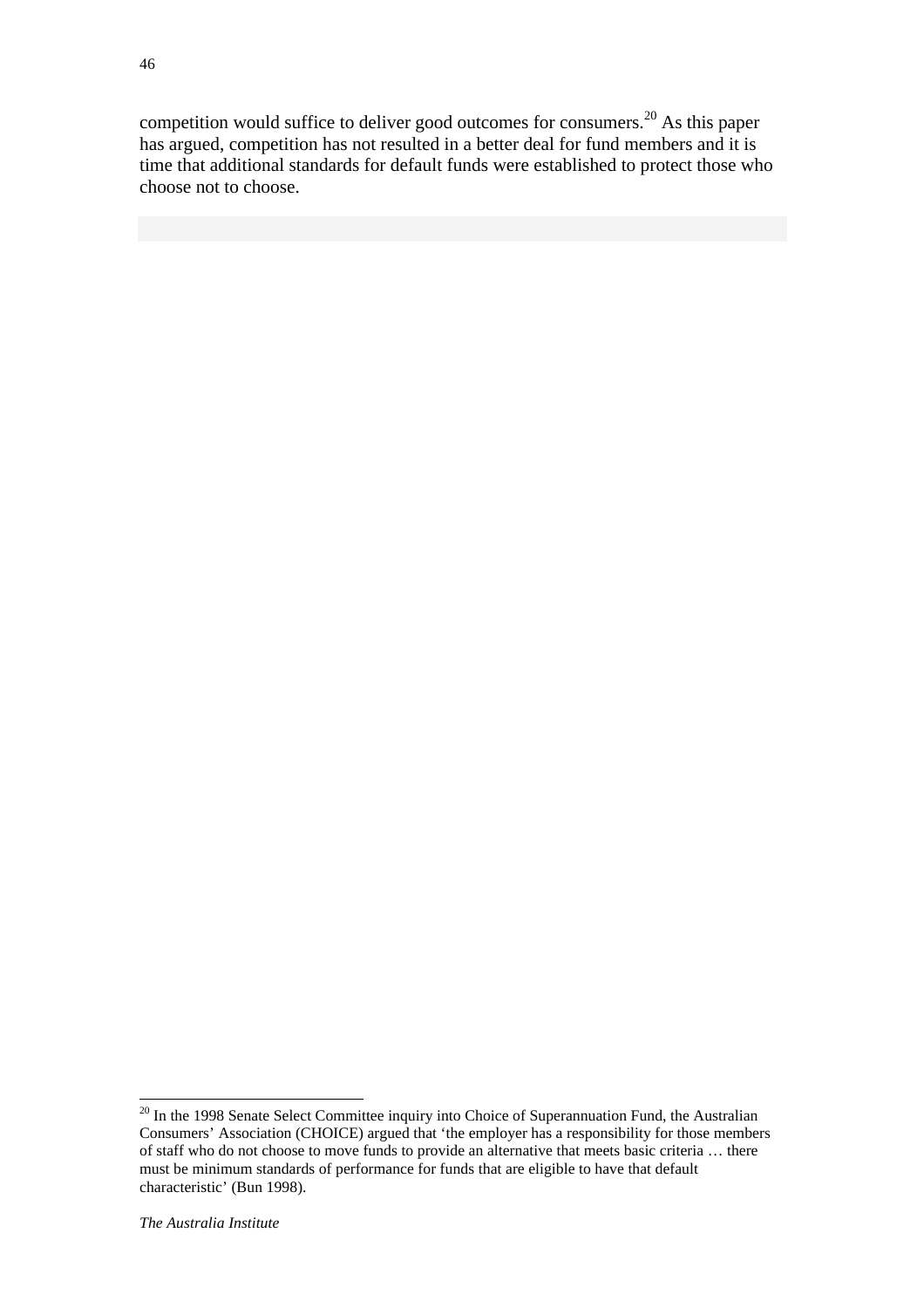# **5. Conclusions and recommendations**

In Australia's compulsory superannuation system, workers are faced with an extensive array of choices about which fund they join and how their savings are invested. Yet many people decline to make active choices about their super and some make choices that are not in their financial best interests. As this paper has argued, recent policies designed to extend choice and competition have not delivered optimal outcomes for many fund members. In a hybrid superannuation system combining choice and flexibility with compulsory saving, good default systems are paramount. This is especially the case where workers enter a fund by default rather than through active choice.

Under the present system, responsibility for nominating a super fund for those workers who do not choose a fund rests with employers except in instances where a default fund is specified in an industrial agreement or award. This is a difficult decision for employers to make and, under current arrangements, there are no mechanisms to ensure that the needs of employers and employees coincide. Default funds nominated in industrial awards often already adhere to many of the principles for good default arrangements. This may in part follow from the fact that both employer and employee representatives need to agree on which funds will best suit their mutual interests. These tend to be industry, non-profit and (sometimes) corporate funds, which often have joint employer-employee trustee arrangements.

Based on the principles for good default options set out in Chapter 4, we propose a new mechanism for the selection of default funds where the responsibility for selecting the fund rests solely with the employer. This would ensure that workers who choose not to choose get a good deal, while also making matters easier for employers. In order to be accredited as an *eligible default fund*, a fund would need to comply with a set of criteria as set out below; these would benefit employees by lowering fees and protecting savings, and employers by reducing the costs associated with administration and selecting an appropriate default fund. Employers would then be able to pick any eligible default fund and be certain that it would meet minimum standards and represent a fair deal for their employees. Inclusion on the list of accredited funds would be determined by a government adjudicator (e.g. APRA), and funds would be monitored to ensure compliance.

There are six proposed criteria for accredited default funds, which together provide a 'safety net' for workers who choose not to choose.

*1. Cap ongoing fees and charges.* The maximum fee should be determined by an independent regulator such as APRA. As with the current private health insurance regime, funds could apply to increase their fees but would need to demonstrate that the increase results from genuine additional costs or additional value for fund members.

*2. Prohibit entry and exit fees*. One-off entry fees should not apply where workers are assigned to the default fund because they have declined to make an active choice. Similarly, exit fees discourage people from making active decisions about their super and consolidating multiple accounts. Transaction and investment costs associated with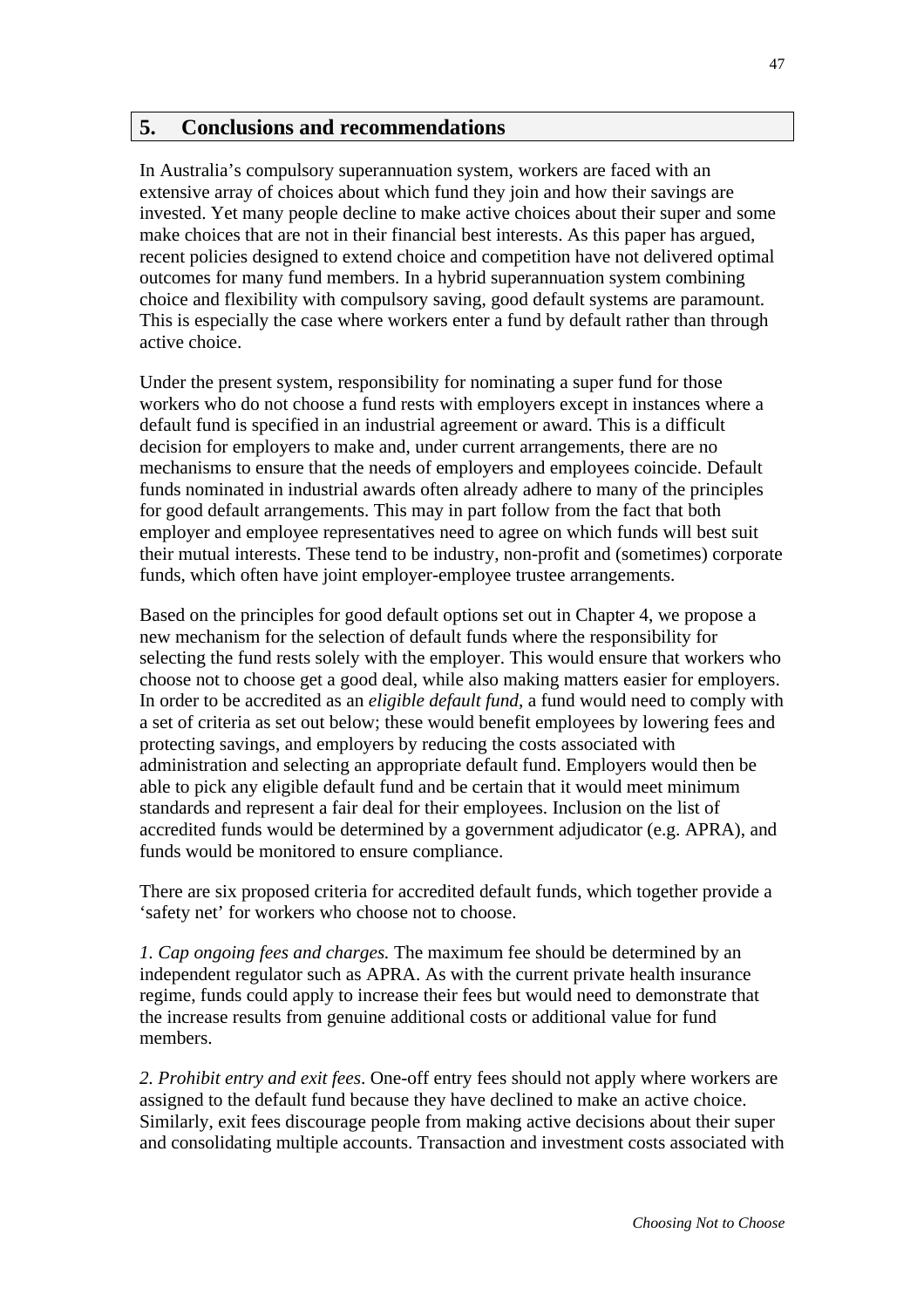the initiation or termination of an account should therefore be captured in ongoing management fees (see criterion 1).

*3. Prohibit the payment of ongoing financial advice fees, including commissions.* If workers are placed in the default fund, by definition they have not made an active decision about their superannuation fund. It is therefore unlikely that they have received any formal financial advice at their instigation. Prohibiting the deduction of ongoing advice fees from default funds ensures that members' savings are not unnecessarily eroded and that members are not charged for advice that has not actually been received. Should members seek superannuation-related advice from a financial planner, they may authorise for the fee for this advice to be deducted from their superannuation account as a fixed amount.

*4. Offer employers a clearinghouse service*. Employees who exercise Choice of Fund currently place additional administrative costs on employers. Many super funds already offer a clearinghouse facility, which processes payments to multiple funds. This should be a standard element of the superannuation system and default funds should accept contributions from any clearinghouse source. When a person changes jobs, they should automatically retain their former default fund unless they make an active choice to the contrary, irrespective of the new employer's nominated default fund. The clearinghouse would then become the mechanism for channelling contributions from the new employer into the default fund. This arrangement preserves one of the important beneficial features of the present system, the ability to take a super fund from one job to the next. It would also lower administrative costs for employers who would then be more likely to make decisions about default funds in the best interests of their employees.

*5. If contributions cease, keep members in the default fund.* Some super funds automatically transfer their members to a more expensive 'personal plan' or to an external ERF if no employer contributions are received within a certain period. Many ERFs and personal plans charge higher than average fees and deliver poor investment returns. To avoid the erosion of worker savings due to personal circumstances like illness, parenthood or job loss, members should not be transferred to a more expensive ERF or personal plan without their explicit consent.

*6. Automatically follow up arrears in payments*. Although most employers meet their superannuation obligations, some shirk their responsibilities. Default funds should establish a mechanism to identify and respond to situations where full contributions have not been paid. This may involve alerting individual members that payments are missing, or it could mean notifying a government agency such as the ATO.

Many Australians have declined to exercise choice about their super fund, and there is confusion and uncertainty in the community about exactly how super moneys are invested. Our research shows that many people would value the opportunity to use their superannuation to invest in socially purposive or desirable activities—that is, for 'nation-building'. Policy-makers should therefore provide fund members with more opportunities to invest in such endeavours and the ability to make simple choices about this. For their part, super funds should consider the ethical and environmental implications of their investments and better communicate these to members.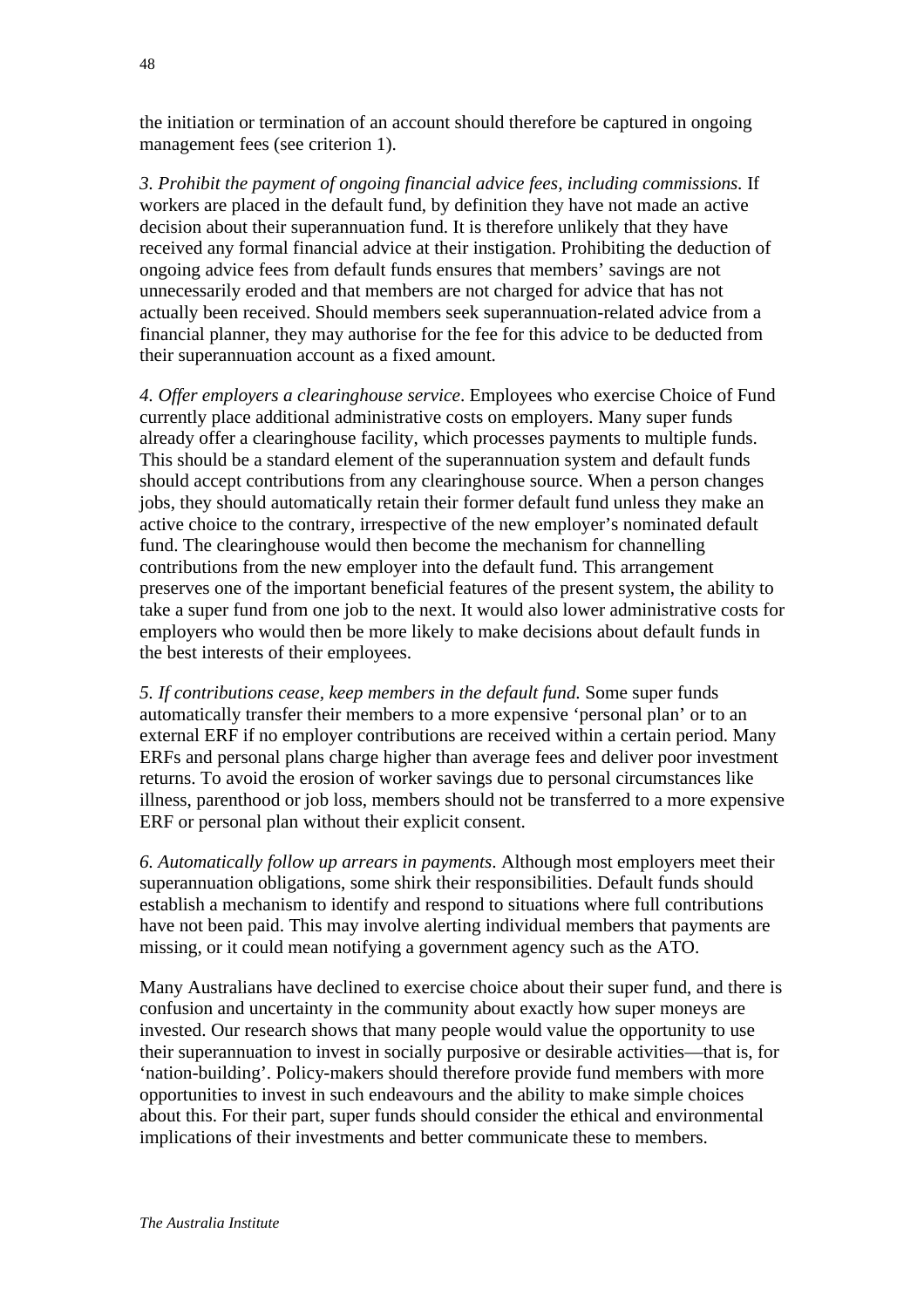# **Appendix A—Focus group and survey methodology**

The empirical research findings reported in this paper were derived from a number of sources. These were:

- A series of six focus groups organised and conducted by The Australia Institute
- An online survey commissioned by The Australia Institute and conducted by Research Now
- A telephone survey commissioned by Industry Super Network and conducted by Newspoll
- A telephone survey commissioned by Industry Super Network and conducted by New Focus.

The methodology for each of these research exercises is described below.

# **Focus groups**

*General specifications*

| Topic                | Expectations for the future                                              |
|----------------------|--------------------------------------------------------------------------|
| Number of groups     | 6                                                                        |
| Participants         | Recruit 9 for 7/8                                                        |
| Gender               | Mixed                                                                    |
| <b>SES</b>           | 3 x lower, 3 x higher (see below)                                        |
| Age                  | $2 \times 18 - 29$ , $2 \times 30 - 49$ , $2 \times 50 - 70$ (see below) |
| Lower SES $(18-29)$  | <i>Personal</i> income before tax <i>below</i> \$30,000 per annum        |
| Higher SES $(18-29)$ | <i>Personal</i> income before tax <i>above</i> \$30,000 per annum        |
| Lower SES $(30-49)$  | <i>Household</i> income before tax <i>below</i> \$70,000 per annum       |
| Higher SES $(30-49)$ | <i>Household</i> income before tax <i>above</i> \$70,000 per annum       |
| Lower SES $(50-70)$  | <i>Household</i> income before tax <i>below</i> \$60,000 per annum       |
| Higher SES $(50-70)$ | <i>Household</i> income before tax <i>above</i> \$60,000 per annum       |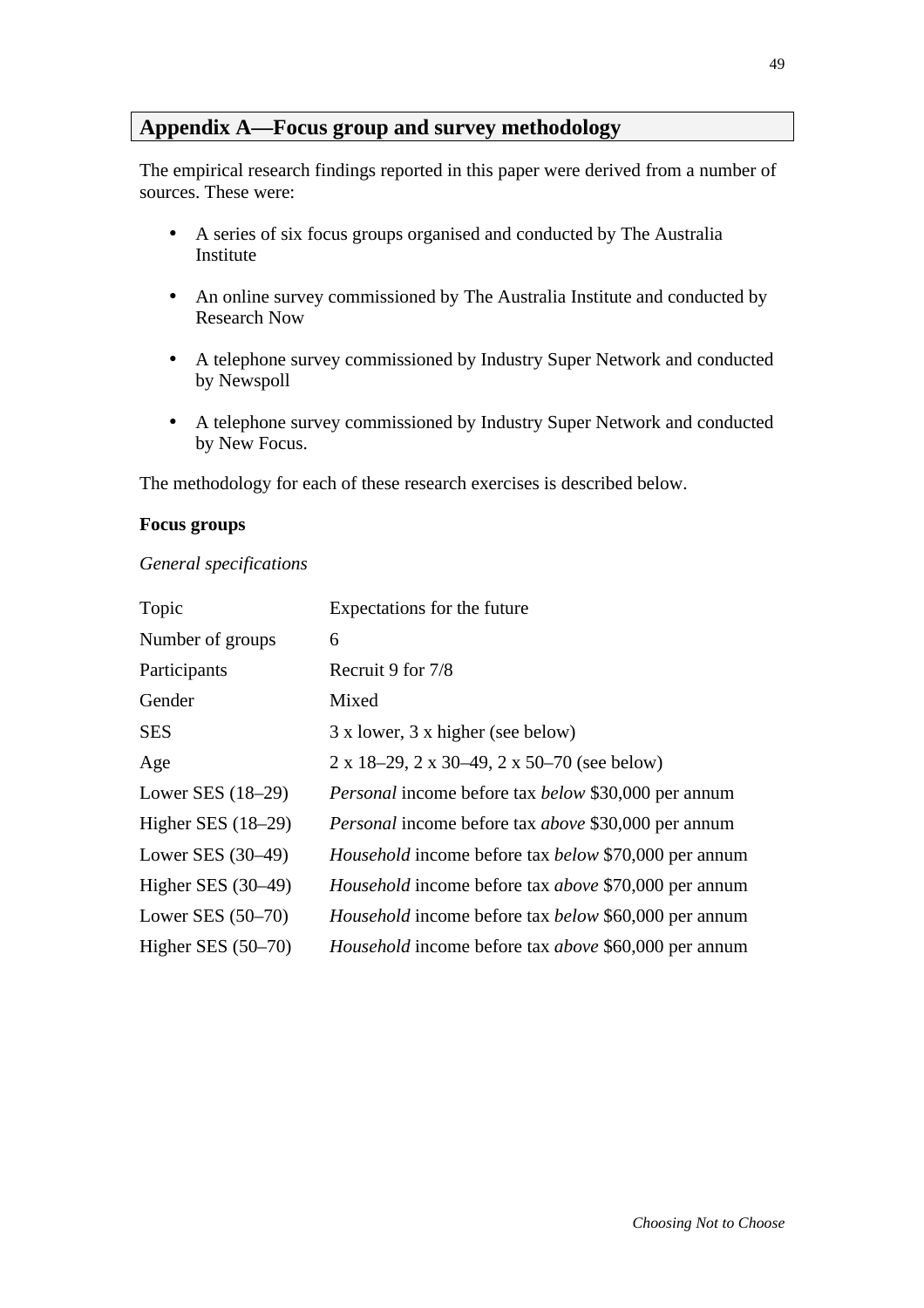# *Group breakdown*

|           | Lower SES            | Higher SES            |
|-----------|----------------------|-----------------------|
| $18 - 29$ | Group 1: Sydney West | Group 2: North Sydney |
|           | 6pm Monday 22/10     | 6pm Tuesday 23/10     |
| $30 - 49$ | Group 3: Wollongong  | Group 4: Canberra     |
|           | 6pm Tuesday 30/10    | 6pm Thursday 1/11     |
| $50 - 70$ | Group 5: Adelaide    | Group 6: Adelaide     |
|           | 6pm Tuesday 7/11     | 6pm Wednesday 8/11    |

# *Additional specifications*

- Groups 1 and 2 must include people still living at home (at least three) and people who have moved out of home (at least three).
- All participants in groups 1, 2, 3 and 4 must work in a paid job for at least seven hours per week OR live with a partner who works in a paid job for at least seven hours per week.
- Groups 3, 4, 5 and 6 must include at least four participants who attend with their partner (i.e. two couples per group).
- In groups 5 and 6 a good mix of fully retired, semi-retired and non-retired people is desirable.
- In each group, a range of ages and genders is required.

#### *Venue details*

| Sydney West venue  | Focal Point group rooms                       |
|--------------------|-----------------------------------------------|
|                    | 93 Wigram Street, Harris Park                 |
| North Sydney venue | The Chatroom Facility                         |
|                    | Level 1, 431 Miller St, Cammeray              |
| Canberra venue     | Fellows Room, University House                |
|                    | Australian National University, Canberra City |
| Wollongong venue   | <b>Corrimal RSL</b>                           |
|                    | 168 Princes Hwy, Corrimal                     |
| Adelaide venue     | Robyn Kunko Market Research                   |
|                    | 7 Hill Court                                  |
|                    | <b>Black Forest SA</b>                        |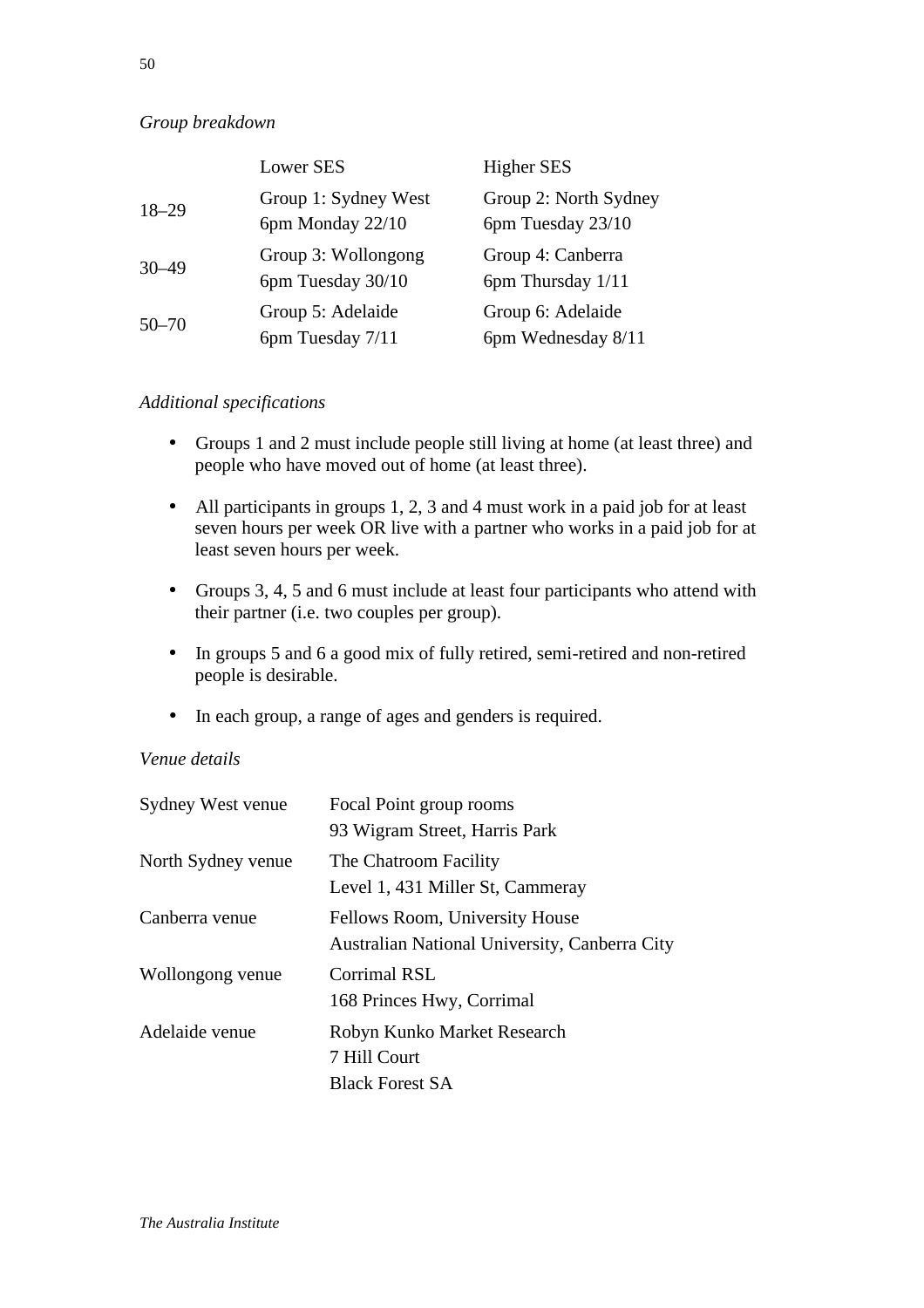#### **Online survey**

The online survey sample was drawn from an online panel of 'pre-recruited' respondents and was designed to be nationally representative by gender, age, income and state/territory. The Valued Opinions Panel, owned and managed by the Australian arm of Research Now, was used to source respondents. It is a research-only panel (i.e. panel lists are not used to carry out any non-research activities such as marketing) recruited from a wide variety of sources to avoid any bias associated with limitedsource recruitment. The panel recruitment strategy is designed to ensure that a good mix of panel members is captured across each state and across the age, gender and income spectrums. The panel is managed in a manner that complies with the draft ESOMAR guidelines for online panels.<sup>21</sup> Panel members are individually rewarded for their participation in surveys at a level that helps to ensure reliable responses and considered answers to the questions, but not so high as to attract 'professional' respondents. In the case of this survey, the incentive for participation was \$1.50 per respondent. A series of checks was run on survey data to safeguard against invalid completes; for example, respondents completing the survey in less time than it would take to give considered responses to each question.

Some results from this survey have already been reported in a Discussion Paper previously published by The Australia Institute, *Choice Overload: Australians Coping with Financial Decisions* (Fear 2008). Except where direct reference is made to this earlier work, the survey findings in this paper are new.

#### **Telephone survey—financial planners**

In early 2008, Industry Super Network commissioned Newspoll to undertake a study of community experiences and attitudes to financial planning. This survey was conducted over the telephone by Newspoll in accordance with the following.

#### *Sample*

l

- Conducted nationally among 1,201 respondents aged 18 years and over.
- Respondents were selected via a random sample process which included:
	- a quota being set for each capital city and non-capital city area and, within each of these areas, a quota being set for groups of statistical divisions or subdivisions
	- − random selection of household telephone numbers using random digit dialling (RDD)
	- − random selection of an individual in each household by a 'last birthday' screening question.

<sup>&</sup>lt;sup>21</sup> European Society for Opinion and Marketing Research, the global industry body for market research practitioners and organisations.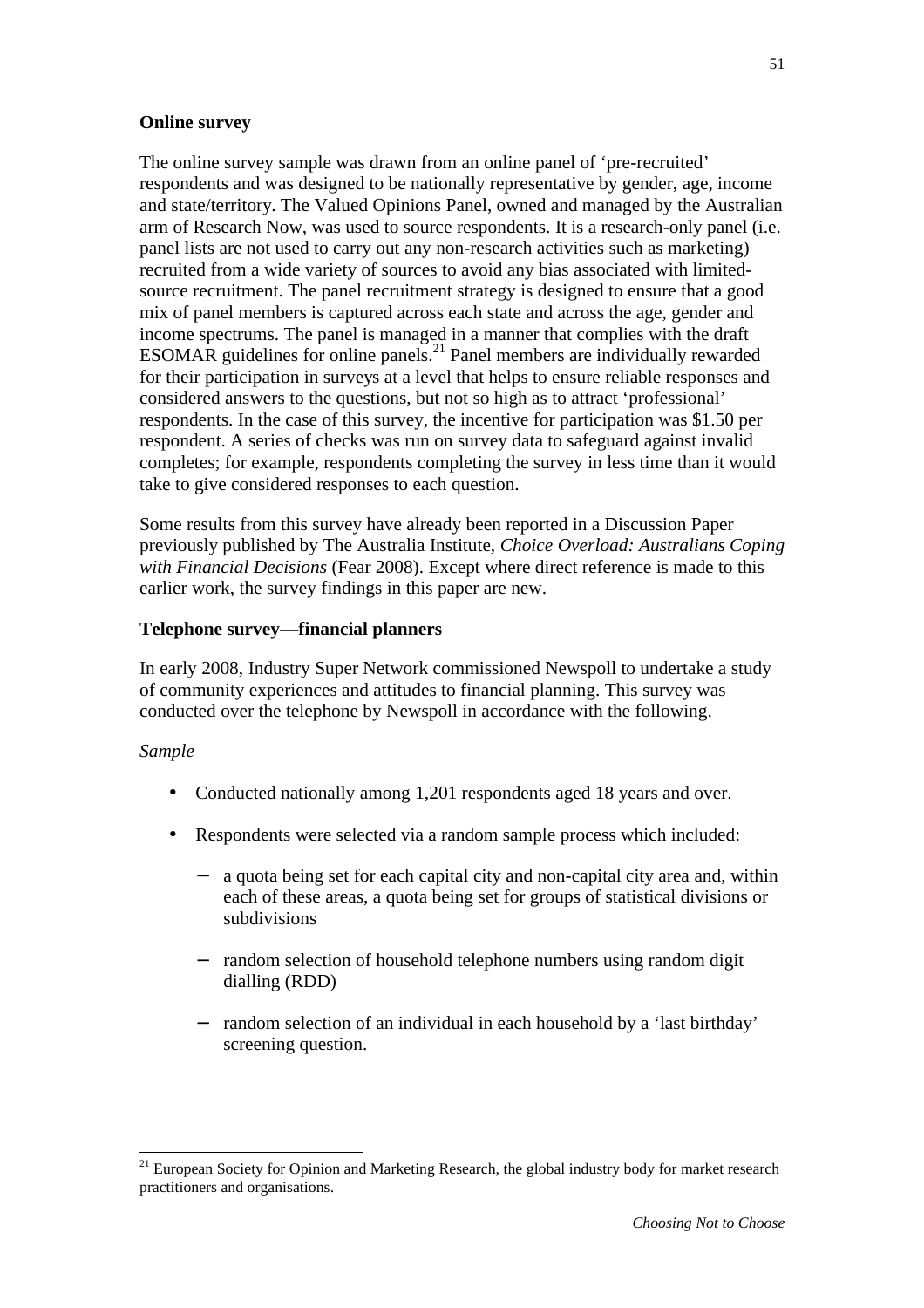# *Interviewing*

- Conducted by telephone over the period of 2 to 4 May 2008 by fully trained and personally briefed interviewers.
- To ensure the sample included those people who tend to spend a lot of time away from home, a system of call backs and appointments was incorporated.

# *Weighting*

• To reflect the population distribution, results were post-weighted to ABS data on age, highest level of schooling completed, gender and area.

#### **Telephone survey—tracking attitudes to super**

In 2006, Industry Super Network commissioned New Focus to undertake an ongoing tracking study mapping employee and employer attitudes to superannuation, their awareness of superannuation funds and issues and their superannuation decisionmaking behaviour. So far, six waves of the study have been completed, all in accordance with the following methodology.

# *Methodology*

Two questionnaires (one for employers and one for employees) were designed by New Focus with input and approval from Industry Super Network. Each questionnaire was formulated with the intention of addressing the aims and outcomes outlined above. Some questions from the Phase 1 questionnaire were included so that responses could be directly tracked in the current study.

Both questionnaires were subjected to an extensive pilot-testing program. Internal pilot tests were conducted to ensure that the flow and wording of the questionnaires were correct. External pilot tests were conducted with a subset of the target market in order to ensure they were appropriate in the 'real world' interviewing context. Fifteen 'cognitive pilot tests' were also performed on the employer and employee surveys to ensure that there were no shortcomings that could jeopardise the quality of the data collected from the survey.

The employer survey was used to conduct 15-minute interviews with respondents. People interviewed for this survey were the individuals within organisations responsible for administering superannuation. Organisations were randomly selected but quotas for state and organisation size were established so that the sample would be representative of the Australian business community.

The employee survey was used to conduct 15-minute interviews with respondents within the target market: people aged 20 years and over, employed full- or part-time and receiving superannuation payments from employers. The majority of the employee segment comprised individuals randomly selected from the population. However, the employee segment also included a sub-sample of 56 member interviews from industry super member databases supplied to New Focus by Industry Super Network. The employee segment also adhered to state quotas.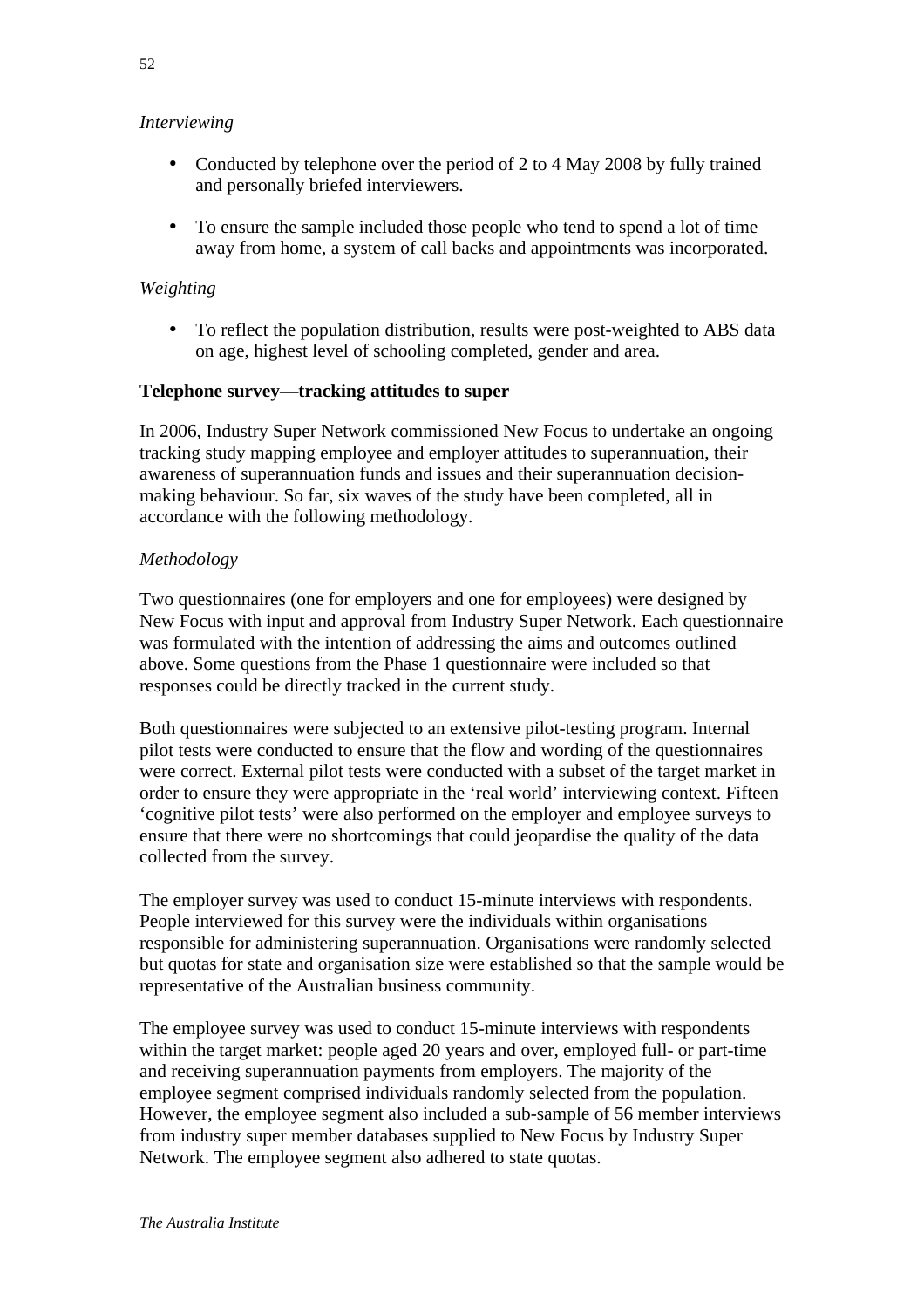A continuous tracking computer-aided telephone interviewing methodology has been employed on an ongoing weekly basis. All interviews were conducted in-house by the New Focus national field team and adhered to best-practice quality standards of Interviewer Quality Control Australia (IQCA), the Australian Market and Social Research Society's Code of Professional Behaviour, and the Market and Social Research Privacy Principles.

#### *Sample size*

| <b>Wave</b> | <b>Number of Employees</b> | <b>Number of Employers</b> |
|-------------|----------------------------|----------------------------|
| Wave 1      | 1,015                      | 507                        |
| Wave 2      | 1,604                      | 803                        |
| Wave 3      | 3,066                      | 1,533                      |
| Wave 4      | 2,628                      | 1,314                      |
| Wave 5      | 2,190                      | 1,095                      |
| Wave 6      | 2,336                      | 1,168                      |

#### *Duration and timing of waves*

| <b>Wave</b> | <b>Duration</b>              |
|-------------|------------------------------|
| Wave 1      | 16 July–2 September 2006     |
| Wave 2      | 3 September-18 November 2006 |
| Wave 3      | 19 November 2006–5 May 2007  |
| Wave 4      | 6 May–1 September 2007       |
| Wave 5      | 2 September–15 December 2007 |
| Wave 6      | 13 January-3 May 2008        |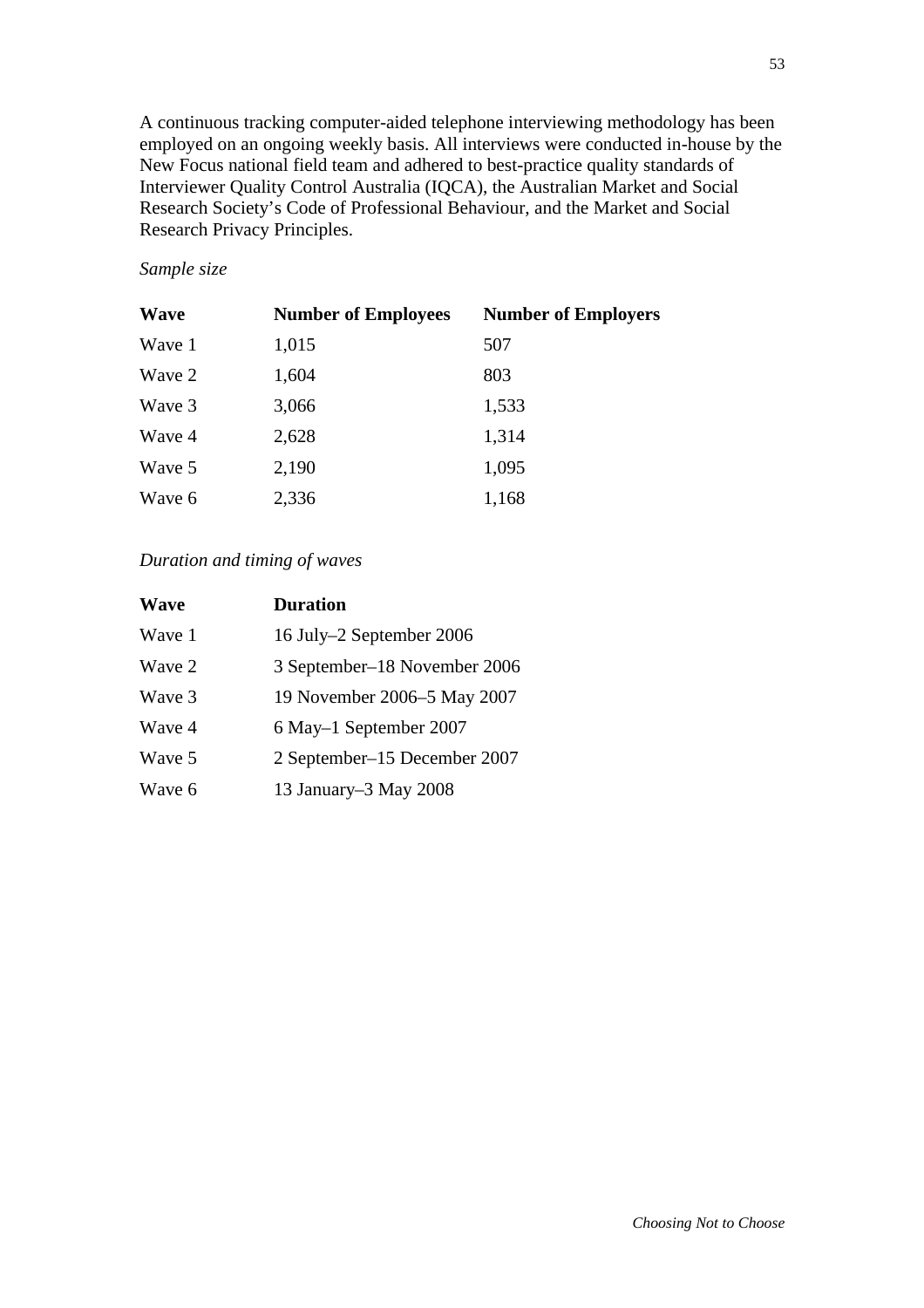# **References**

Australian Bureau of Statistics 1974. *Year Book Australia 1974*. ABS Cat. No. 1301.0.

<www.abs.gov.au/AUSSTATS/abs@.nsf/DetailsPage/1301.01974?OpenDocument> accessed 18 Aug 2008.

Australian Bureau of Statistics 1995. *Australian Social Trends 1995*. ABS Cat. No. 4102.0.

<www.abs.gov.au/ausstats/abs@.nsf/2f762f95845417aeca25706c00834efa/1c838a29 5a6ba636ca2570ec00752c1c!OpenDocument> accessed 18 August 2008.

Australian Bureau of Statistics 2006. *Employee Earnings and Hours, Australia May 2006* Cat No. 6306.0.

<www.abs.gov.au/AUSSTATS/abs@.nsf/DetailsPage/6306.0May%202006?OpenDoc ument> accessed 13 November 2008.

Australian Bureau of Statistics 2008a. *Australian National Accounts: National Income, Expenditure and Product*, ABS Cat. No. 5206.0. <http://www.abs.gov.au/AUSSTATS/abs@.nsf/mf/5206.0> accessed 27 August 2008.

Australian Bureau of Statistics 2008b. *Labour Force, Australia, Detailed*, ABS Cat. No. 6291.0.55.001.

<http://www.abs.gov.au/AUSSTATS/abs@.nsf/DetailsPage/6291.0.55.001May%202 008?OpenDocument> accessed 27 August 2008.

Australian Prudential Regulation Authority 2007. 'Celebrating 10 years of superannuation data collection 1996 – 2006' *Insight*, Issue 2.

Australian Prudential Regulation Authority 2008a. *June Quarterly Performance* <www.apra.gov.au/Statistics/Quarterly-Superannuation-Performance.cfm> accessed 2 October 2008.

Australian Prudential Regulation Authority 2008b. *Annual Superannuation Bulletin – June 2007*, March, <www.apra.gov.au/Statistics/Annual-Superannuation-Publication.cfm> accessed 5 August 2008.

Australian Prudential Regulation Authority 2008c. *Monthly Banking Statistics – June 2008*, July, < www.apra.gov.au/Statistics/upload/MBS-June-2008.pdf> accessed 10 September 2008.

Australian Securities and Investments Commission 2003. *Survey on the Quality of Financial Planning Advice*, Report No. 18, February.

Australian Securities and Investments Commission 2004. *Consumer Decision Making at Retirement*, Report No. 31, Chant Link & Associates, July.

Australian Securities and Investments Commission 2006. *Shadow Shopping Survey on Superannuation Advice*, Report No. 69, April.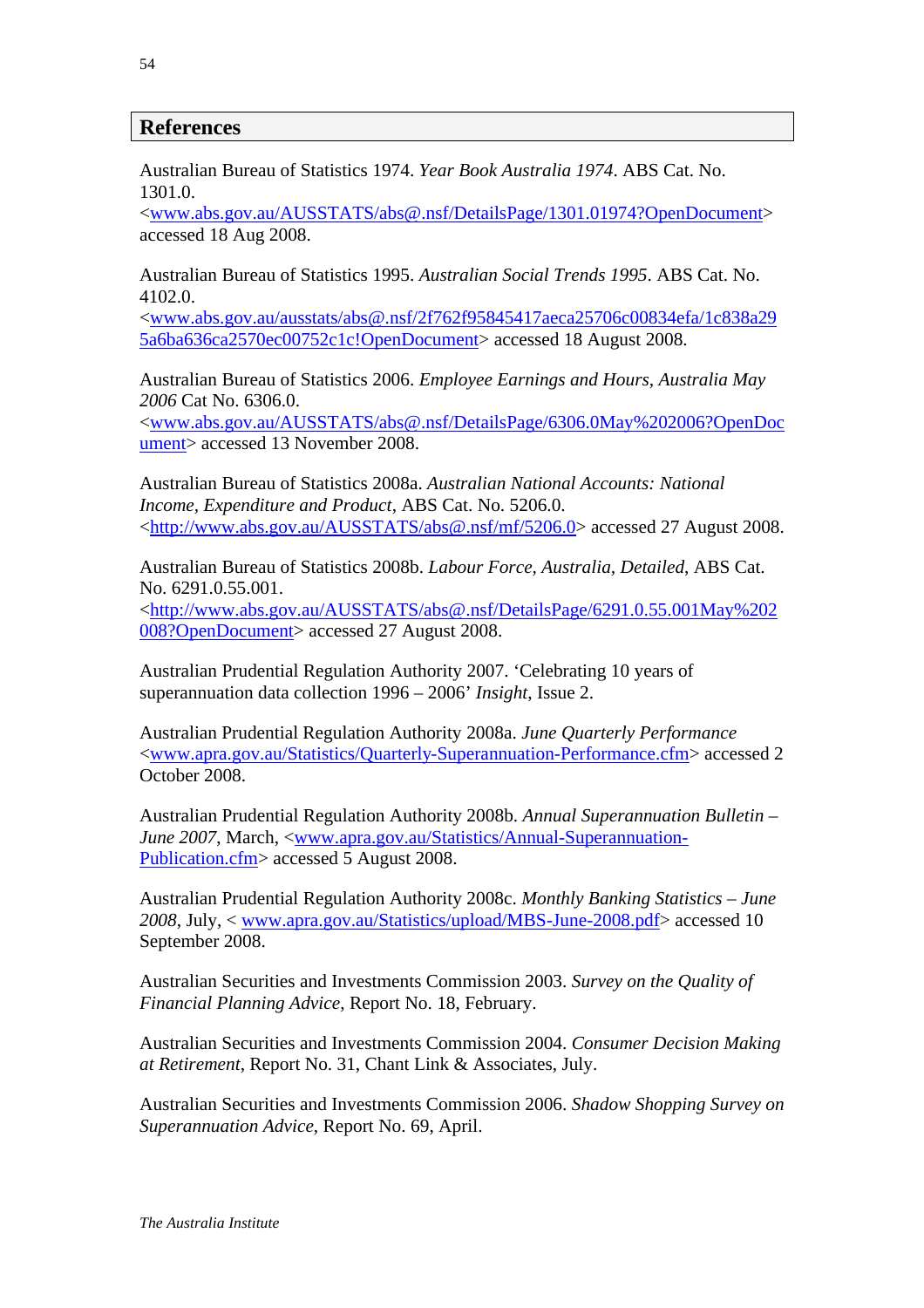Australian Securities and Investments Commission 2008. *Australian Investors: At a Glance*, Report No. 121, April.

Australian Taxation Office 2005. *Superannuation Legislation Amendment (Choice of Superannuation Fund) Act 2004 – Revised Explanatory Memorandum*, Australian Government.

<http://law.ato.gov.au/atolaw/view.htm?DocID=NEM%2FEM200350%2FNAT%2F ATO%2F00004> accessed 4 August 2008.

Bernatzi, S. and Thaler, R. 2002. 'How Much is Investor Autonomy Worth?' *The Journal of Finance* 52 (4), pp. 1593–616.

Bertrand, M., Karlan, D., Mullainathan, S., Shafir, E. and Zinman, J. 2005. *What's Psychology Worth? A Field Experiment in the Consumer Credit Market*, Economic Growth Centre, Discussion Paper No. 918, Yale University.

Borowski, A. 2005. 'The Revolution that Faltered: Two Decades of Reform of Australia's Retirement Income System', *International Social Security Review*, 58 (4), pp. 45–65.

Botti, S. and Iyengar, S. 2006. 'The Dark Side of Choice: When Choice Impairs Social Welfare', *Journal of Public Policy and Marketing*, pp. 24–38.

Brown, K., Gallery, G. and Gallery, N. 2002. 'Informed Superannuation Choice: Constraints and Policy Resolutions', *Economic Analysis and Policy* 32 (1), pp. 71–90.

Bun, M. 1998. *Senate Select Committee on Superannuation: Choice of Superannuation Fund*, Hansard, evidence by Australian Consumers Association to Committee hearing in Sydney on 20 February 1998.

Cameron, R. and Gibbs, M. 2006. 'Consumer Attitudes and Plans in the Light of Recent Government Policy Changes to Superannuation – 2006', speech to the Association of Superannuation Funds of Australia Conference, November 16.

Cameron Research Group 2007. *The Australian Medium Sized Business Market for Superannuation*, May/June.

Chant West 2008. Superannuation Industry Fee Comparison Report, May. <www.chantwest.com.au/cwPublic.aspx?MenuItemID=604> accessed 18 August 2008.

CHOICE 2006. *The Super Secret: How multiple accounts cost consumers billions*, A report into the growth and costs of multiple superannuation accounts, CHOICE research report, November.

Cialdini, R. 1993. *Influence: The Psychology of Persuasion*, Quill, New York.

CitiStreet 2008. *Choice of Superannuation Fund in Australia: What's the Real Cost to the Industry?*, CitiStreet Scape Whitepaper series, Issue 01 March 2008-08-22.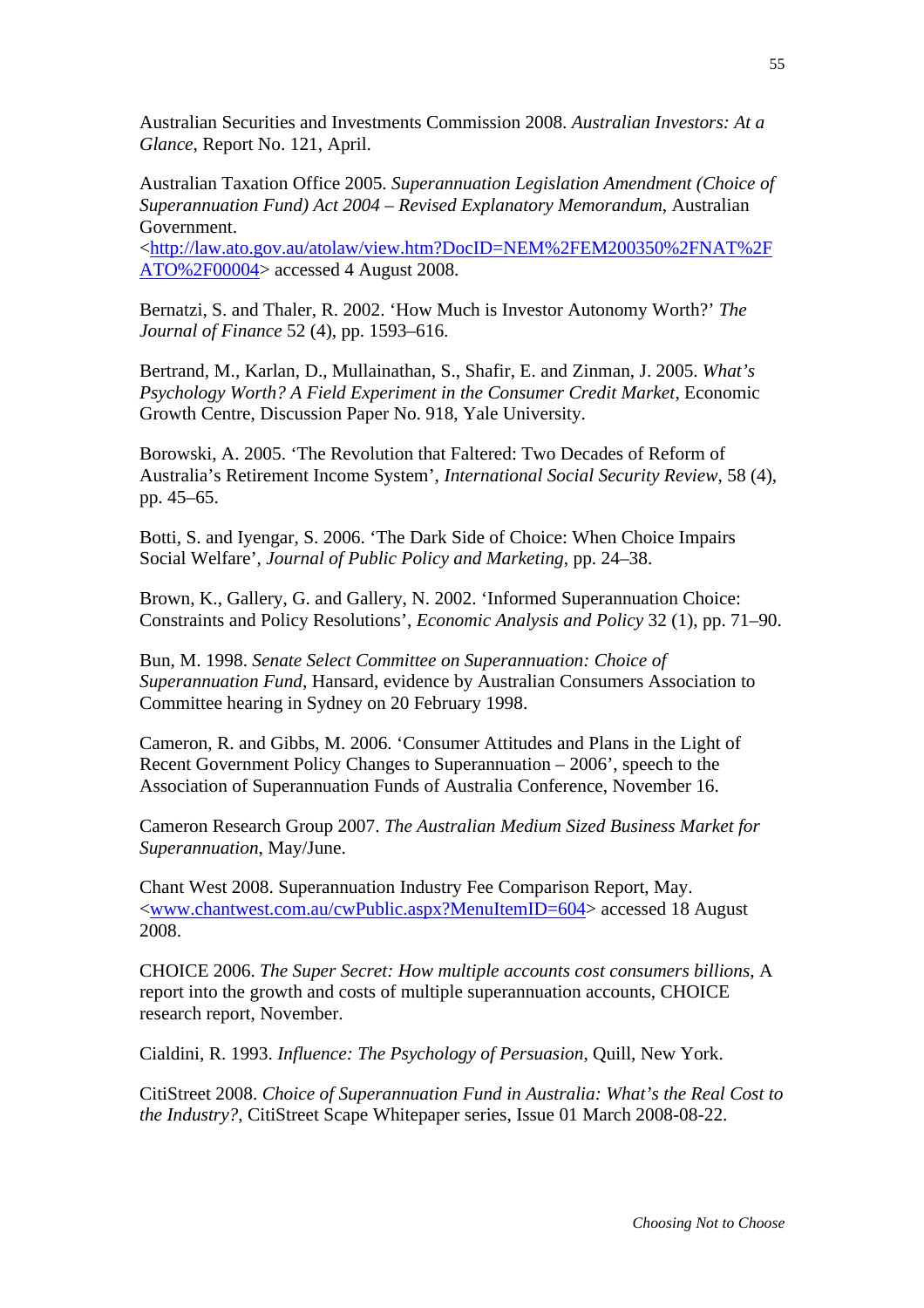Clare, R. 2006. *The Introduction of Choice of Superannuation Fund – Results to Date*, Association of Superannuation Funds of Australia, February. <http://www.superannuation.asn.au/Reports/default.aspx> accessed 5 August 2008.

Clare, R. 2007. 'Soft Compulsion: Why Australia Needs It', Paper presented at the Association of Superannuation Funds of Australia National Conference, Gold Coast, November. <www.superannuation.asn.au/research-papers-ar/default.aspx> accessed 13 August 2007.

Clare, R. 2008. *Retirement savings update*, Association of Superannuation Funds of Australia, February. <www.superannuation.asn.au/Reports/default.aspx> accessed 22 August 2008.

Cobb-Clark, D. and Stillman, S. 2006. *The Retirement Expectations of Middle-Aged Individuals*, Discussion Paper, Centre for Economic Policy Research, Australian National University.

Coates, N. and Vidler, S. 2004. 'Superannuation Policy—Commentary on an Interview with Paul Keating, Former Prime Minister', *Journal of Australian Political Economy* 53, pp. 9–16.

Consumer and Financial Literacy Taskforce 2004. *Australian Consumers and Money*, Treasury Discussion Paper,

<cfltaskforce.treasury.gov.au/content/\_download/DiscussionPaper/Full\_Version\_no\_c over.pdf> accessed 15 November 2007.

Corby, S. 2007. 'We'd rather go shopping—survey shows Generation Y won't plan for retirement', *The Sunday Telegraph*, November 11, p. 29.

Cronqvist, H. 2003. 'Advertising and Portfolio Choice', Working Paper 44, Centre for Research on Pensions and Welfare Policies, Turin, <econpapers.repec.org/paper/crpwpaper/> accessed 2 April 2008.

Dawnay, E. and Shah, H. 2005. *Behavioural Economics: Seven Principles for Policy-Makers*, New Economics Foundation, London. <www.neweconomics.org/gen/uploads/tfi0ypn1141p45zoi0mrrgf222092005201739.p df> accessed 15 Aug 2008.

Deaton, A. 2005. *Franco Modigliani and the Life Cycle Theory of Consumption*, paper presented at the Convegno Internazionale Franco Modigliani, Accademia Nazionale dei Lincei, Rome, February.

Deloitte 2008. *A Multi-Billion Dollar Battle that You Must Win—Superannuation Industry Analysis Report*, Deloitte Actuaries and Consultants.

Donald, S. 2008. *Beneficiary, Investor, Citizen: Characterising Australia's super fund participants*, presentation to 16<sup>th</sup> Colloquium of Superannuation Researchers, University of New South Wales.

Drew, M. and Stanford J. 2003. *A Review of Australia's Compulsory Superannuation System after a Decade*, discussion paper. <www.uq.edu.au/economics/abstract/322.pdf> accessed 21 August 2008.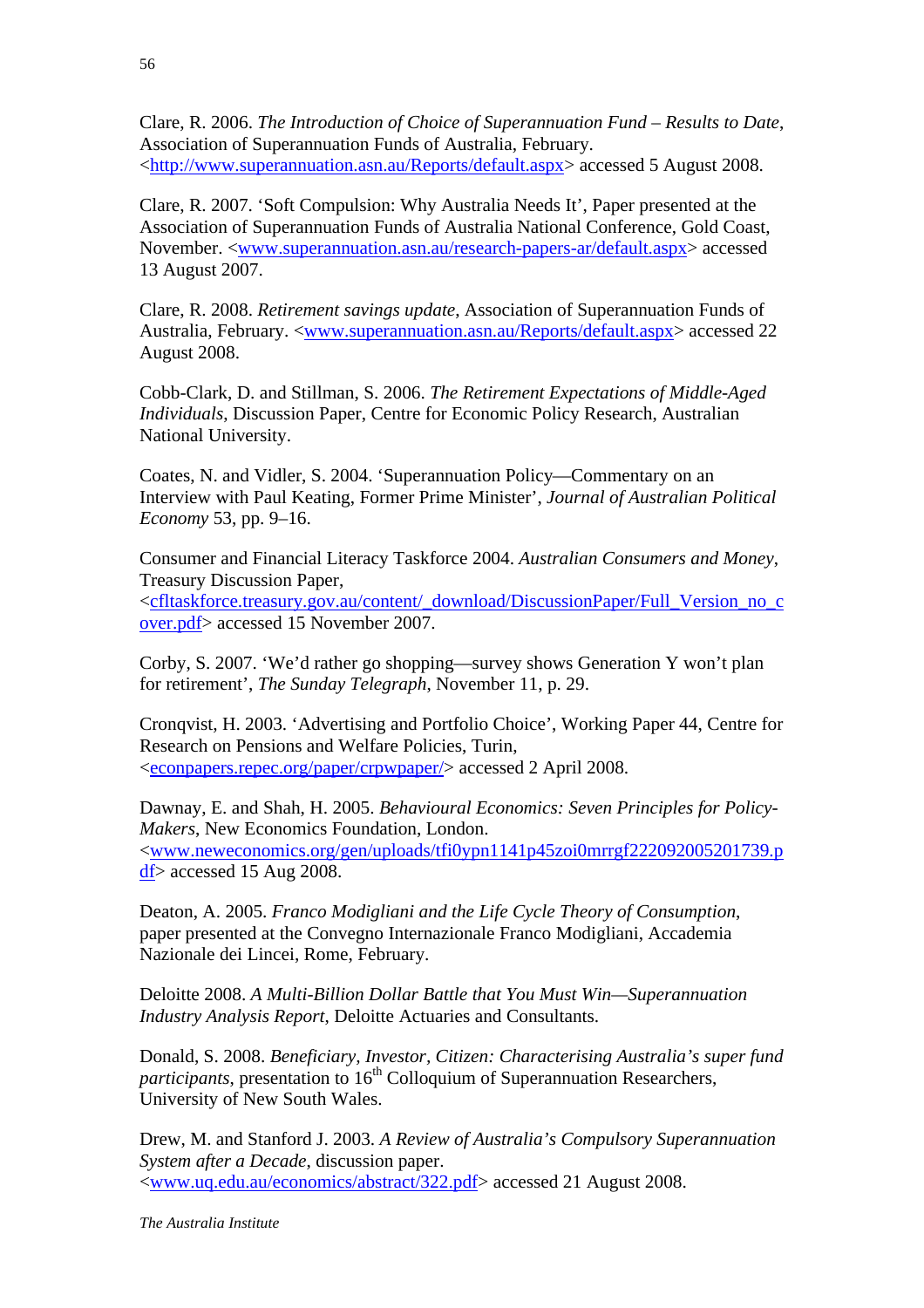Ernst & Young 2008. *The Super Iceberg: What's Beneath the Surface of Choice?* October.

Fear, J. *Choice Overload: Australians Coping with Financial Decisions*, The Australia Institute, Discussion Paper No. 99, May. <www.tai.org.au>

Friedman, M. 1957. *A Theory of the Consumption Function*, Princeton University Press.

Fry, T., Heaney, R. and McKeown, W. 2007. 'Will Investors Change their Superannuation Fund Given the Choice?' *Accounting and Finance* 47, pp. 267–83.

Gallery, N. 2002. 'Superannuation Fund Choice: Opening Pandora's Box', *The Drawing Board: An Australian Review of Public Affairs*. <australianreview.net/digest/2002/09/gallery.html> accessed 21 July 2008.

Gallery, G., Gallery, N. and Brown, K. 2004. 'Superannuation Choice: the Pivotal Role of the Default Option', Journal *of Australian Political Economy* 53, pp. 44–66.

Giulietti, M., Waddams Price, C. and Waterson, M. 2005. 'Consumer Choice and Competition Policy: A Study of UK Energy Markets', *The Economic Journal* 115, October, pp. 949–68.

Howe, B. 1989. 'Better Incomes: Retirement Income Policy into the next Century', ministerial statement cited in Gallagher, P; Rothman, G. and Brown, C. 1999. *Saving for Retirement – The benefits of Superannuation for Individuals and the Nation*, Retirement Income Modelling Taskforce,

<http://rim.treasury.gov.au/content/pdf/CP93\_2.pdf> accessed 21 August 2008

Ipsos 2008. Superannuation: Mind & Mood, *Ipsos Mackay Report*, Feburary.

Iyengar, S. Jiang, W. and Huberman, G. 2003. *How much choice is too much? Contributions to 401(k) retirement plans*, Pension Research Council Working Paper, The Wharton School, University of Pennsylvania.

Iyengar, S. and Lepper, M. 2000. 'When Choice is Demotivating: Can One Desire Too Much of a Good Thing?' *Journal of Personality and Social Psychology* 79 (6), December, pp. 995–1006.

Laibson, D. 1997. 'Golden Eggs and Hyperbolic Discounting', *The Quarterly Journal of Economics* 112 (2), pp. 443–77.

Langford, B., Faff, R. and Marisetty, V. 2006. 'On the Choice of Superannuation Funds in Australia', *Journal of Financial Services Research* 29, pp. 255–79.

Mitchell, O. and Utkus, S. 2004. 'Lessons from Behavioural Finance for Retirement Plan Design' in Mitchell, O. and Utkus, S. *Pension Design and Structure: New Lessons from Behavioural Finance*, Pension Research Council, Oxford University Press, pp. 3–41.

National Information Centre on Retirement Investments 2008. *Self-Managed Super Funds*, fact sheet. <www.nicri.org.au> accessed 5 August 2008.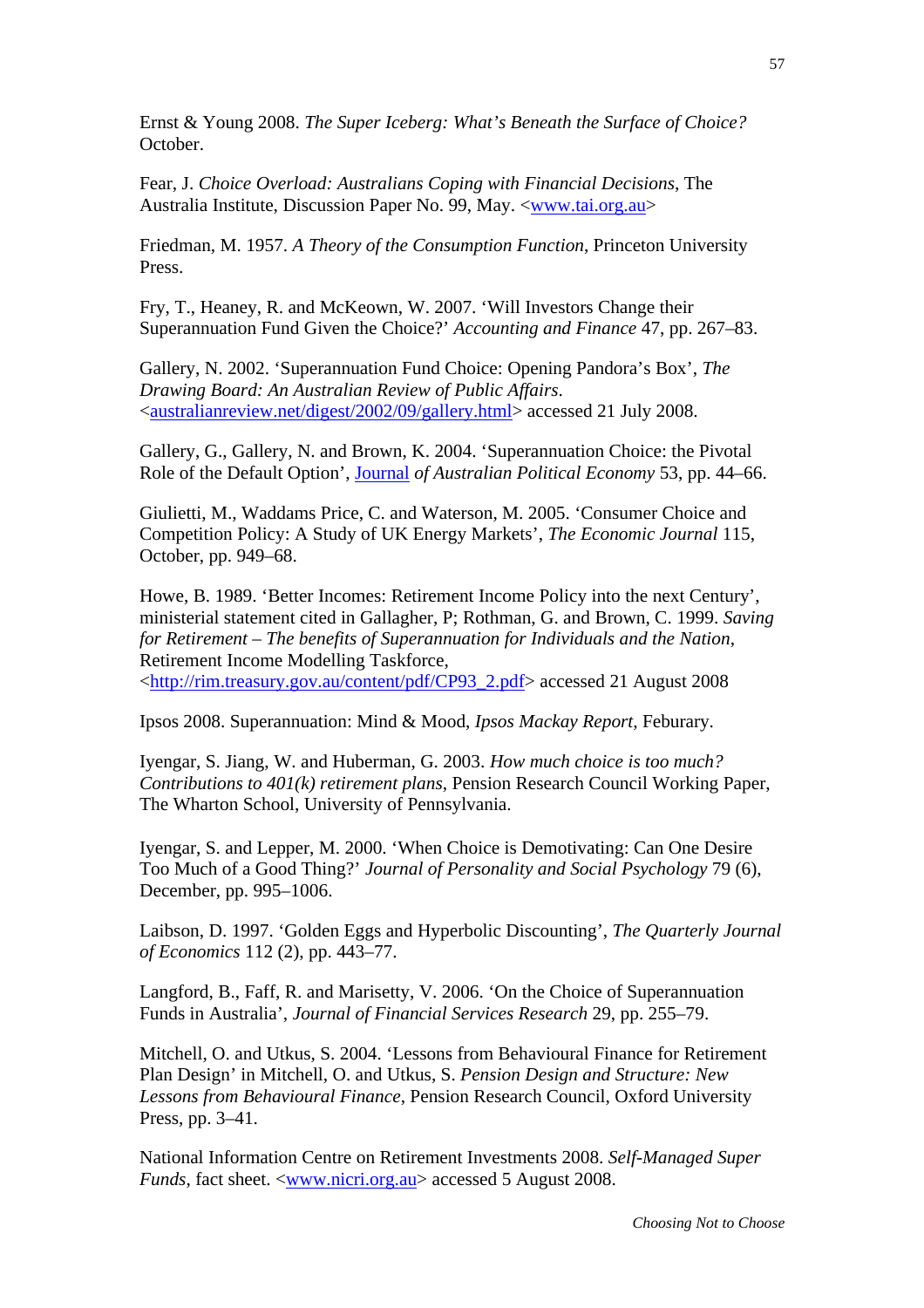Muth, J. 1961. 'Rational Expectations and the Theory of Price Movements' *Econometrica* 29 (3), pp. 315–335.

Nielson, L. 2008a. *Chronology of Superannuation and Retirement Income in Australia*, Background Note, Parliamentary Library, Parliament of Australia. <www.aph.gov.au/library/pubs/BN/2007-08/Chron\_Superannuation.htm> accessed 17 June 2008.

Nielson, L. 2008b. *Superannuation Contributions – the Soft Option*, Parliamentary Library Research Paper, Parliament of Australia, March.

O'Donoghue, T. and Rabin, M. 1998. *Procrastination in Preparing for Retirement*, University of California (Berkeley), <elsa.berkeley.edu/~rabin/retire.pdf> accessed  $26<sup>th</sup>$  March 2008.

Office of Fair Trading 2008. *Interactions Between Competition and Consumer Policy*, Economic discussion paper, UK Office of Fair Trading, April.

Organisation for Economic Co-operation and Development 2007. *Roundtable on Economics for Consumer Policy*, OECD publishing, Paris.

Parliamentary Joint Committee on Corporations and Financial Services 2007. *The Structure and Operation of the Superannuation Industry*, Parliament of Australia, Canberra, August.

Pomp, M., Shestalova, V. and Rangel, L. 2005. *Switch on the Competition: Causes, Consequences and Policy Implications of Consumer Switching Costs*, CPB Netherlands Bureau for Economic Policy Analysis, Document No. 97, September.

Productivity Commission 2008. *Review of Australia's Consumer Policy Framework* Productivity Commission Inquiry Report, Report No. 45, Australian Government, April. <http://www.pc.gov.au/projects/inquiry/consumer/docs/finalreport> accessed 7 August 2008.

Rainmaker Information 2007. *Financial Planning Industry Report*, prepared for Industry Super Network, April.

Rainmaker Information 2008a. *Commissions Revenue Report*, prepared for Industry Super Network, July.

Rainmaker Information 2008b. 'The big picture for Funds and wealth management: The Stockmarket's Year of Living Dangerously—Inside Fund Management and the Financial Services Food Chain', presentation to the Australian Working Group on Financialisation, University of Sydney, 25 July.

Rice Warner Actuaries 2007. *Superannuation Fees Report—Market Segment Analysis at 30 June 2006*, prepared for the Investment and Financial Services Association, May.

Rothman, G. and Tellis, D. 2008. *Projecting the Distributions of Superannuation Flows and Assets*, paper presented at the 16th Colloquium of Superannuation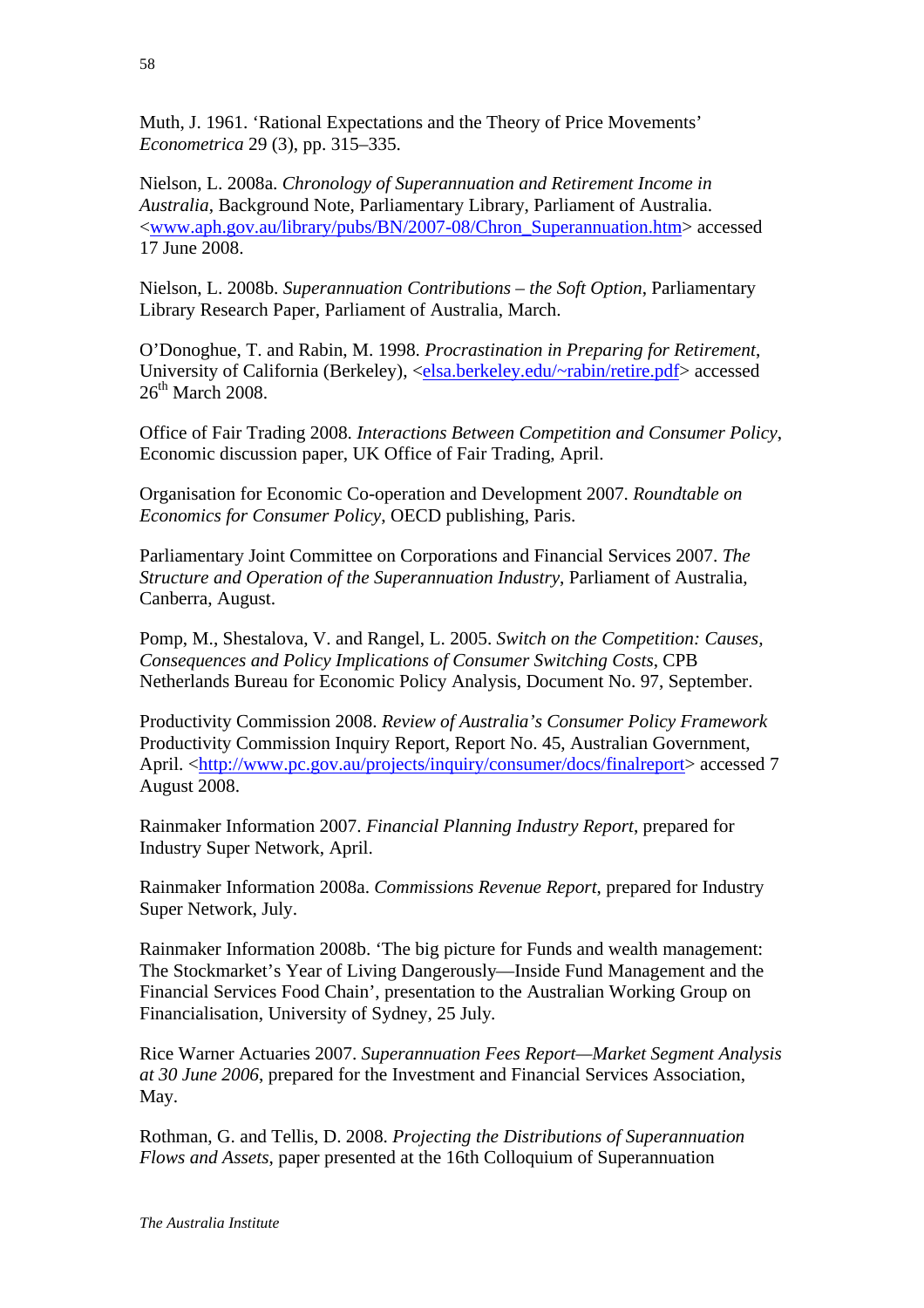Researchers, University of New South Wales, July (Retirement and Intergenerational Modelling and Analysis Unit, Department of the Treasury).

Roy Morgan Research 2006a. *Superannuation Choice: A Tracking Study into Consumer Behaviour and Fund Performance in Australia,* Issue 3 August 2006, data covering the period January–March 2006, Roy Morgan Research, Melbourne.

Roy Morgan Research 2006b. *Superannuation Choice: A Tracking Study into Consumer Behaviour and Fund Performance in Australia,* Issue 4 November 2006, data covering the period April–June 2006, Roy Morgan Research, Melbourne.

Roy Morgan Research 2007a. *Superannuation Choice: A Tracking Study into Consumer Behaviour and Fund Performance in Australia*, Issue 6 July 2007, data covering the period Oct–Dec 2006, Roy Morgan Research, Melbourne.

Roy Morgan Research 2007b. *Superannuation Choice: A Tracking Study into Consumer Behaviour and Fund Performance in Australia*, Issues 7 & 8 December 2007, data covering the period January–June 2007, Roy Morgan Research, Melbourne.

Roy Morgan Research 2008. *Superannuation Choice: A Tracking Study into Consumer Behaviour and Fund Performance in Australia*, Issue 9 January 2008, data covering the period July–Sept 2007, Roy Morgan Research, Melbourne.

Sampson, Annette 2008. 'Double Trouble', *Sydney Morning Herald*, 3 September.

Samuelson, W. and Zeckhauser, R. 1988. 'Status Quo Bias in Decision Making', *Journal of Risk and Uncertainty* 1, pp. 7–59.

Schwartz, B. 2000. 'Self-Determination – The Tyranny of Freedom', *American Psychologist* 55 (1), January, pp.79–88.

Sherry, N. 2008a. 'Super and the New Government', Speech by the Minister for Superannuation and Corporate Law to the Conference of Major Superannuation Funds, 19 March.

<http://minscl.treasurer.gov.au/DisplayDocs.aspx?doc=speeches/2008/004.htm&page ID=005&min=njs&Year=&DocType=1> accessed 31 March 2008.

Sherry, N. 2008b. 'Interview with Mike Carlton and Sandy Aloisi on Breakfast 2UE', transcript, 29 July 2008.

<minscl.treasurer.gov.au/DisplayDocs.aspx?doc=transcripts/2008/017.htm&pageID= 004&min=njs&Year=&DocType= > accessed 21 August 2008.

Sherry, N. 2008c. 'Cutting Red Tape, Protecting Consumers: First Short, Simple Financial Disclosure Statement', press release, 17 July. <minscl.treasurer.gov.au/DisplayDocs.aspx?doc=pressreleases/2008/047.htm&pageI D=003&min=njs&Year=&DocType=> accessed 13 August.

Sherry, N. 2008d. 'Opening Address to the Institute of Actuaries Superannuation Policy Forum', 25 June.

<www.treasurer.gov.au/DisplayDocs.aspx?doc=speeches/2008/018.htm&pageID=005 &min=njs&Year=&DocType=> accessed 22 August 2008.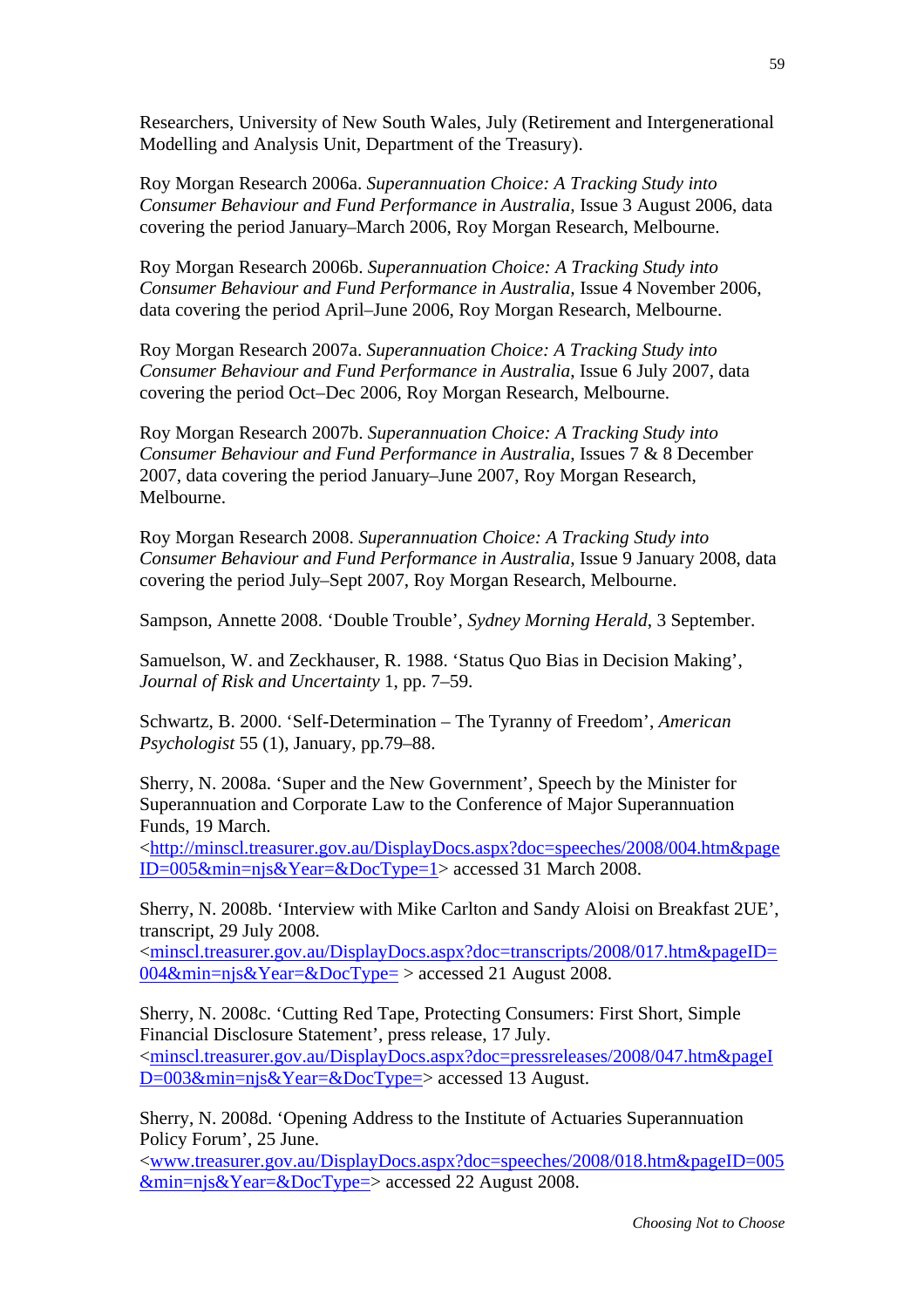Sunstein, C. R. and Thaler, R.H. 2003. 'Libertarian Paternalism is not an Oxymoron', *The University of Chicago Law Review* 70 (4), Fall, pp. 1159–1202.

SuperChoice and The Association of Payroll Specialists 2008. 'Payroll lets fly at superannuation', media release and selected research findings, 11 July 2008.

SuperRatings 2008. *SuperRatings Fund Crediting Rate Survey - SR50 Balanced (60- 76) Index June 2008*, SuperRatings.

Sy, Wilson 2008a. *Superannuation Fund Governance: An Interpretation*, APRA Working Paper, August,

<www.apra.gov.au/Research/upload/APRAWorkingPaperGovernanceAnInterpretatio n.pdf> accessed 10 September 2008.

Sy, W. 2008b. *Toward a National Default Option for Low Cost Superannuation*, paper presented at the  $16<sup>th</sup>$  Australian Colloquium of Superannuation Researchers, UNSW, July.

Thaler, R. 1985. 'Mental Accounting and Consumer Choice', *Marketing Science* 4 (3), pp. 199–214.

Treasury 2006. *A Plan to Simplify and Streamline Superannuation*, <www.simplersuper.treasury.gov.au/documents/outline/html/simpler\_super.asp> accessed 4 Aug 2008.

Treasury 2007. *Tax Expenditures Statement – 2007*, Commonwealth of Australia, Canberra.

<http://www.treasury.gov.au/documents/1333/PDF/TES\_2007\_Combined.pdf> accessed 5 August 2008.

Vidler, S. 2004. Superannuation: Choice, Competition and Administration Cost', *Journal of Australian Political Economy* 53, pp. 9–16.

Weber, E. 2004. 'Who's Afraid of Poor Old Age? Risk Perception in Risk Management Decisions' in Mitchell, O. and Utkus, S. *Pension Design and Structure: New Lessons from Behavioural Finance*, Pension Research Council, Oxford University Press, pp. 53–66.

Wilson, C. and Waddams Price, C. 2007. *Do Consumers Switch to the Best Supplier?* Centre for Competition Working Paper 07-6, April.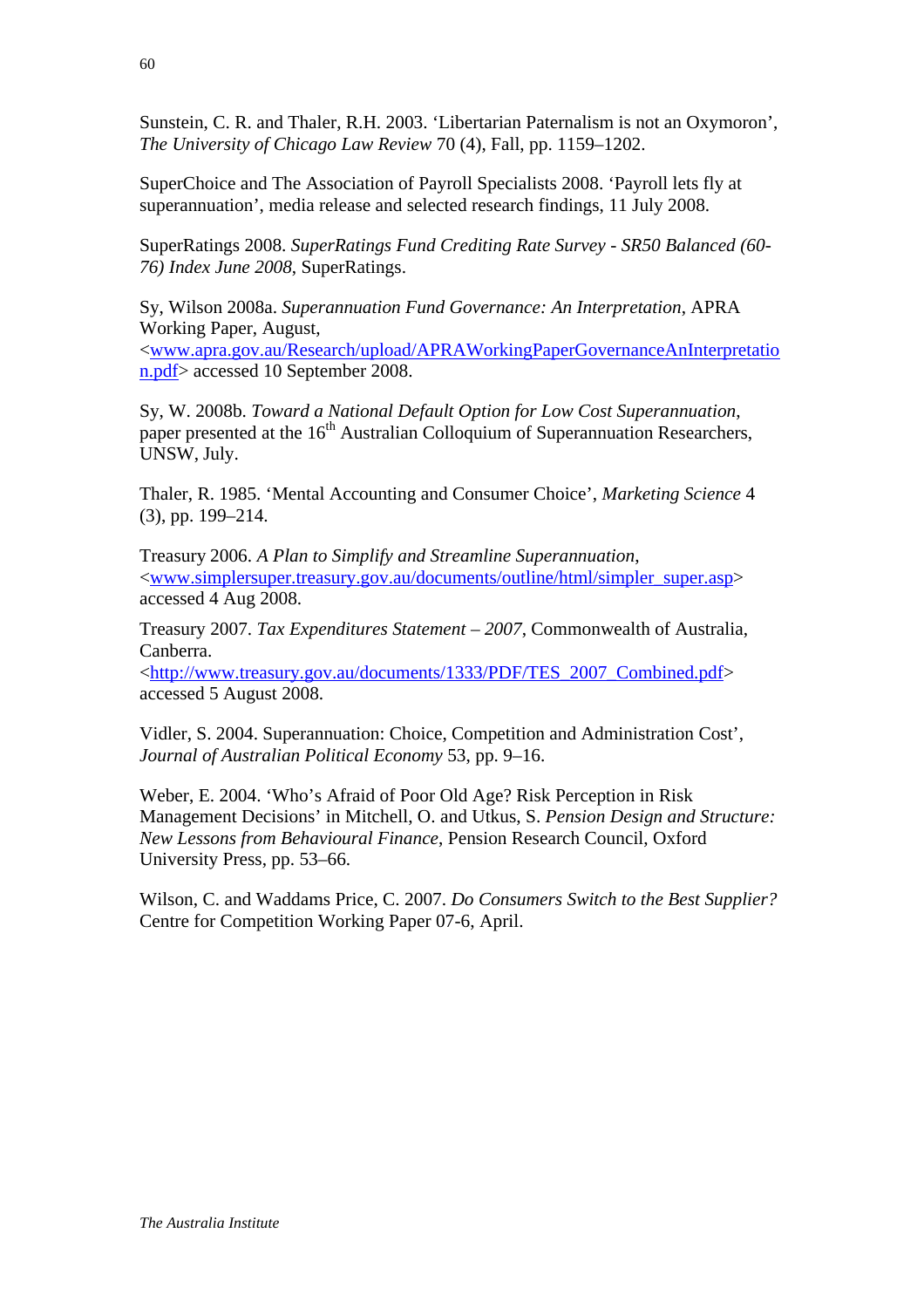

Industry Super Network (ISN) is a division of Industry Super Holdings Pty Ltd which is owned by 38 industry super funds. Industry super funds have over five million members and 600,000 participating employers with in excess of \$200 billion in superannuation assets under management. ISN coordinates collective strategies to maximise the retirement savings of industry super members.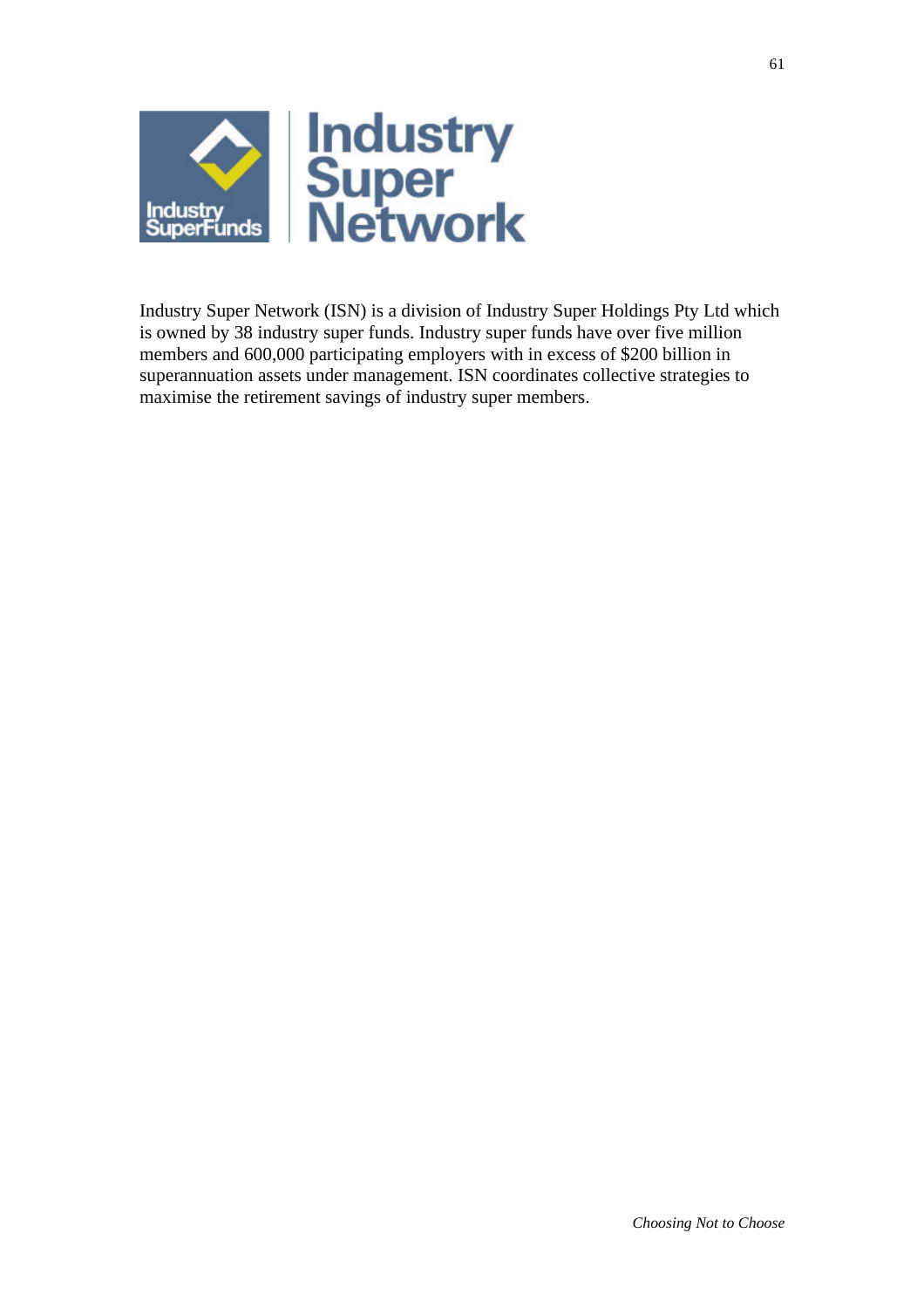

# **The Australia Institute promotes a more just, sustainable and peaceful society through research, publication and vigorous participation in public debate.**

The Australia Institute is an independent non-profit public policy research centre. It carries out research and policy analysis and participates in public debates on economic, social and environmental issues. It undertakes research commissioned and paid for by philanthropic trusts, governments, business, unions and community organisations.

#### **Philosophy**

The Institute was established in 1994 by a number of individuals from various sections of the community. They shared a deep concern about the impact on Australian society of the priority given to a narrow definition of economic efficiency over community, environmental and ethical considerations in public and private decision-making. A better balance is urgently needed.

The directors, while sharing a broad set of values, do not have a fixed view of the policies that the Institute should advocate. Unconstrained by ideologies of the past, the purpose of the Institute is to help create a vision of a more just, sustainable and peaceful Australian society and to develop and promote that vision in a pragmatic and effective way.

#### **Supporting the Institute**

The Institute relies on the interest and generosity of its supporters. To become involved in the Institute or to access our research, please visit our website or contact our office using the details below.

The Institute is wholly independent and not affiliated with any other organisation. As an Approved Research Institute, donations to its Research Fund are tax deductible for the donor.

PO Box 4345 Manuka ACT 2603 Tel: (02) 6162 4140 Fax: (02) 6162 4144 Email: mail@tai.org.au

**Website: www.tai.org.au**